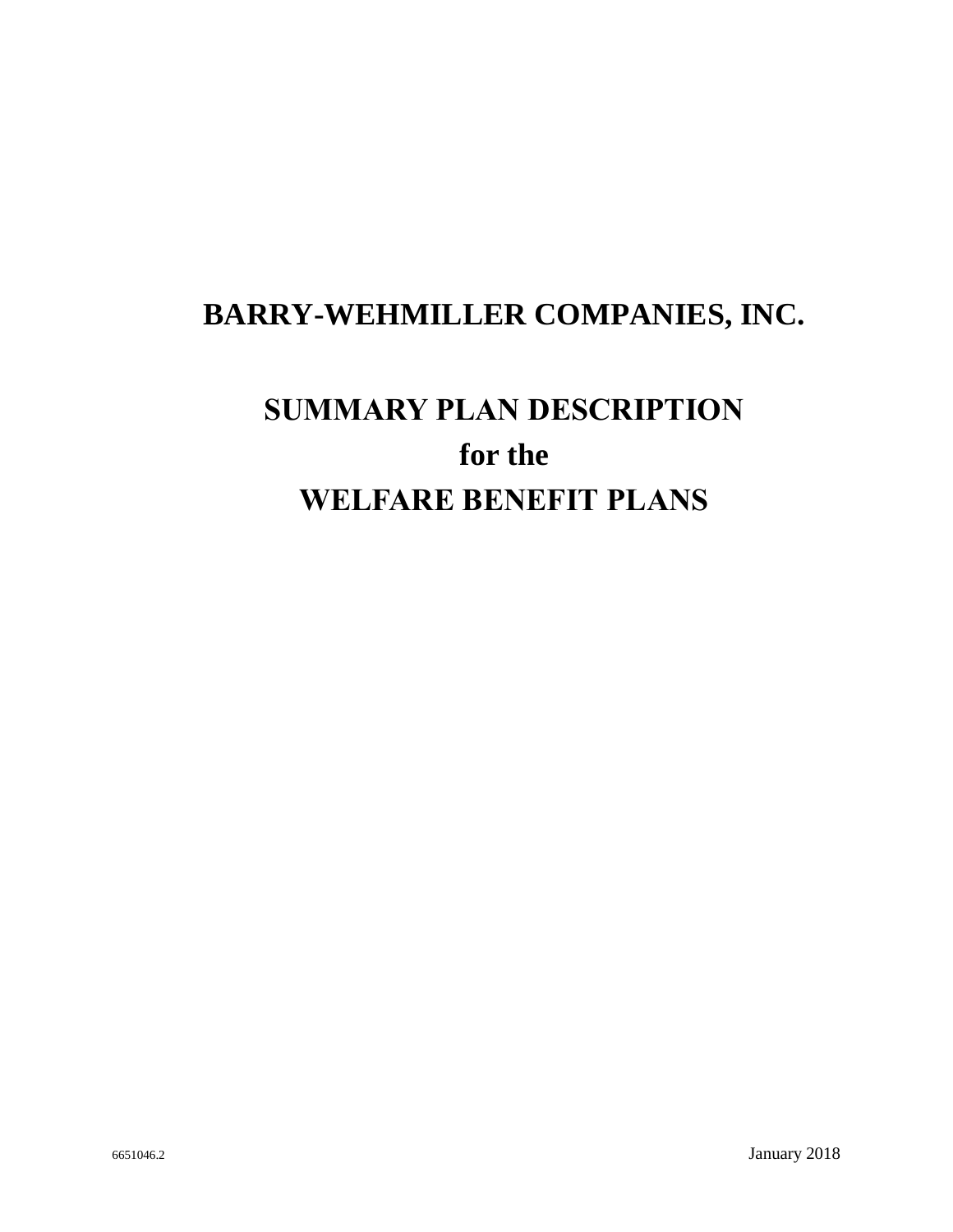| Eligible                               |  |
|----------------------------------------|--|
|                                        |  |
| 3                                      |  |
| <b>Individuals Not</b>                 |  |
|                                        |  |
| $\overline{4}$                         |  |
| Eligible                               |  |
|                                        |  |
| 4                                      |  |
| <b>Special Component Plan</b>          |  |
|                                        |  |
| 5                                      |  |
| Eligible                               |  |
|                                        |  |
| 5                                      |  |
| <b>Qualified Medical Child Support</b> |  |
|                                        |  |
| 5                                      |  |
|                                        |  |
| 6                                      |  |
| <b>Additional Eligibility</b>          |  |
|                                        |  |
| 6                                      |  |
|                                        |  |
| <b>HIPAA</b> Special Enrollment        |  |
|                                        |  |
| 6                                      |  |
|                                        |  |
|                                        |  |
| <b>FMLA</b>                            |  |
| Leave                                  |  |
| 7                                      |  |
| Military                               |  |
|                                        |  |
| 8                                      |  |
|                                        |  |
|                                        |  |
| What is COBRA                          |  |
|                                        |  |
| 10                                     |  |

# **Contents**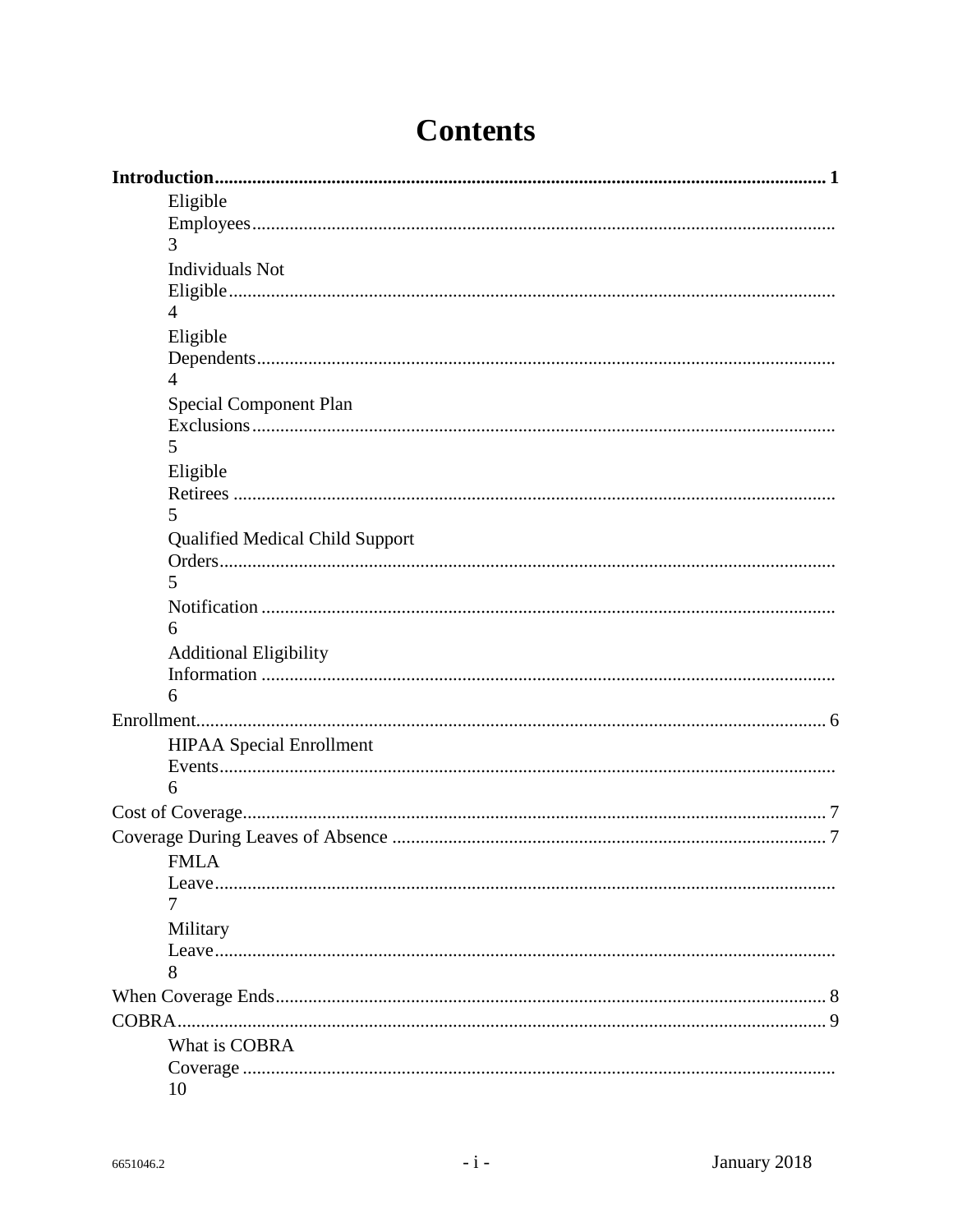| 10                                     |  |
|----------------------------------------|--|
|                                        |  |
|                                        |  |
| When COBRA Coverage is                 |  |
|                                        |  |
| 12                                     |  |
| How to Elect                           |  |
|                                        |  |
| 13                                     |  |
| <b>Cost of COBRA</b>                   |  |
|                                        |  |
| 14                                     |  |
| Duration of                            |  |
|                                        |  |
| 15                                     |  |
| 29-Month Qualifying Event (Due to      |  |
|                                        |  |
| 15                                     |  |
| <b>Second Qualifying</b>               |  |
|                                        |  |
| 16                                     |  |
| Trade Reform Act of                    |  |
|                                        |  |
| 17                                     |  |
| Early Termination of                   |  |
|                                        |  |
| 17                                     |  |
| Contact                                |  |
|                                        |  |
| 19                                     |  |
| Keep Your Plan Informed of Address     |  |
|                                        |  |
| 19                                     |  |
| <b>Converting Coverage After</b>       |  |
|                                        |  |
| 19                                     |  |
|                                        |  |
|                                        |  |
| Special Rights for Mothers and Newborn |  |
|                                        |  |
| 20                                     |  |
| Women's Health and Cancer Rights       |  |
|                                        |  |
| 20                                     |  |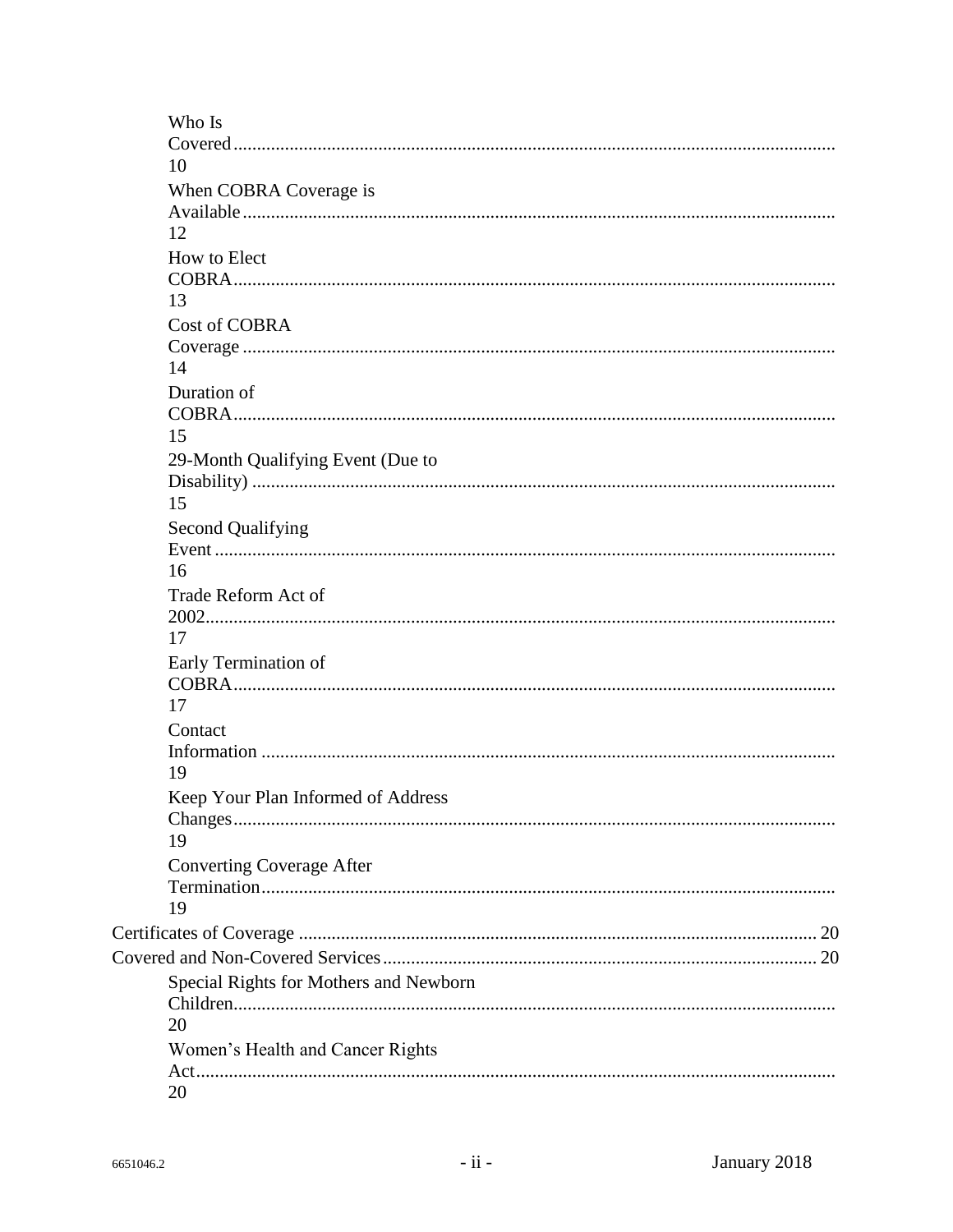| Filing a                                                           |
|--------------------------------------------------------------------|
|                                                                    |
| 22                                                                 |
| Claim-Related                                                      |
|                                                                    |
| 25                                                                 |
| Initial Claim Determination by Claims                              |
|                                                                    |
| 26                                                                 |
| Timeframes for Initial Claims Decisions by Claims                  |
|                                                                    |
| 28                                                                 |
| Appealing an Adverse Benefit Determination Issued by a Claims      |
|                                                                    |
| 30                                                                 |
| Timeframes for Appeal of Adverse Benefit Determination Issued by a |
| Claims                                                             |
| 32                                                                 |
| <b>External Review</b>                                             |
|                                                                    |
| 33                                                                 |
| Requests for Eligibility Determinations by the Plan                |
|                                                                    |
| 33                                                                 |
|                                                                    |
|                                                                    |
|                                                                    |
|                                                                    |
| 38<br>Administrative Information                                   |
| Plan                                                               |
|                                                                    |
| 42                                                                 |
| Plan Amendment and                                                 |
|                                                                    |
| 42                                                                 |
| Plan                                                               |
|                                                                    |
| 43                                                                 |
| Power and Authority of the Insurance                               |
|                                                                    |
| 43                                                                 |
|                                                                    |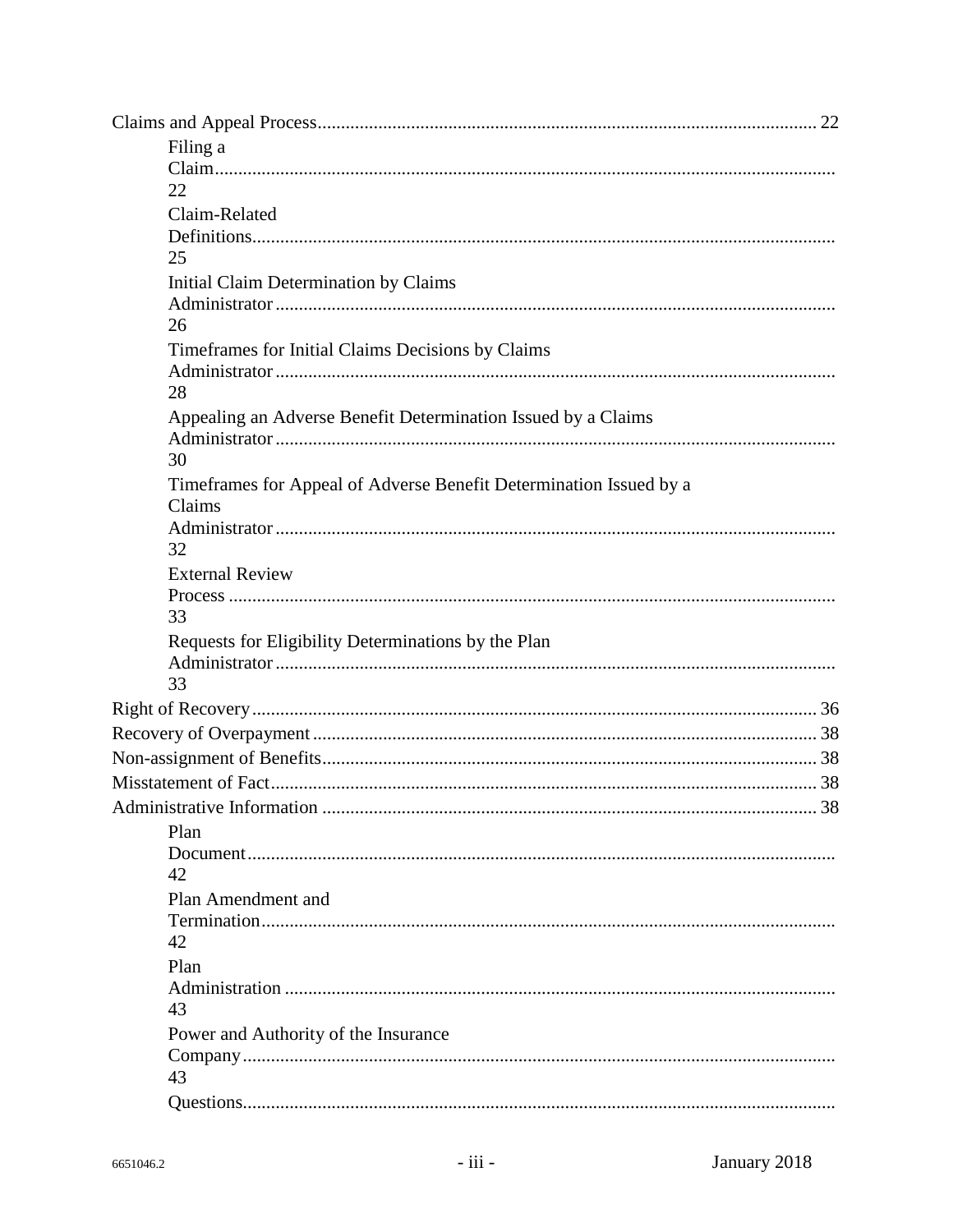|--|

| Receive Information about Your Plan and |
|-----------------------------------------|
|                                         |
| 44                                      |
| Continue Group Health Plan              |
|                                         |
| 44                                      |
| Prudent Actions by Plan                 |
|                                         |
| 45                                      |
| Enforce Your                            |
|                                         |
| 45                                      |
| <b>Assistance with Your</b>             |
|                                         |
| 45                                      |
|                                         |
|                                         |
|                                         |
|                                         |
|                                         |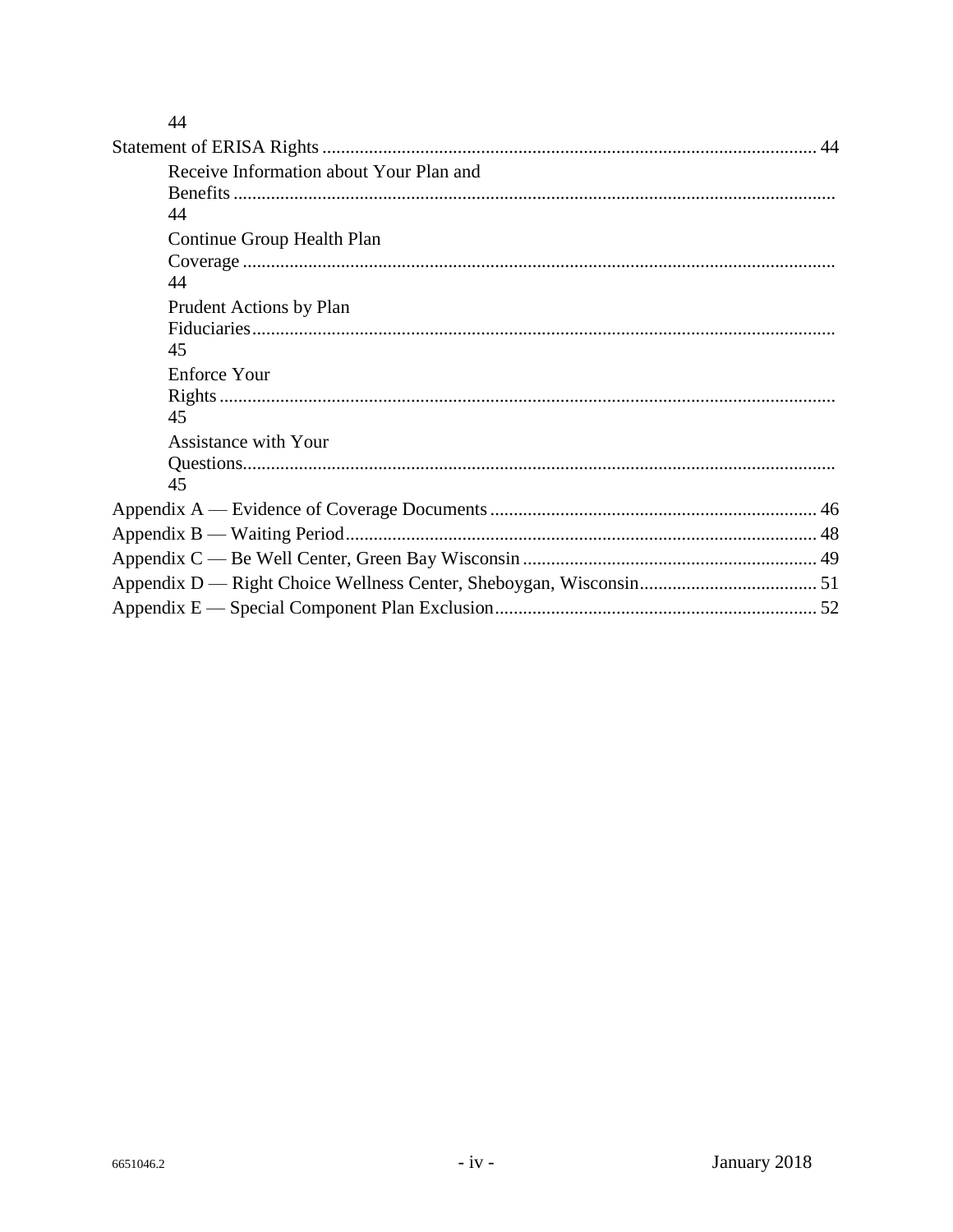# **Introduction**

This summary, together with the booklets, summaries, certificates and evidence of coverage documents listed in Appendix A (collectively, "EOCs"), is intended to serve as the Summary Plan Description ("SPD") required by the Employee Retirement Income Security Act of 1974 ("ERISA") for welfare benefit plans.

The SPD describes the following welfare benefit plans sponsored by Barry-Wehmiller Companies, Inc. (the "Sponsor") for eligible employees of the Sponsor and its affiliates (the "Employer") and their eligible dependents:

- Barry-Wehmiller Companies, Inc. Medical Plan
- Barry-Wehmiller Companies, Inc. Dental Plan
- Barry-Wehmiller Companies, Inc. Vision Plan
- Barry-Wehmiller Companies, Inc. Short-Term Disability ("STD") Plan
- Barry-Wehmiller Companies, Inc. Long-Term Disability ("LTD") Plan
- Barry-Wehmiller Companies, Inc. Life Insurance Plan
- Barry-Wehmiller Companies, Inc. Accidental Death and Dismemberment ("AD&D") Insurance Plan
- Barry-Wehmiller Companies, Inc. Flexible Spending Account ("FSA") under the Barry-Wehmiller Companies, Inc. Cafeteria Plan
- Barry-Wehmiller Companies, Inc. Employee Assistance Plan ("EAP")
- Barry-Wehmiller Companies, Inc. Business Travel Accident Plan
- Barry-Wehmiller Companies, Inc. Medical Plan for Puerto Rico
- Barry-Wehmiller Companies, Inc. Global Benefits Plan for Expatriates and Foreign Employees
- Right Choice Wellness Center, Sheboygan, Wisconsin
- Be Well Center, Green Bay, Wisconsin

Reference to the "Plan" herein is a reference to each of the above-listed plans. When this SPD refers to one or more of the above-listed plans, it may refer to such plan(s) as "component plan(s)."

The Employer will provide benefits in accordance with applicable federal laws including the Patient Protection and Affordable Care Act (ACA), the Consolidated Omnibus Budget Reconciliation Act (COBRA), the Health Insurance Portability and Accountability Act (HIPAA), the Mental Health Parity Act, the Newborns' and Mothers' Health Protection Act (NMHPA) and the Women's Health and Cancer Rights Act (WHCRA).

The following Plans are insured, and Plan benefits are provided under a policy with an insurance company: the Dental Plan (CIGNA DHMO option), the Long-Term Disability Plan, the Life Insurance Plan, the Short-Term Disability Plan, the AD&D Plan, the Vision Plan, the EAP Plan, the Business Travel Accident Plan, the Medical Plan for Puerto Rico and the Global Benefits Plan for Expatriates and Foreign Employees. The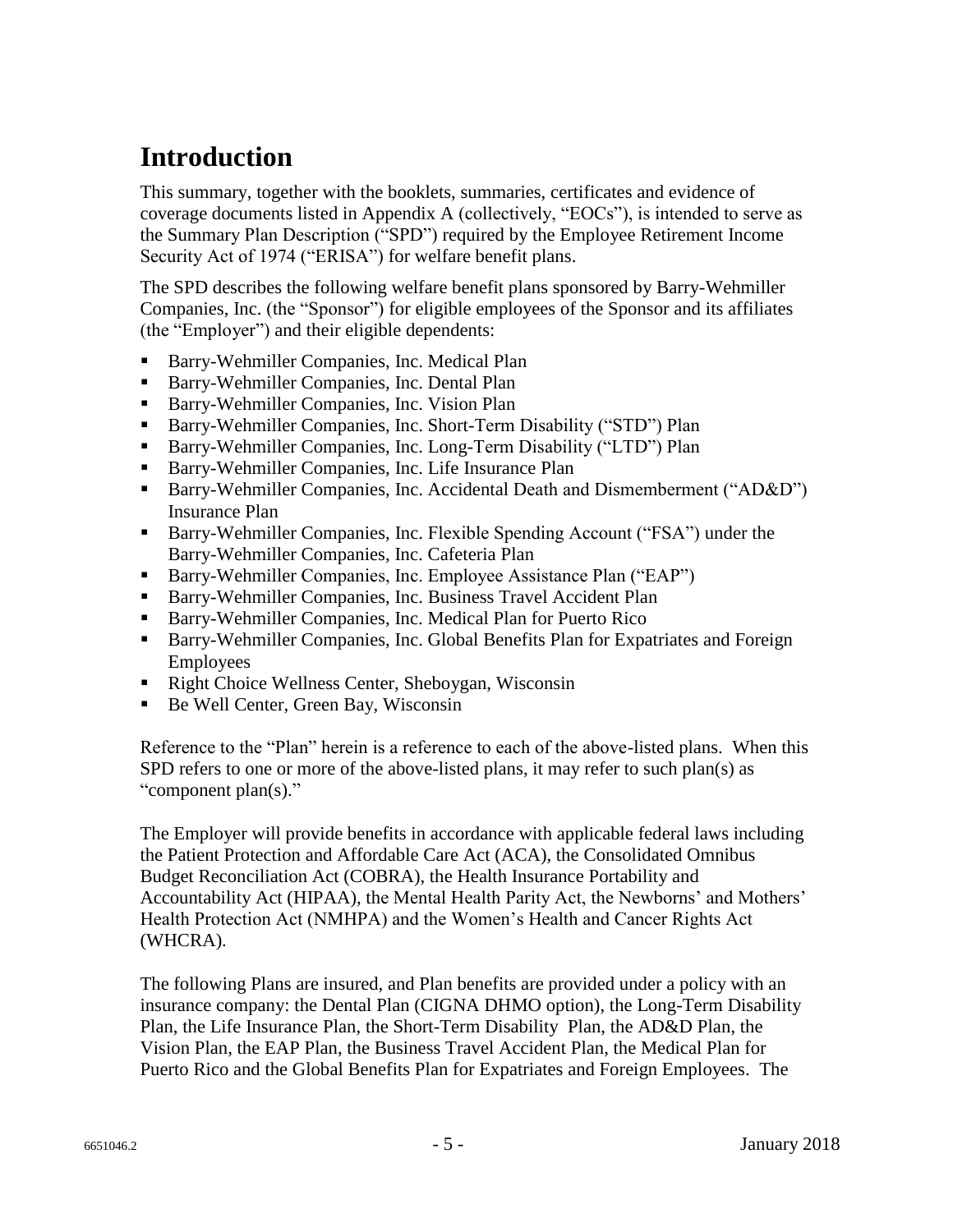following Plans are self-insured by the Employer and are administered by third-party service providers: the Medical Plan; Dental Plan (Delta Dental PPO option), the Flexible Spending Accounts ("FSAs") under the section 125 cafeteria plan, the Right Choice Wellness Center, and the Be Well Center. All benefits are summarized in this document and in the EOCs.

This SPD should be read in conjunction with the EOCs (see "Appendix A Evidence of Coverage Documents" for a list of EOCs). The EOCs are prepared and distributed by the insurance companies and service providers. If you need another copy of an EOC, please contact the Culture & People Development Representative at (314) 862-8000. If there is ever a conflict or a difference between what is written in this SPD and the EOCs with respect to **the specific benefits provided**, the EOCs shall govern. If there is a conflict between the EOCs and this SPD with respect to **the legal compliance requirements of ERISA and any other federal law**, this SPD will govern. If there is ever a conflict between this SPD and the formal, legal Plan documents, the legal Plan documents will govern.

The Sponsor reserves the right to change, amend, suspend or terminate any or all of the benefits described in this SPD, in whole or in part, at any time and for any reason in its sole discretion. Amendment or termination shall be effective if it is adopted by a duly authorized officer or committee of the Sponsor, or if it is adopted pursuant to the Sponsor's procedures allocating or delegating authority to act on behalf of the Sponsor, as such procedures exist from time to time.

Note that by adopting and maintaining these benefits, the Sponsor has not entered into an employment contract with any employee. Nothing in the legal Plan documents or in the SPD gives any employee the right to be employed by the Employer or to interfere with the Employer's right to discharge any employee at any time.

The terms "Plan" and "Component Plan" do not include any voluntary group insurance program that is made available through the Sponsor but that is not endorsed by the Sponsor.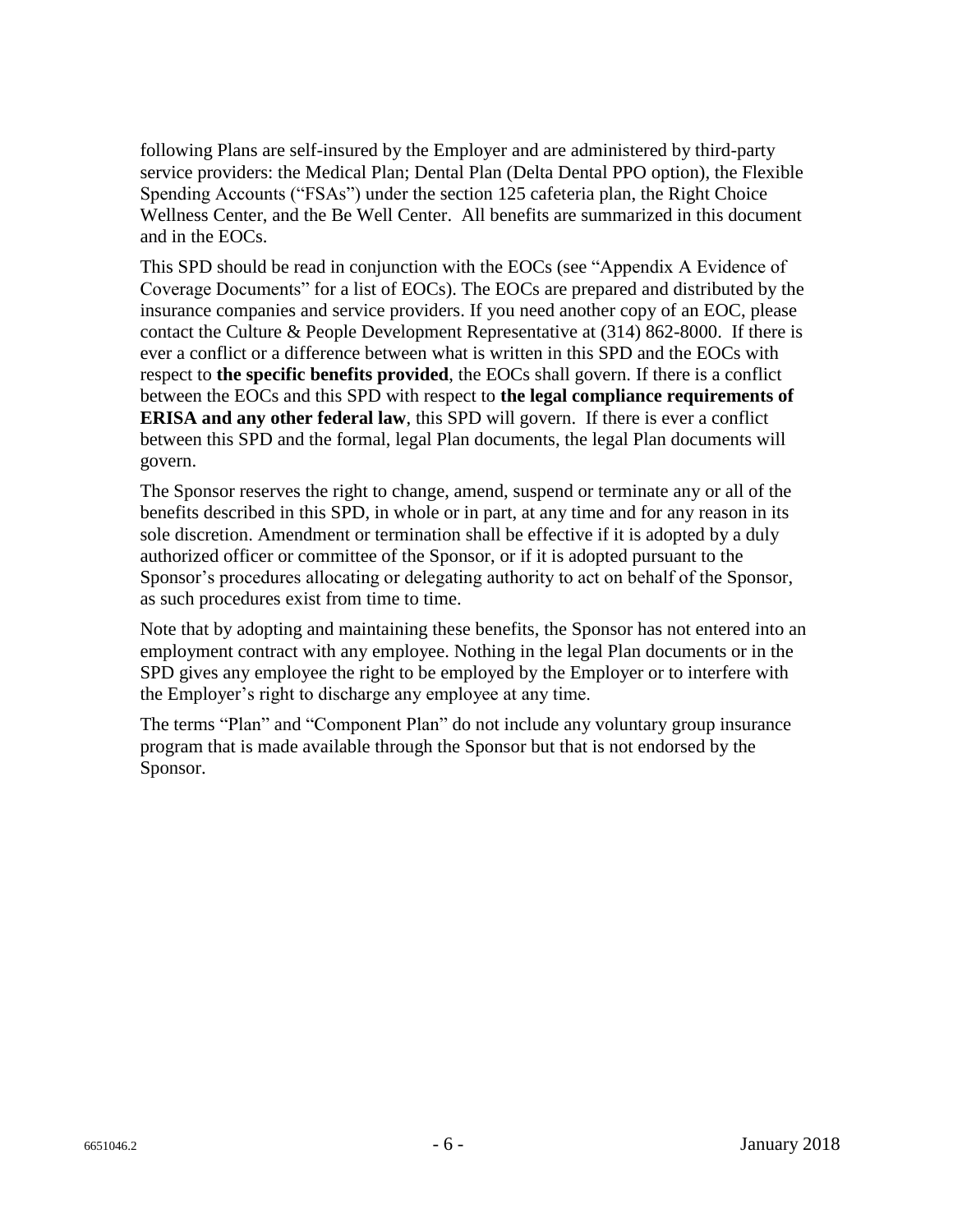# **Eligibility**

### **Eligible Employees**

#### **General Rule**

Except as otherwise set forth below, you are considered an "eligible employee" and are eligible to participate in each of the Plans on your date of hire if you:

- Are classified by your Employer as a regular, full-time employee of the Employer who normally works at least 30 hours per week and is paid through the U.S. payroll; and
- Meet the applicable eligibility waiting period requirement listed on "Appendix B Waiting Period."

#### **Special Rules**

#### Temporary Employees. See Appendix B.

Puerto Rico Employees. If you are employed in Puerto Rico and you satisfy the eligibility requirements under the General Rule (except the requirement that an employee be paid through the U.S. payroll), you are eligible to participate in the following Plans:

- Medical Plan for Puerto Rico (medical, dental and vision benefits);
- Short-Term Disability Plan;
- Long-Term Disability Plan;
- Life Insurance Plan: and
- Accidental Death and Dismemberment Insurance Plan.

Expatriate employees and Third Country Nationals. If you are an expatriate employee , i.e., a U.S. citizen working overseas, or a third country national, i.e., a non-U.S. citizen working away from your home country, and you satisfy the eligibility requirements under the General Rule (except the requirement that an employee be paid through the U.S. payroll), you are eligible to participate in the Global Benefits Plan for Expatriates and Foreign Employees (medical, dental, life and disability benefits).

Be Well Center, Green Bay, Wisconsin. If you are employed as an employee at the Paper Converting Machine Company or the Hudson-Sharp location in Green Bay, Wisconsin or an employee working at one of these locations, you are eligible to receive certain preventive and primary care services described in Appendix C at the Be Well Center in Green Bay, Wisconsin.

Right Choice Wellness Center. If you are employed as an employee at Will-Pemco, Inc. or an employee working at this location, you are eligible to receive certain preventive and primary care services described in Appendix D at the Right Choice Wellness Center in Sheboygan, Wisconsin.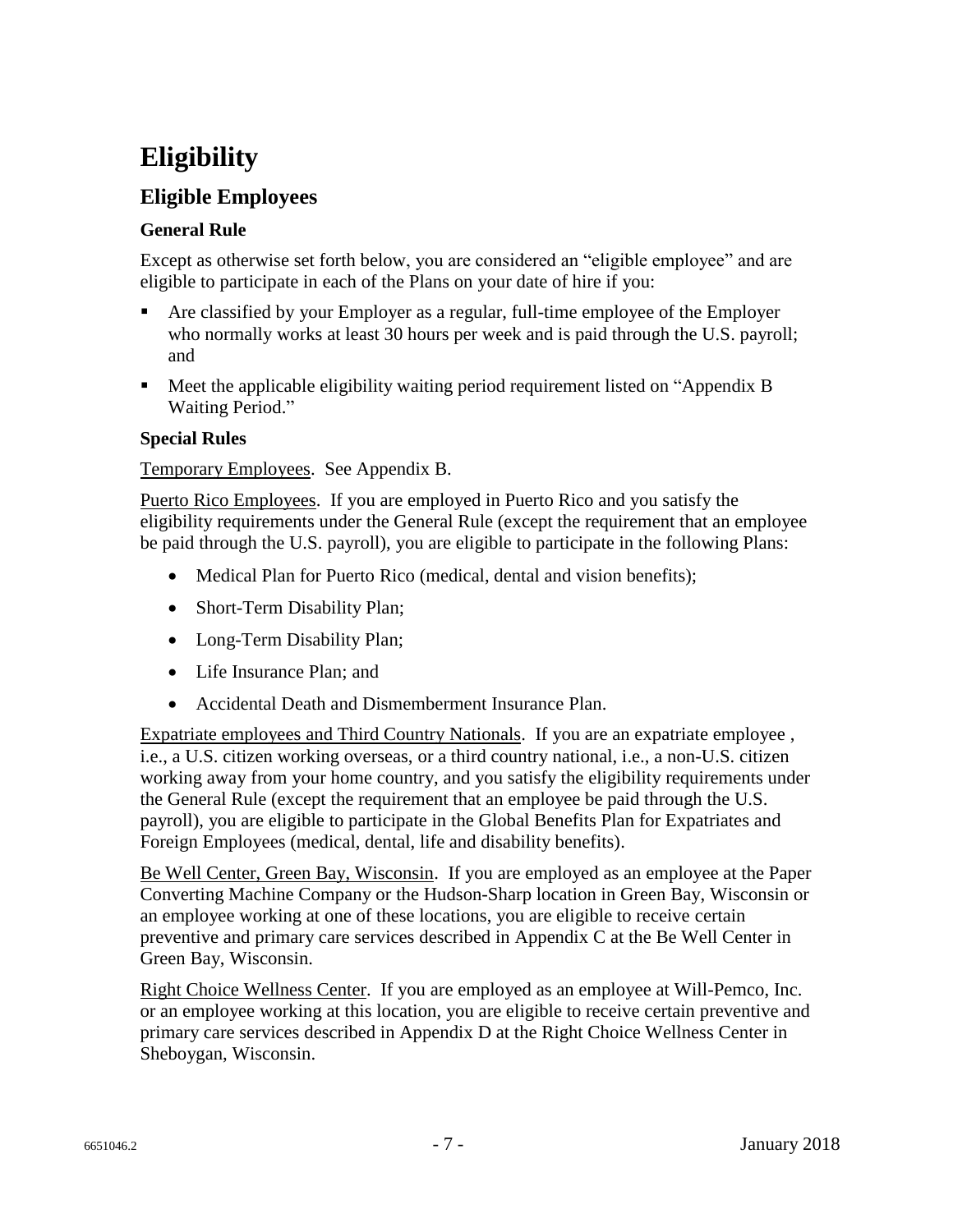Continuation Coverage under Severance Agreement. At the discretion of an Employer an eligible employee, who is offered a severance agreement under which severance benefits are paid in a manner other than in a lump sum payment, may be permitted, pursuant to the severance agreement, to continue to be treated as an eligible employee under the Barry-Wehmiller Companies, Inc. Medical Plan, the Barry-Wehmiller Companies, Inc. Dental Plan, and/or the Barry-Wehmiller Companies, Inc. Vision Plan by agreeing to continue to pay the active employee contribution rate for employee and/or dependent coverage for up to a maximum of 12 months after the month in which termination of employment occurred, as determined by the Employer. The portion of the cost of such coverage which is self-funded by the Employer, if any, will be included in the taxable income of the terminated employee. Upon termination of the severance agreement, if the former employee experienced a qualifying event at the time of termination of employment, COBRA continuation will be offered and the maximum period of COBRA coverage will not be offset by the period of coverage provided under the severance agreement.

The term "Employer" includes Barry-Wehmiller Companies, Inc. and any other entity in the Sponsor's controlled group that adopts the Plan. Such an entity will be deemed to have adopted the Plan by making contributions to the Plan.

### **Individuals Not Eligible**

You are not eligible to participate in the Plan if you are:

- Normally working less than 30 hours per week;
- a leased employee; or
- an independent contractor.

Please see the applicable EOCs for additional eligibility requirements.

An individual who is not classified by the Employer as an employee will not be eligible to participate in the Plan regardless of whether a court or tax or regulatory authority retroactively reclassifies the individual as an employee of the Employer.

### **Eligible Dependents**

• Your dependents are eligible for coverage only if you are enrolled; provided, however, that dependents of eligible employees may participate in the Be Well Center and the Right Choice Wellness Center even if the employees are not enrolled in the Barry-Wehmiller Companies, Inc. Medical Plan.

The following dependents are eligible for coverage:

- Your legal spouse of the opposite sex or same sex, as determined under applicable state law at the time and location that the marriage was entered into;
- Your Child, until such child attains age 26; or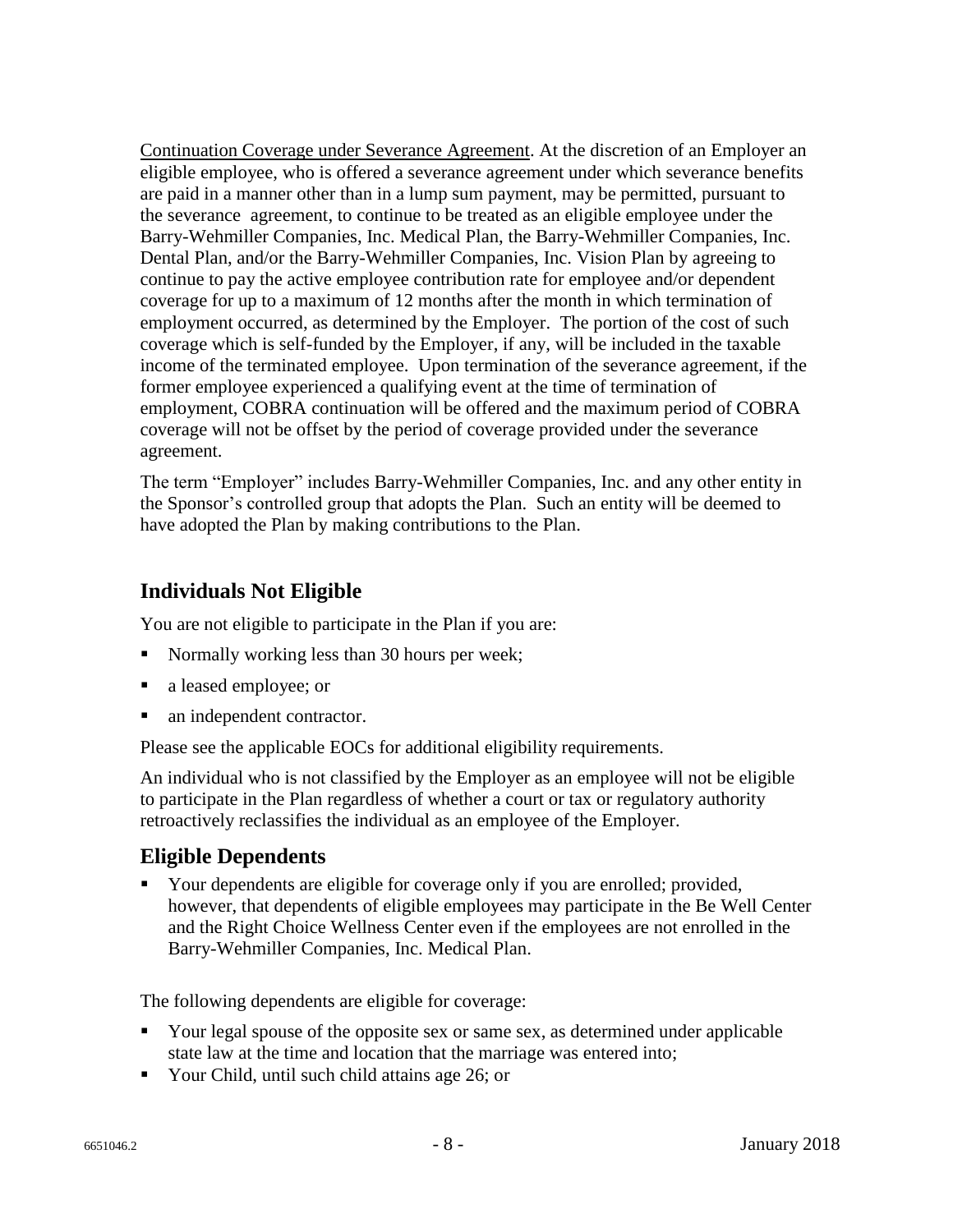Your permanently and totally disabled unmarried Child who is: 26 or more years old and primarily supported by you, provided that the Child was disabled prior to age 26. An individual is permanently and totally disabled if he or she is unable to engage in any substantial gainful activity by reason of any medically determinable physical or mental impairment that can be expected to result in death or that has lasted or can be expected to last for a continuous period of not less than 12 months. To cover a disabled Child, you must supply proof of the disability as requested by the Plan Administrator within 31 days after the date the Child ceases to qualify under one of the above. During the next two years the Plan Administrator may require proof of the continuation of the condition from time to time. After that, the Plan Administrator may require proof no more than once a year.

The term "Child" means any of the following individuals:

- Your natural child;
- Your stepchild,
- Your legally adopted child;
- A child placed with you for adoption; and
- A child who has been placed with you by an authorized placement agency or by a judgment, decree or other order of any court of competent jurisdiction.

Please see the applicable EOCs for additional eligibility requirements.

If your child ceases to meet the eligibility requirements set forth above, you must notify the Culture & People Development Representative within 30 days.

The Plan Administrator retains the right to verify dependent status and impose additional requirements for enrollment of eligible dependents. For example, you may be required to sign an affidavit that an individual qualifies as your Child, or that your permanently and totally disabled Child has the same principal place of abode as you for more than half of the year and that such Child does not provide over one-half of his or her own support.

### **Special Component Plan Exclusions**

In general, if you are an eligible employee, you (and your eligible dependents) are eligible to participate in each of the component plans, and in each level of coverage offered by the component plan. However, certain component plans (and levels of coverage under the component plans) are not available to certain groups. The special component plan exclusions that apply to you are listed on "Appendix E Special Component Plan Exclusions".

### **Eligible Retirees**

Generally, retirees of the Employers are not entitled to welfare plan benefits. However, in some cases, retirees and their eligible dependents are eligible to participate in the Plan, e.g., retirees of companies that have been acquired by Barry-Wehmiller Companies, Inc. If you are eligible for retiree benefits under the Plan, the component plan and coverage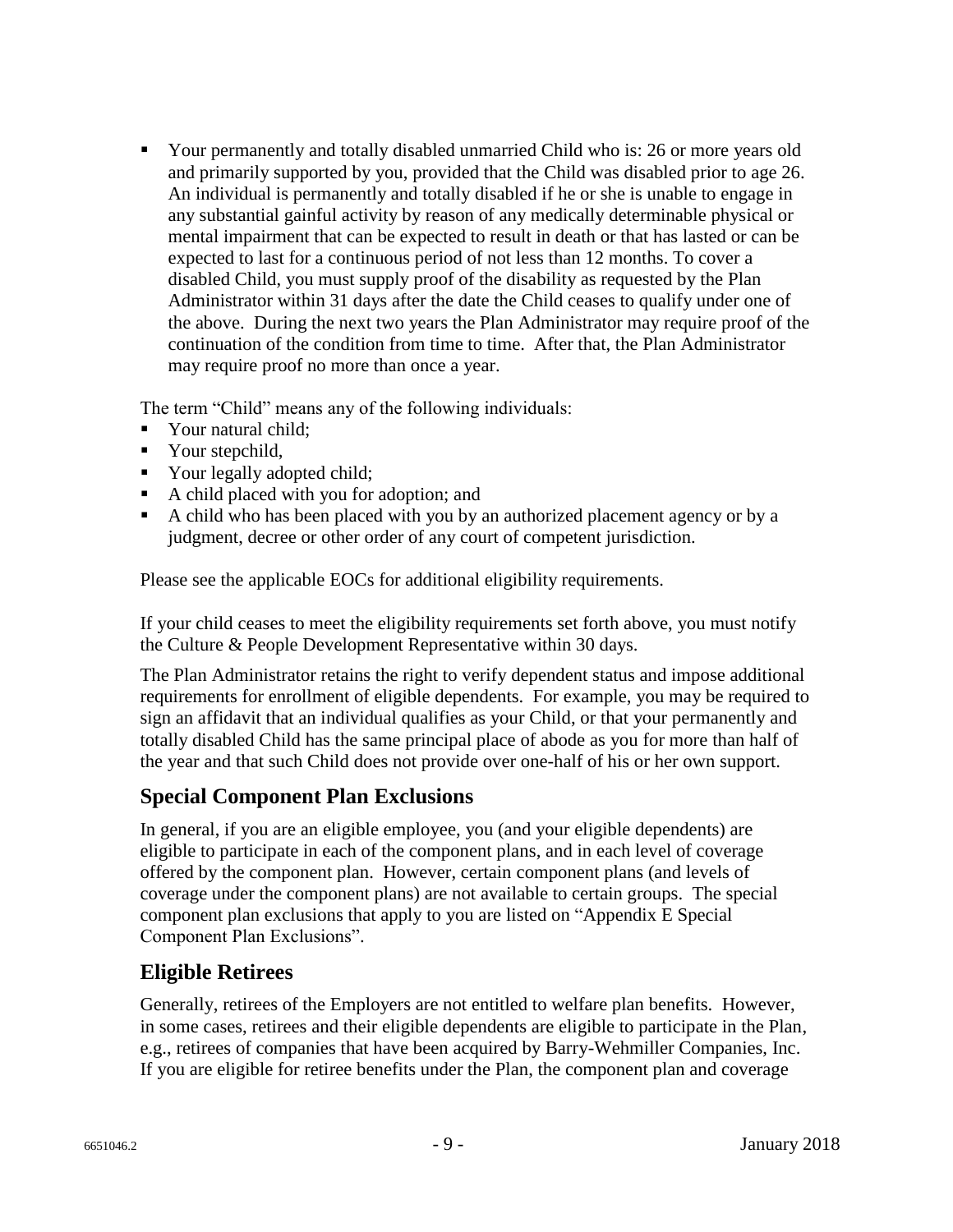levels that are available to you are listed in "Appendix F Retiree Coverage." The Employer reserves the right to amend or terminate retiree coverage, in whole or in part, and at any time.

## **Qualified Medical Child Support Orders**

A court may order you to provide health coverage for your eligible child in accordance with a qualified medical child support order ("QMCSO"). If the Plan receives a valid QMCSO, it will extend coverage to the eligible child(ren) named in the order. You will be notified if such an order is received, and you will be required to pay any applicable contributions for such coverage. You may obtain from the Plan Administrator, without charge, a more detailed description of the procedures governing QMCSO determinations.

### **Notification**

If you experience a qualifying change in status event, you must notify the Culture  $\&$ People Development Representative in order to make a change in your election during the year. The notice must be in writing and contain the change in status event, the date of the event and your requested change. Changes in family status include: marriage; divorce; legal separation; annulment; death of a spouse or child; birth or adoption or placement for adoption of a child; a change in your, your spouse's or your dependent's employment status; a change in the health coverage of your spouse or dependent under another employer's plan; a change in the place of your, your spouse's or dependent's residence; an event that causes your dependent to satisfy or cease to satisfy eligibility requirements; with respect to a dependent care spending account, a change in your day care provider or the cost associated with the day care provider; and such other events that the Plan Administrator determines will permit a mid-year election or election change under regulations and rulings of the Internal Revenue Service.

In most cases, the notice of a change in status must be provided within 30 days of the status event. However, you must notify the Culture & People Development Representative in writing within 60 days in the event of divorce or in the event your child ceases to meet the eligibility requirements for benefit coverage in order for you and your dependents to elect COBRA coverage. For more information about your duty to notify the Plan in such an event, see the *COBRA* section of this SPD.

### **Additional Eligibility Information**

Additional information regarding how and when you and your eligible dependents become eligible to participate in the benefits referred to in this SPD and any conditions and limitations on eligibility are contained in the EOCs you received from the applicable insurance companies or service providers and in the legal Plan documents. If you need another copy of an EOC, please contact the Culture & People Development Representative at (314) 862-8000.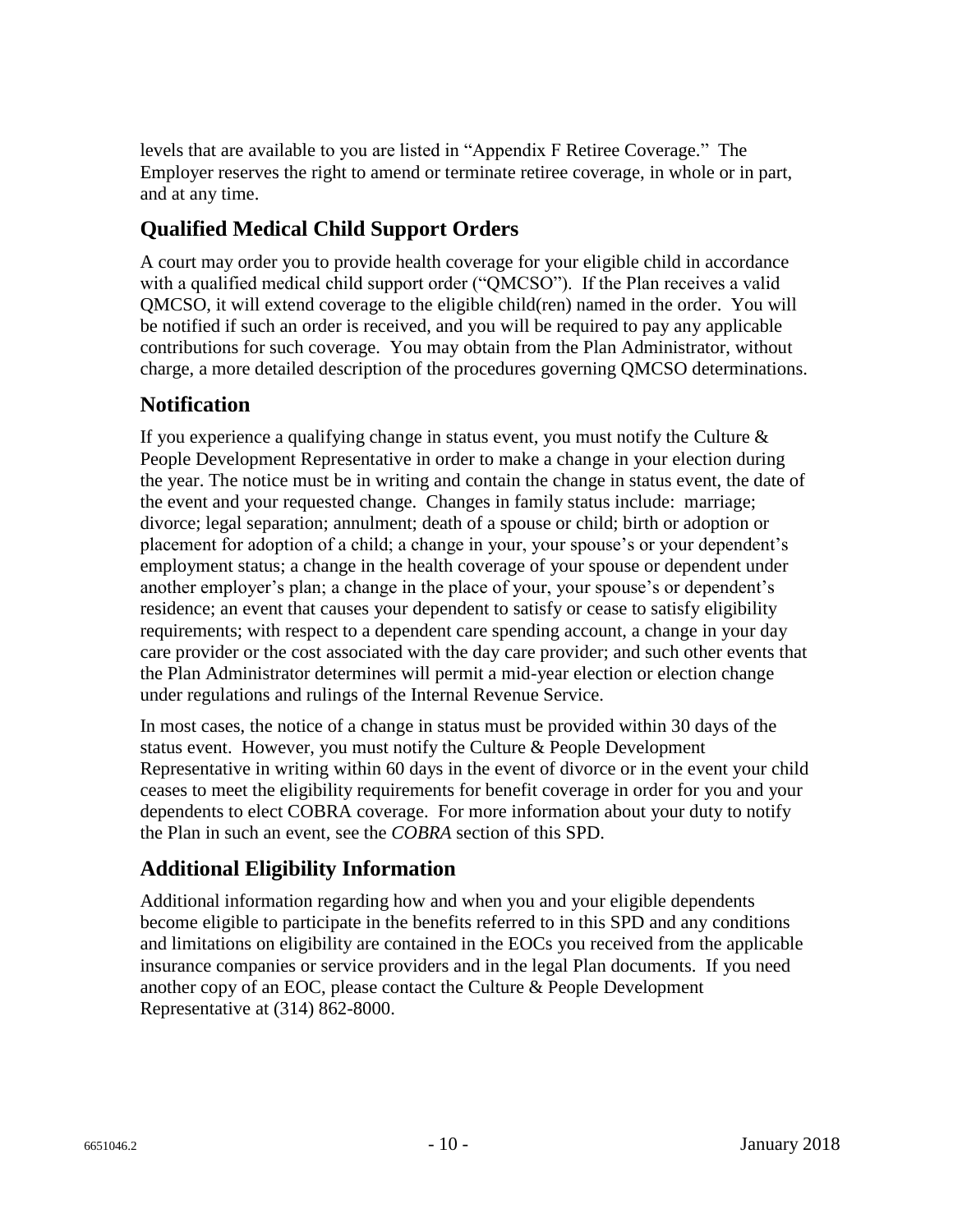# **Enrollment**

When you begin working at the Employer, if you are eligible you will receive the information necessary to enroll in the Plans.

## **HIPAA Special Enrollment Events**

A federal law called HIPAA requires that we notify you about the special enrollment provisions in the Barry-Wehmiller Companies, Inc. Medical Plan, the Barry-Wehmiller Companies, Inc. Medical Plan for Puerto Rico and the medical benefits for expatriates under the Barry-Wehmiller Companies, Inc. Global Benefits Plan for Expatriates and Foreign Employees.

If you are declining enrollment for yourself or your eligible dependents (including your spouse) because of other health insurance or group health plan coverage, you may be able to enroll yourself and your eligible dependents in the Plan if you or your eligible dependents lose eligibility for that other coverage (or if the employer stops contributing towards your or your eligible dependents' other coverage). However, you must request enrollment within 30 days after your or your eligible dependents' other coverage ends (or after the employer stops contributing toward the other coverage).

In addition, if you have a new eligible dependent as a result of marriage, birth, adoption, or placement for adoption, you may be able to enroll yourself and your eligible dependents. However, you must request enrollment within 30 days after the marriage, birth, adoption, or placement for adoption.

Lastly, if you or your eligible dependents become eligible for a Medicaid or Children's Health Insurance Program ("CHIP") premium-assistance subsidy for qualified employersponsored health coverage or if your or your eligible dependents' coverage under a Medicaid plan or CHIP is terminated due to loss of eligibility for such coverage, you may be able to enroll yourself and your eligible dependents in the Plan. However, you must request enrollment within 60 days after the date you or your dependents are determined to be eligible for such assistance or the date your or your dependents' Medicaid or CHIP coverage terminates.

To request special enrollment or obtain more information, contact the Culture & People Development Representative.

# **Cost of Coverage**

The Employer and employees will share the cost of coverage under the Plan, and current employees will pay their share of that cost on a pre-tax basis under a cafeteria plan. The amount the Employer contributes to the Plan will be determined at the Employer's discretion from time to time. Employees who participate in a Medical Plan option with a Health Savings Account ("HSA") may make contributions to the HSA in addition to any contributions made by the Employer. Employees who elect FSAs are responsible for the full cost of such coverage. The Employer makes no contributions to FSAs.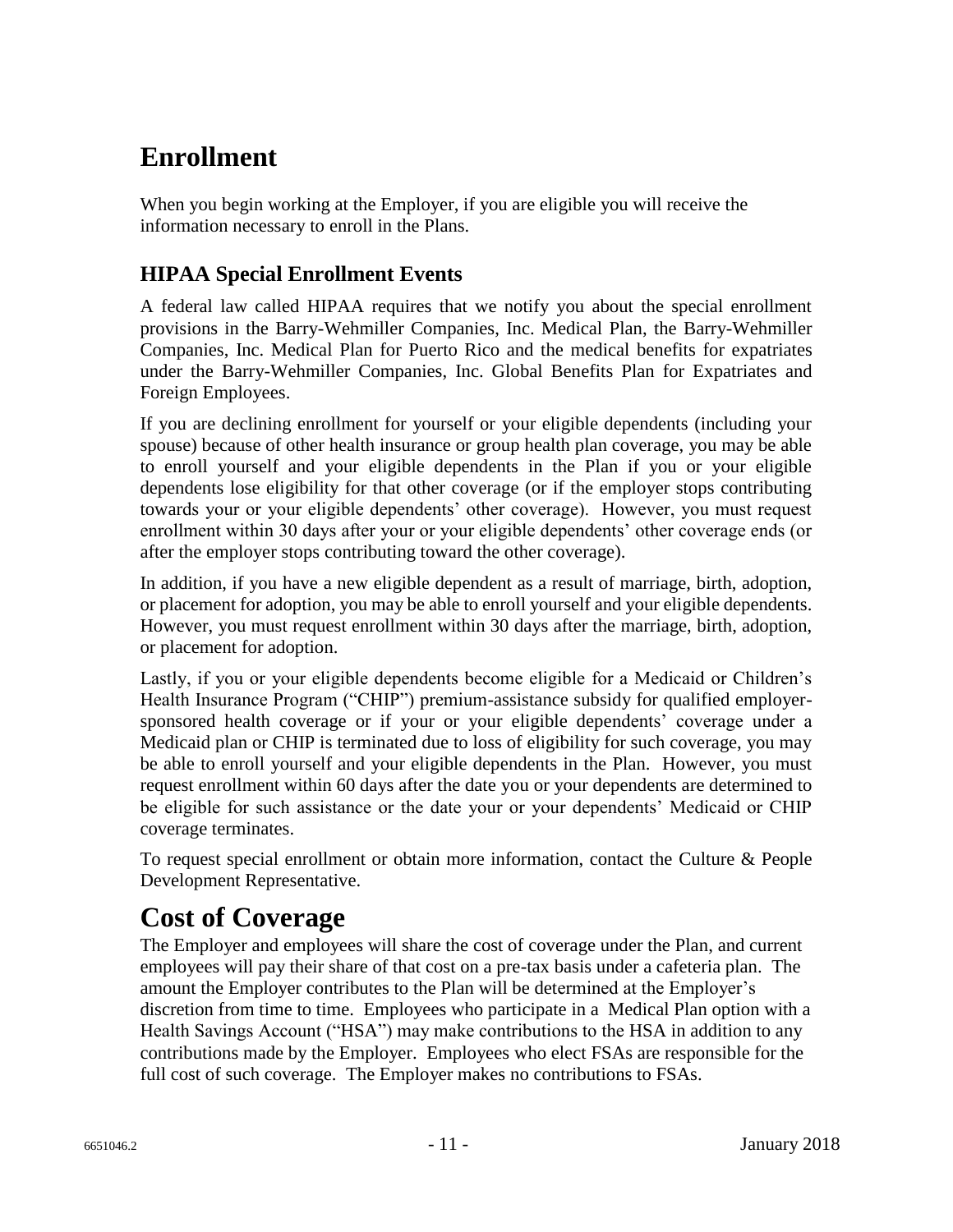The Employer reserves the right to require or increase employee contributions at any time and for any reason.

# **Coverage During Leaves of Absence**

The sections below describe benefit continuation for two specific types of leave: Family and Medical Leave of Absence and Active Military Leave of Absence. For more information about any type of leave of absence, contact the Culture & People Development Representative.

## **FMLA Leave**

The federal Family and Medical Leave Act ("FMLA") allows eligible employees, other than expatriates and third country nationals, to take a specific amount of unpaid leave for serious illness, the birth or adoption of a child, to care for a spouse, child, or parent who has a serious health condition, to care for family members wounded in active duty in the Armed Forces or to deal with any qualifying emergency that arises from a family member's active duty in the Armed Forces.

If you take FMLA leave, your coverage will continue during the leave.

If you do not return to work at the end of your FMLA leave, you may be entitled to purchase COBRA continuation coverage. See the *COBRA* section of this SPD.

## **Military Leave**

If you take a military leave of absence, whether for active duty or for training, you are entitled to continue your Medical, Dental and Vision Plan coverage for up to 24 months as long as you give the Employer advance notice of the leave (with certain exceptions). This continuation coverage is pursuant to the Uniformed Services Employment and Reemployment Rights Act of 1994 ("USERRA"). Your total leave, when added to any prior periods of military leave from the Employer, cannot exceed five years (with certain exceptions).

If the entire length of the leave of absence is 31 days or longer, you may be required to pay up to 102% of the full cost of coverage.

COBRA continuation coverage will run concurrently with military leave continuation coverage, under USERRA, subject to the limitations of COBRA. This means that COBRA coverage and USERRA coverage begin at the same time. If you do not return to work at the end of your military leave you may be entitled to continue COBRA continuation coverage for the remainder of the COBRA continuation period, if any. In other words, any continuation of coverage under USERRA will reduce the maximum COBRA continuation period for which you and/or your dependents may be eligible. Your rights under COBRA and USERRA are similar but not identical. Any election that you make pursuant to COBRA will also be an election under USERRA, and COBRA and USERRA will both apply with respect to continuation coverage elected. If COBRA and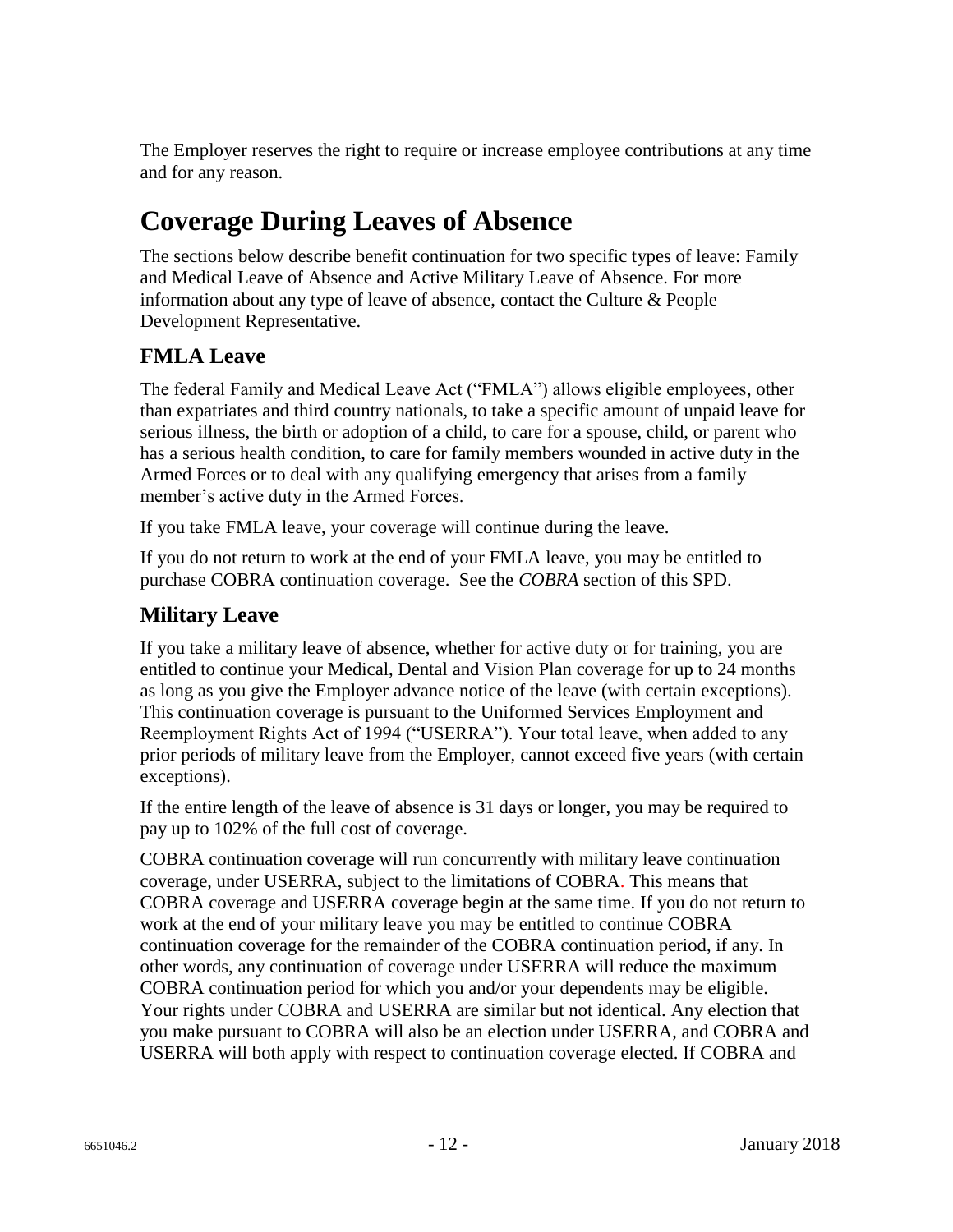USERRA give you (or your covered spouse or dependent children) different rights or protections, the law that provides the greater benefit will apply.

## **When Coverage Ends**

Your coverage will terminate on the earliest of the following dates:

- The end of the month that your coverage is terminated by amendment of the Plan or termination of the insurance contract or agreement;
- The end of the month you cease to be an eligible employee. This includes your death, reduction in hours or termination of active employment;
- The end of the month you report for active military service, unless coverage is continued through the Uniformed Services Employment and Reemployment Rights Act (USERRA) as explained in the *Military Leave* section above.

Other circumstances that can result in the termination, reduction, loss or denial of benefits are described in the EOCs.

Coverage for your spouse and other dependents terminates when your coverage terminates or when they cease to be eligible dependents. Their coverage will also cease for other reasons specified in the EOCs.

For children covered pursuant to a QMCSO, coverage will end as of the date that the child is no longer covered under a QMCSO.

The Plan Administrator may also terminate any covered person's coverage for Cause. "Cause" means the covered person's willful engagement in misconduct that is materially injurious to the Plan, dishonesty by the covered person in connection with the provision of benefits under the Plan, fraudulent or unethical conduct or intentional misrepresentation of a material fact by the covered person relating to or affecting the provision of benefits under the Plan, the covered person's being indicted or charged with any crime constituting a felony or the covered person's failure to repay any amounts due and owing to the Plan or his or her Employer. Such misconduct may be subject to criminal prosecution and disciplinary action up to and including termination of employment.

Depending on the reason for termination of coverage, you and your covered spouse and dependent child(ren) might have the right to continue health coverage temporarily under COBRA (see the *COBRA* section below) or under a conversion right under a particular benefit plan. Refer to your EOCs for more information on conversion.

#### **Retroactive Termination**

In the case of medical coverage subject to the Patient Protection and Affordable Care Act (including pharmacy), the Plan Administrator may only retroactively terminate a covered person's coverage as follows:

• in the case of fraud or an intentional misrepresentation of a material fact;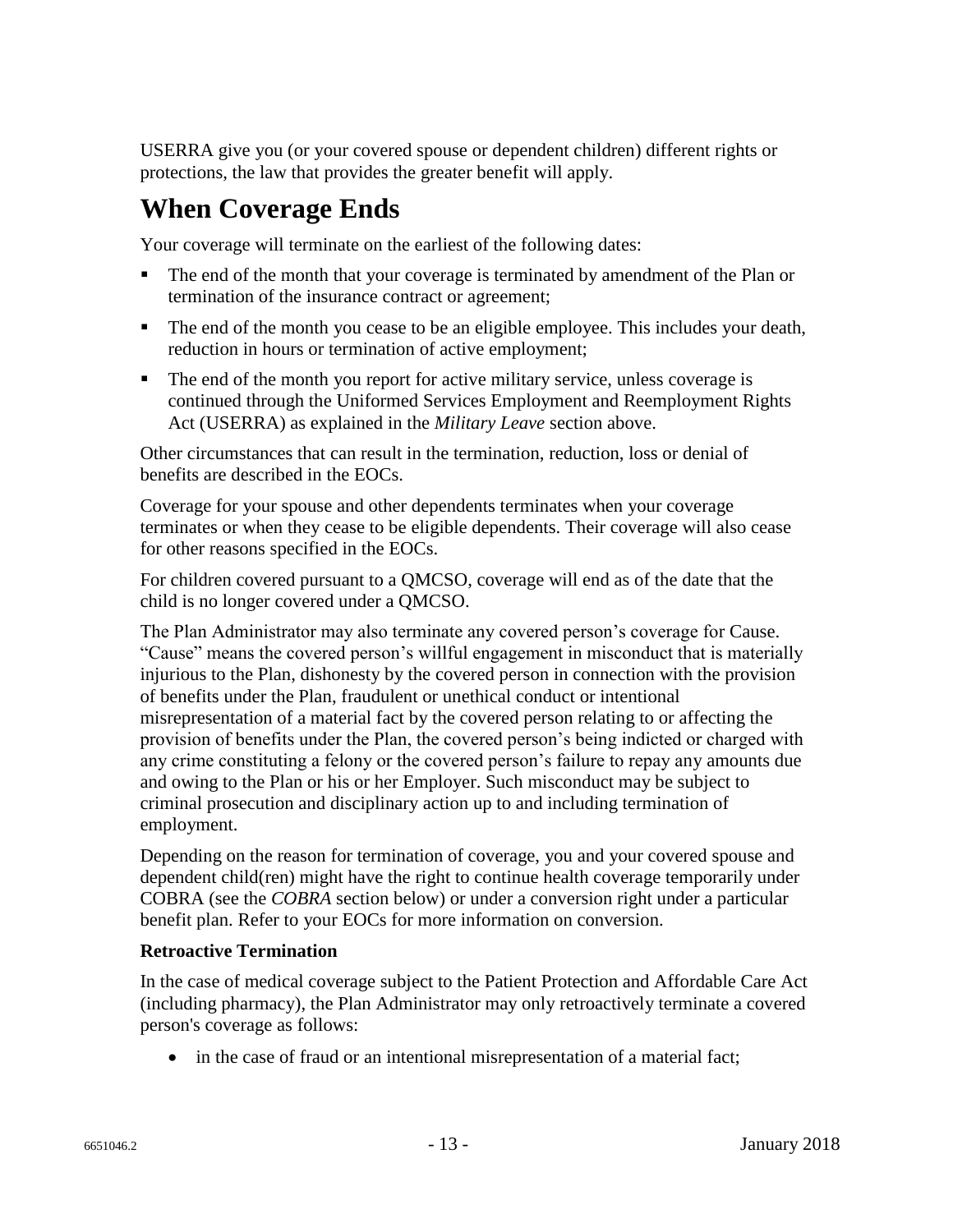- due to a failure to pay required contributions toward the cost of coverage; or
- for any purpose that is not considered a "rescission" under the Patient Protection and Affordable Care Act or any regulations or other guidance issued with respect to such Act. When required by law or regulation, the Plan Administrator will provide written notice of a rescission. The Plan may recover from you amounts it paid for services provided to you or your covered dependents after the date coverage was terminated.

# **COBRA**

COBRA continuation coverage is a temporary extension of group health coverage under the Plan under certain circumstances (called "qualifying events") when coverage would otherwise end. The right to COBRA coverage was created by federal law, the Consolidated Omnibus Budget Reconciliation Act of 1985 ("COBRA"). COBRA coverage can become available to you when you would otherwise lose your group health coverage under the Plan. It can also become available to your spouse and dependent children who lose coverage for certain specified situations. The following paragraphs generally explain COBRA coverage, when it may become available to you and your spouse and dependent children, and what you need to do to protect the right to receive it.

COBRA applies to the Medical Plan, Dental Plan, Vision Plan, Medical Plan for Puerto Rico, medical and dental benefits provided to expatriates under the Global Benefits Plan for Expatriates and Foreign Employees and to Health Care FSAs, the Right Choice Wellness Center and the Be Well Center. COBRA does not apply to any other Employer benefits (such as Life, LTD or AD&D benefits). The Plans provide no greater COBRA rights than what COBRA requires – nothing in this Summary Plan Description is intended to expand your rights beyond COBRA's requirements.

Please examine your options carefully before declining this coverage. You should be aware that companies selling individual health insurance typically require a review of your medical history that could result in a higher premium or you could be denied coverage entirely.

## **What is COBRA Coverage**

COBRA coverage is temporary continuation of group health coverage under the Plan when coverage would otherwise end because of a "qualifying event." After a qualifying event occurs and any required notice of that event is properly provided to the Culture & People Development Representative, COBRA coverage will be offered to each person losing group health coverage under the Plan who is a "qualified beneficiary." You, your spouse and your dependent children could become qualified beneficiaries and would be entitled to elect COBRA if group health coverage under the Plan is lost because of the qualifying event.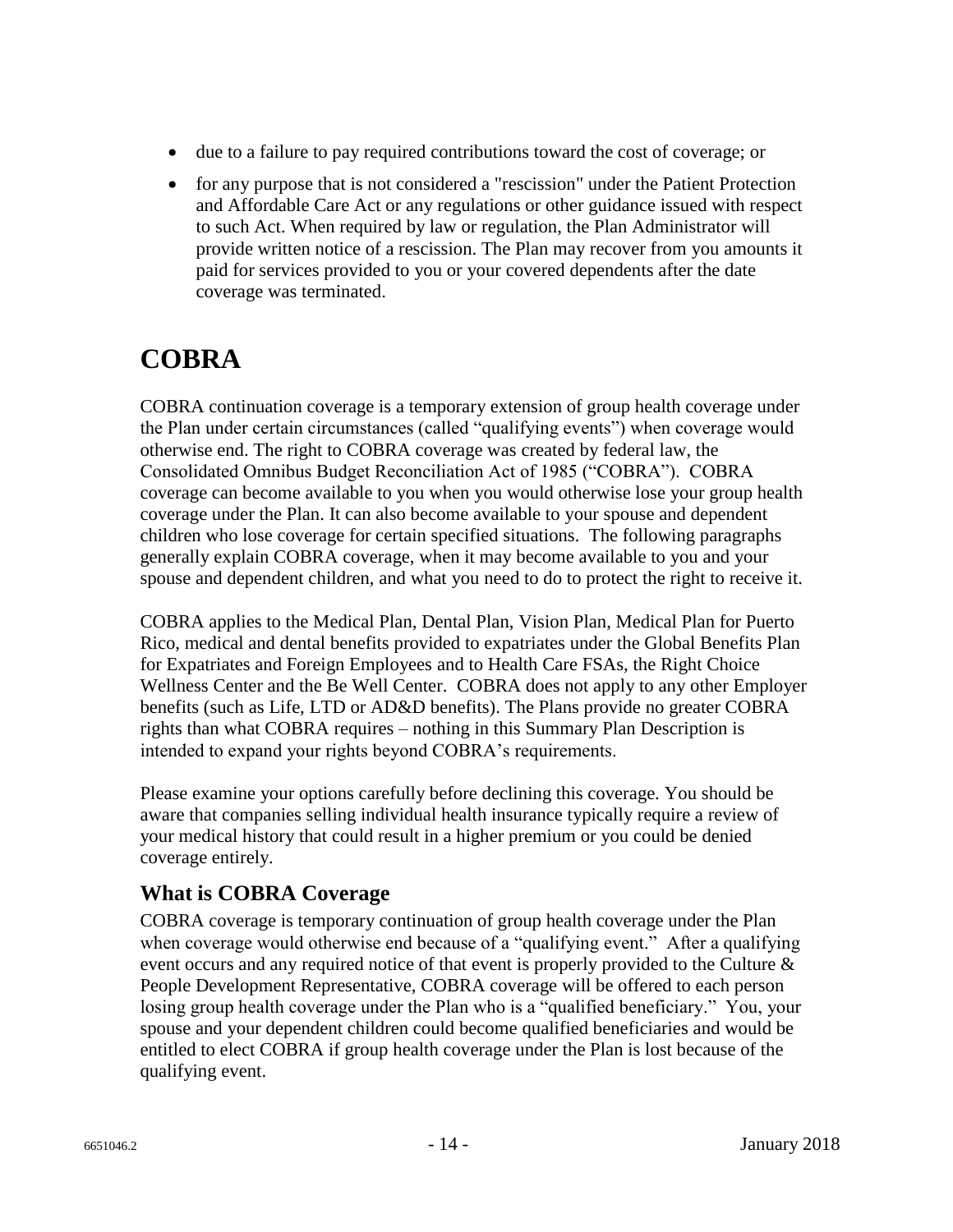COBRA coverage is the same coverage that the Plan provides to other participants or beneficiaries under the Plan who are not receiving COBRA coverage. Each qualified beneficiary who elects COBRA will have the same rights under the Plan as other participants or beneficiaries covered under the Plan's group health coverage elected by the qualified beneficiaries, including open enrollment and special enrollment rights. Under the Plan, qualified beneficiaries who elect COBRA must pay the full cost for COBRA coverage.

The pronoun "you" in the following paragraphs regarding COBRA refers to each person covered under the Plan who is or may become a qualified beneficiary.

## **Who Is Covered**

#### *Employees*

If you are an employee of the Employer, you will have the right to elect COBRA if you lose your group health coverage under the Plan because either one of the following qualified events:

- A reduction in your hours of employment; or
- The termination of your employment (for reasons other than gross misconduct on your part).

#### *Spouse*

If you are the spouse of an employee, you will have the right to elect COBRA if you lose your group health coverage under the Plan because of any of the following qualifying events:

- The death of your spouse;
- The termination of your spouse's employment (for reasons other than your spouse's gross misconduct) or reduction in your spouse's hours of employment with the Employer; or
- Divorce from your spouse. Also, if your spouse (the employee) reduces or eliminates your group health coverage in anticipation of a divorce, and a divorce later occurs, then the divorce may be considered a qualifying event for you even though your coverage was reduced or eliminated before the divorce.

#### *Dependent Children*

If you are a dependent child of an employee, you will have the right to elect COBRA if you lose your group health coverage under the Plan because any of the following qualified events happen:

- The death of the parent-employee;
- The termination of the parent-employee's employment (for reasons other than the employee's gross misconduct) or reduction in the employee's hours of employment;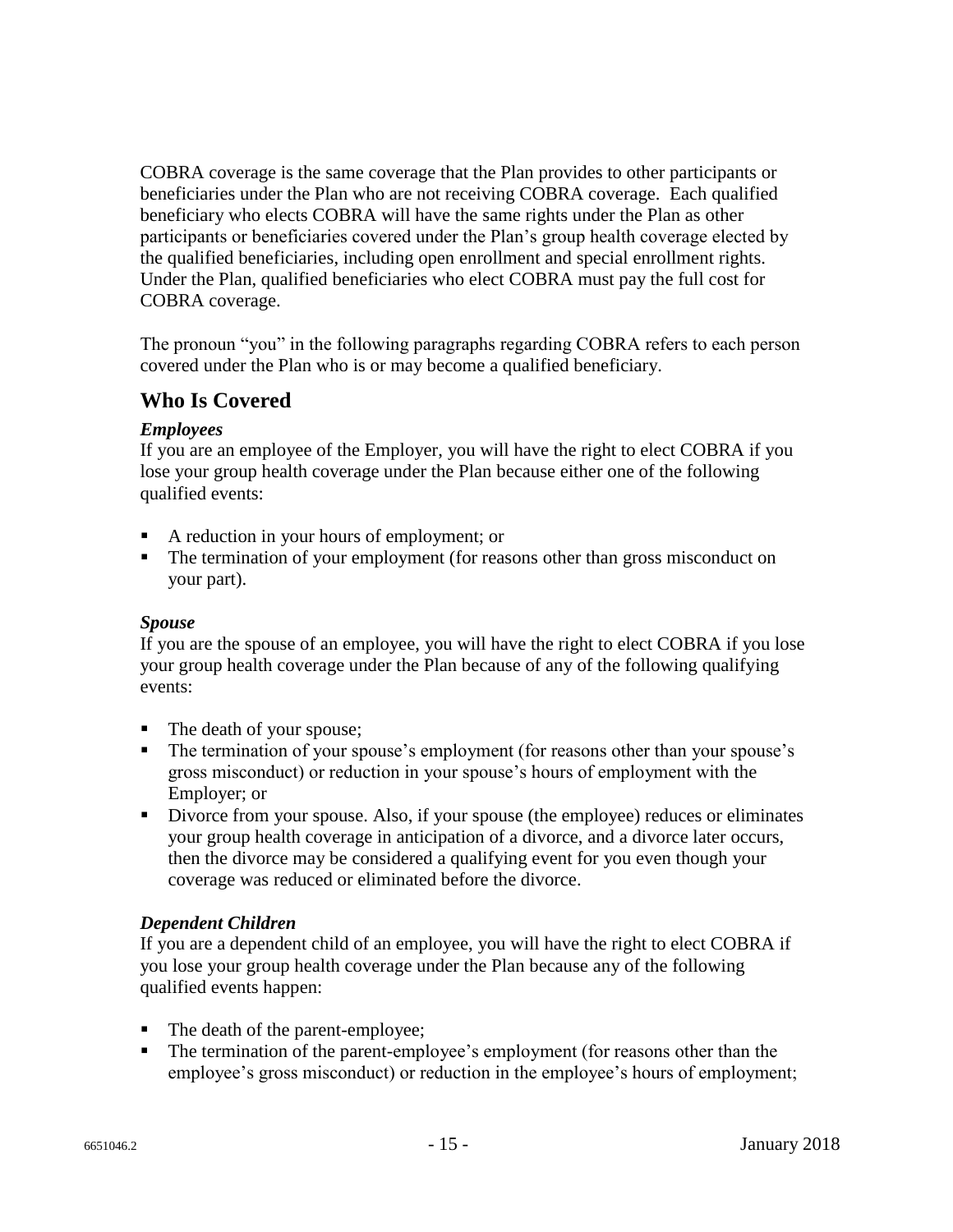- The parent-employee's divorce; or
- You, the dependent child, cease to meet the definition of a "dependent child" under the Plan.

#### *FMLA*

If you take a leave of absence that qualified under the Family and Medical Leave Act ("FMLA") and do not return to work at the end of the leave, you (and your spouse and dependent children, if any) will have the right to elect COBRA if:

- you were covered by group health coverage under the Plan on the day before the FMLA leave began (or became covered by group health coverage under the Plan during the FMLA leave); and
- vou lose group health coverage under the Plan because the employee does not return to work at the end of the leave.

COBRA coverage will begin on the earliest of the following to occur:

- when you definitively inform your Employer that you are not returning at the end of the leave; or
- the end of the leave, assuming you do not return to work.

#### *Newly Eligible Child*

If a former covered employee elects COBRA coverage and then has a child (either by birth, adoption or placement for adoption) during the period of COBRA coverage, the new child is also eligible to become a qualified beneficiary. In accordance with the terms of the Plan's eligibility and other requirements for group health coverage and the requirements of federal law, these qualified beneficiaries can be added to COBRA coverage by providing notice of the new child's birth, adoption or placement for adoption. This notice must be provided within 30 days of birth, adoption or placement for adoption. The notice must be in writing and must include the name of the new qualified beneficiary, date of birth or adoption of the new qualified beneficiary and the birth certificate or adoption decree. The notice must be given to the Culture & People Development Representative.

If you fail to give appropriate notice within the 30 days, you will *not* be offered the option to elect COBRA coverage for the newly acquired child. Newly acquired dependent child(ren) (other than children born to, adopted by or placed for adoption with the employee) will not be considered qualified beneficiaries, but may be added to the employee's continuation coverage, if enrolled in a timely fashion, subject to the Plan's rules for adding a new dependent.

#### *QMCSO*

A child of the covered employee who is receiving benefits under the Plan pursuant to a qualified medical child support order ("QMCSO") received by the Employer during the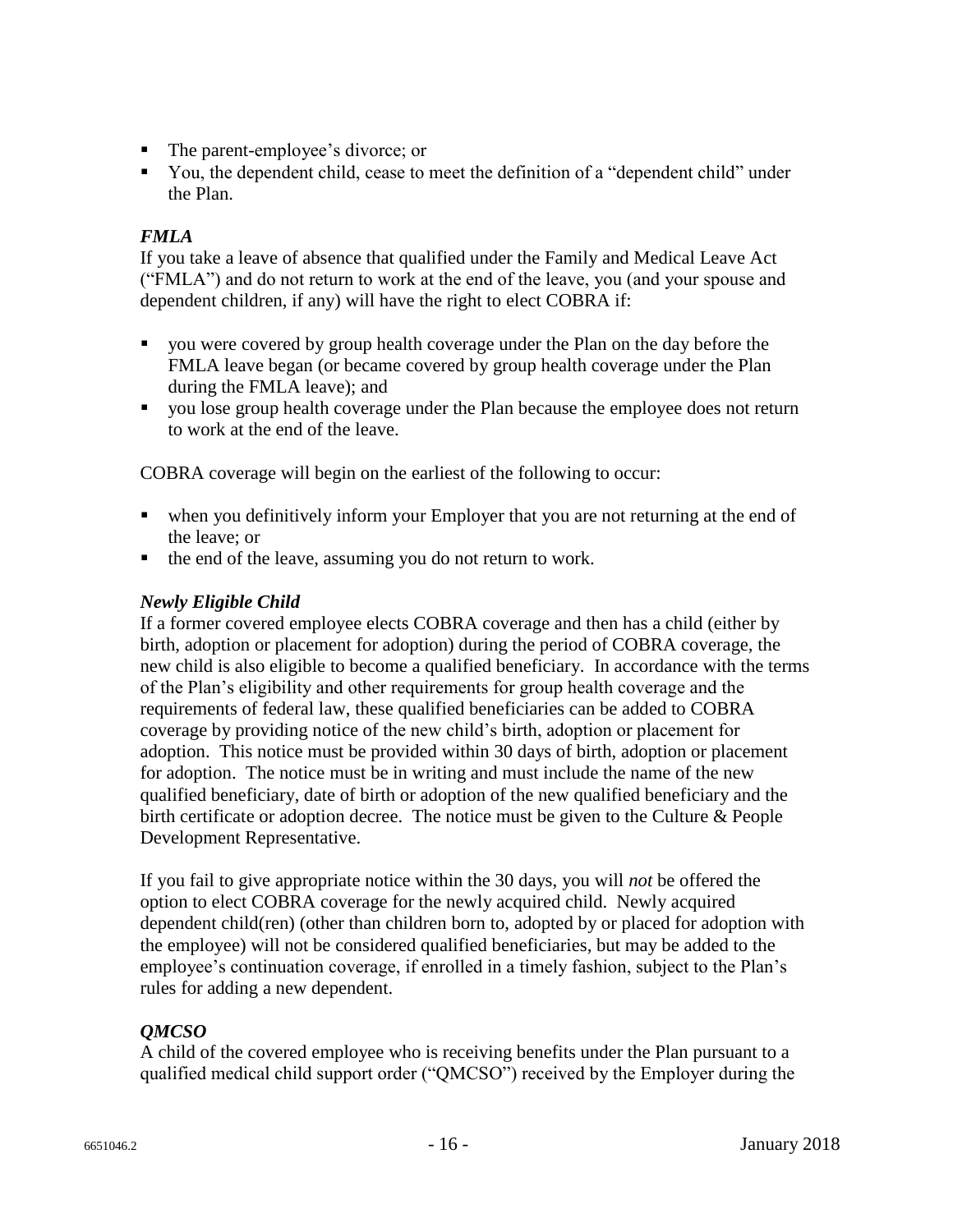covered employee's period of employment with the Employer is entitled to the same rights to elect COBRA as an eligible dependent child of the covered employee.

## **When COBRA Coverage is Available**

When the qualifying event is the end of employment, reduction of hours of employment or death of the covered employee, the Plan will offer COBRA coverage to the qualified beneficiaries. You do not need to notify the Plan Administrator of any of these three qualifying events.

For a qualifying event which is a divorce of the employee and spouse or a dependent child's losing eligibility for coverage, a COBRA election will be available to you only if you notify the Culture & People Development Representative in writing within 60 days of the date on which the qualified beneficiary loses (or would lose) coverage under the terms of the Plan as a result of the qualifying event. You or a representative acting on your behalf (such as a family member) are responsible for providing the required notice.

The notice must include the following information:

- The name of the employee who is or was covered under the Plan;
- $\blacksquare$  The name(s) and address(es) of all qualified beneficiary(ies) who lost (or will lose) coverage under the Plan due to the qualifying event;
- The qualifying event giving rise to COBRA coverage;
- The date of the qualifying event;
- The signature, name and contact information of the individual sending the notice.

In addition, you must provide documentation supporting the occurrence of the qualifying event, if requested. Acceptable documentation includes a copy of the divorce decree or a dependent child's birth certificate, driver's license, marriage license or letter from a university or institution indicating a change in student status.

You must mail, hand deliver or fax this notice to the Culture & People Development Representative.

If the above procedures are not followed or if the notice is not provided as discussed above within the 60-day notice period, you will lose your right to elect COBRA. In addition, if any claims are mistakenly paid for expenses incurred after the date coverage would normally be lost because of the qualifying event, you will be required to reimburse the Plan for any claims mistakenly paid.

### **Health Care Flexible Spending Account**

COBRA coverage under a Health Care FSA will be offered only to qualified beneficiaries with "underspent" accounts. A qualified beneficiary has an underspent account if the annual contribution elected by the covered employee, reduced by reimbursements up to the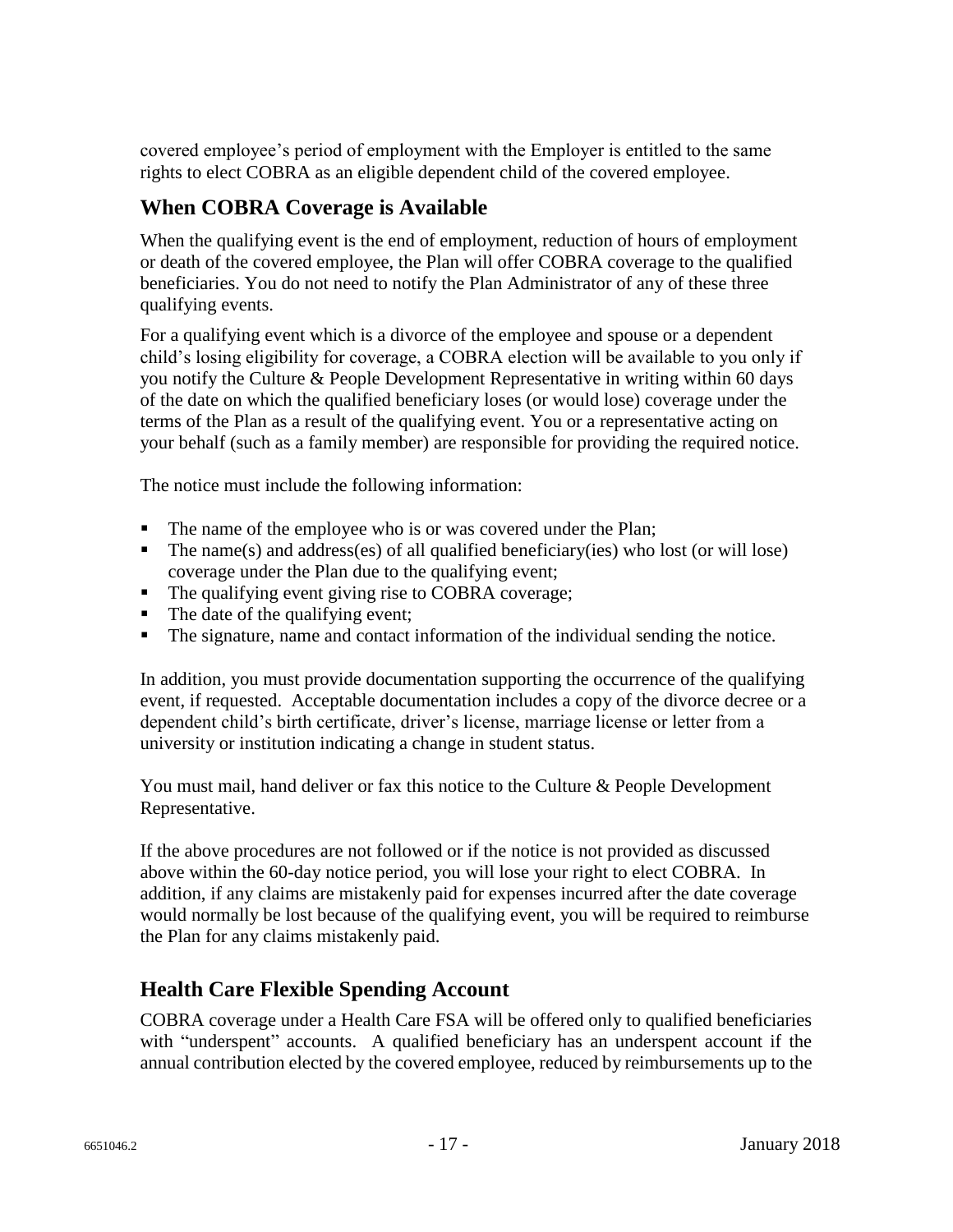time of the qualifying event, is equal to or more than the amount of contributions that will be charged for COBRA coverage under the Health Care FSA for the remainder of the plan year. COBRA coverage will consist of the coverage in force at the time of the qualifying event (i.e., the elected annual contribution reduced by expenses reimbursed up to the time of the qualifying event). COBRA coverage will terminate at the end of the plan year. Unless otherwise elected, all qualified beneficiaries who were covered under the employee's Health Care FSA will be covered together for COBRA coverage. However, each qualified beneficiary could alternatively elect separate COBRA coverage to cover that beneficiary only, with a separate Health Care FSA annual elected amount and a separate contribution.

### **How to Elect COBRA**

An election notice will be provided to qualified beneficiaries upon the occurrence of a qualifying event. To elect COBRA coverage, you must complete the election form that is part of the Plan's COBRA election notice and mail it to Infinisource, which is the "COBRA Administrator" for the Plan. The COBRA Administrator's contact information is as follows:

Wageworks One Deerfield Centre 13560 Morris Road Alpharetta, GA 30004 (866) 347-0957 [http://benedirect.wageworks.com](https://urldefense.proofpoint.com/v2/url?u=http-3A__benedirect.wageworks.com&d=DwMFAw&c=ellJ-5tDmfxtttt7Ym2HoaGn_D0VNa5SKwuvPocGFSE&r=7sDQhhJ8DaVPRYsrIyxYqvSRD9wysbFhnntHNK4TZjg&m=CTMW3A6MlajsRO2N53fpulI-hnrcbRMkOVz_LgPDFAo&s=VY8HjaGVQehFfQniRS35fHZStKnWKTG33SGYT9ij8IE&e=)

Under federal law, you must elect COBRA coverage within 60 days from the date you would lose coverage due to a qualifying event, or, if later, 60 days after the date you are provided with the COBRA election notice from the Plan.

Your election must be postmarked within the 60-day election period. If you do not submit a completed election form within the 60-day election period, you will lose your right to COBRA.

If you return your election form waiving your rights to COBRA and change your mind within the 60-day election period, you may revoke your waiver and still elect the COBRA coverage as long as it is within the original 60-day election period. However, your COBRA coverage will be effective as of the date you revoked your waiver of coverage.

#### *Separate Elections*

Each qualified beneficiary has an independent election right for COBRA coverage. For example, even if the employee does not elect COBRA coverage, other family members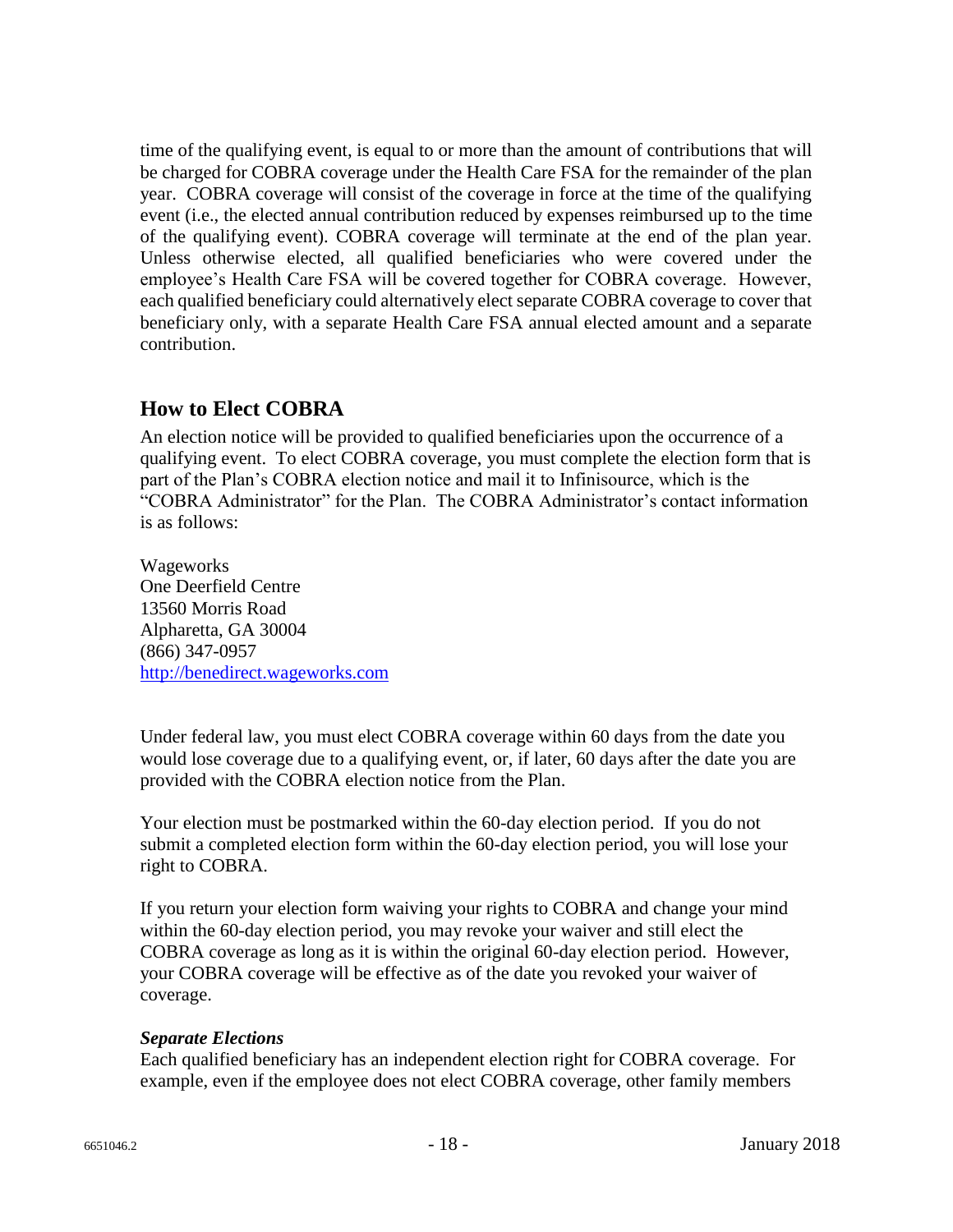who are qualified beneficiaries may elect to be covered under COBRA. Also, if there is a choice among types of coverage, each qualified beneficiary who is eligible for COBRA continuation coverage is entitled to make a separate election among the types of coverage. Thus, a spouse or dependent child may elect different coverage than the employee elects.

A covered employee or spouse can also make the COBRA election on behalf of all qualified beneficiaries and a parent or legal guardian may make the election on behalf of a minor child. Any qualified beneficiary for whom COBRA is not elected within the 60 day election period will lose his or her right to elect COBRA coverage.

#### *Coverage*

If you elect COBRA continuation coverage, your coverage will generally be identical to coverage provided to "similarly situated" employees or family members at the time you lose coverage. However, if any changes are made to coverage for similarly situated employees or family members, your coverage will be modified as well. "Similarly situated" refers to a current employee or dependent child(ren) who has not had a qualifying event. Qualified beneficiaries on COBRA have the same enrollment and election change rights as active employees.

#### *Medicare and Other Coverage*

Qualified beneficiaries who are entitled to elect COBRA may do so even if they have other group health coverage or are entitled to Medicare benefits on or before the date on which COBRA is elected. However, as discussed in more detail below, a qualified beneficiary's COBRA coverage will terminate automatically if after electing COBRA, he or she becomes entitled to Medicare benefits or becomes covered under other group health plan coverage (but only after any applicable preexisting condition exclusions of that other plan have been exhausted or satisfied).

When you complete the election form, you must indicate whether any qualified beneficiary has become entitled to Medicare (Part A, Part B or both) and, if so, the date of Medicare entitlement.

### **Cost of COBRA Coverage**

Each qualified beneficiary is required to pay the entire cost of COBRA coverage. The amount a qualified beneficiary may be required to pay may not exceed 102 percent (or, in the case of an extension of COBRA coverage due to disability, 150 percent) of the cost to the group health plan (including both employer and employee contributions) for coverage of a similarly-situated plan participant or beneficiary who is not receiving COBRA coverage.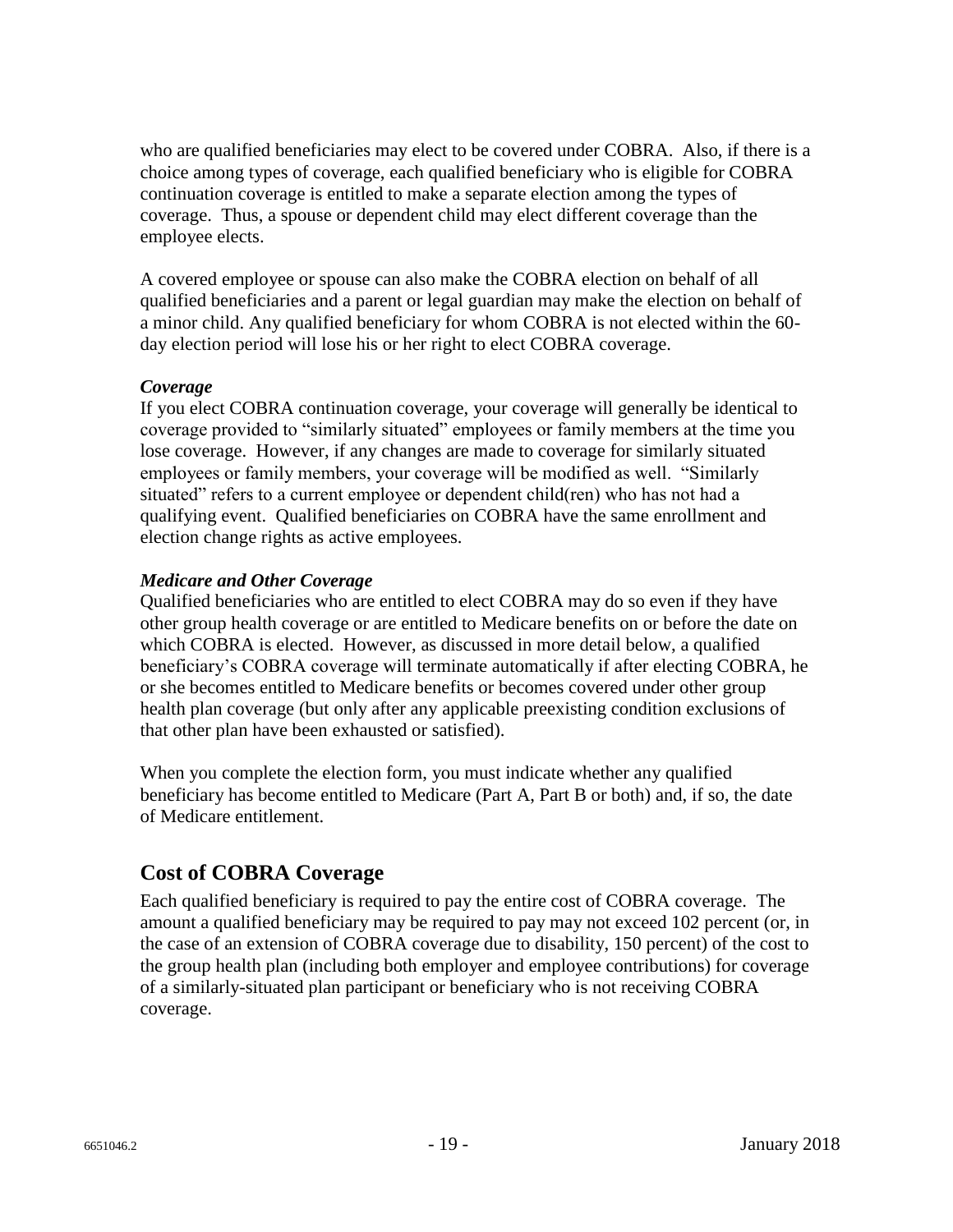The amount of your COBRA premiums may change from time to time during your period of COBRA coverage and will most likely increase over time. You will be notified of COBRA premium changes.

Your first premium is due within 45 days after you elect COBRA coverage. **If you do not make your first payment for COBRA coverage within the 45 days after the date of your timely election, you will lose all COBRA rights under the Plan.** Thereafter, payments are due by the first day of each month to which the payments apply (payments must be postmarked on or before the end of the 30-day grace period**). If you fail to make a monthly payment before the end of the grace period for that month, you will lose all rights to COBRA coverage under the Plan.**

All COBRA premiums must be paid by check or money order. Your first payment and all monthly payments for COBRA coverage must be mailed to the COBRA Administrator at the following address:

Wageworks One Deerfield Centre 13560 Morris Road Alpharetta, GA 30004 (866) 347-0957 [http://benedirect.wageworks.com](https://urldefense.proofpoint.com/v2/url?u=http-3A__benedirect.wageworks.com&d=DwMFAw&c=ellJ-5tDmfxtttt7Ym2HoaGn_D0VNa5SKwuvPocGFSE&r=7sDQhhJ8DaVPRYsrIyxYqvSRD9wysbFhnntHNK4TZjg&m=CTMW3A6MlajsRO2N53fpulI-hnrcbRMkOVz_LgPDFAo&s=VY8HjaGVQehFfQniRS35fHZStKnWKTG33SGYT9ij8IE&e=)

Your payment is considered to have been made on the date that it is postmarked. You will not be considered to have made any payment by mailing a check if your check is returned due to insufficient funds or otherwise.

Your first payment must cover the cost of COBRA coverage from the time your coverage under the Plan would have otherwise terminated up through the end of the month before the month in which you make your first payment. You are responsible for making sure that the amount of your first payment is correct. You may contact the COBRA Administrator to confirm the correct amount of your first payment.

COBRA coverage is not effective until you elect it *and* make the required payment. Claims for reimbursement will not be processed and paid until you have elected COBRA and made the first payment for it.

### **Duration of COBRA**

If you lose Plan coverage because of termination of employment or reduction in hours, the law requires that you be given the opportunity to maintain COBRA coverage for a maximum of 18 months. For all other qualifying events, the law requires that you be given the opportunity to maintain COBRA coverage for a maximum of 36 months.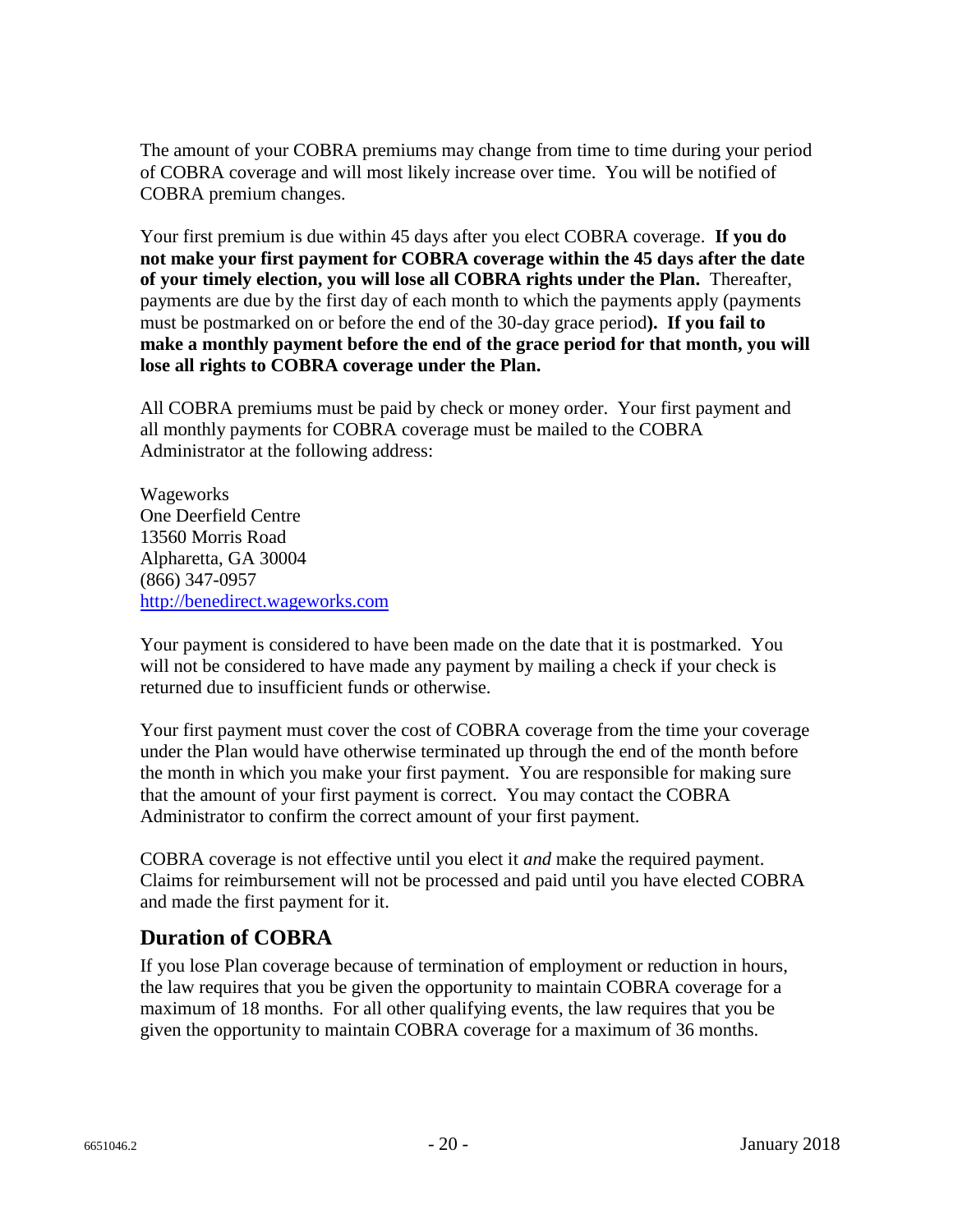When Plan coverage is lost because of termination of employment or reduction in hours, and the employee became entitled to Medicare benefits less than 18 months before the qualifying event, COBRA coverage for qualified beneficiaries (other than the employee) who lose coverage as a result of the qualifying event can last until up to a maximum of 36 months after the date of Medicare entitlement. This COBRA coverage period is available only if the covered employee becomes entitled to Medicare within 18 months before termination or reduction of hours.

COBRA coverage can end before any of the above maximum periods for several reasons. See the *Early Termination of COBRA* section below for more information.

## **29-Month Qualifying Event (Due to Disability)**

If the qualifying event that resulted in your COBRA election was the covered employee's termination of employment or reduction of hours, an extension of the maximum period of coverage may be available if a qualified beneficiary is disabled. If a qualified beneficiary is determined by the Social Security Administration to be disabled and you notify the COBRA Administrator in a timely fashion, all the qualified beneficiaries in your family may be entitled to receive up to an additional 11 months of COBRA coverage, for a total of 29 months. The disability must have started at some time before the  $61<sup>st</sup>$  day after the covered employee's termination of employment or reduction of hours and must last until the end of the period of COBRA coverage that would be available without the disability extension (generally 18 months, as described above). Each qualified beneficiary will be entitled to the disability extension if one of them qualifies.

To continue coverage for the additional 11 months, you or a representative acting on your behalf must give the COBRA Administrator written notice of the Social Security Administration's determination within 60 days after the latest of:

- The date of the Social Security Administration's disability determination;
- The date of the covered employee's termination of employment or reduction of hours; and
- The date on which the qualified beneficiary loses (or would lose) coverage under the terms of the Plan as a result of the covered employee's termination of employment or reduction of hours.

You must also provide this notice within 18 months after the covered employee's termination or reduction of hours in order to be entitled to a disability extension. A "COBRA Event Notice" form is available from the COBRA Administrator. Your notice must include a copy of the Social Security Administration's determination of disability. You must mail this notice to the COBRA Administrator at the address listed below:

Wageworks One Deerfield Centre 13560 Morris Road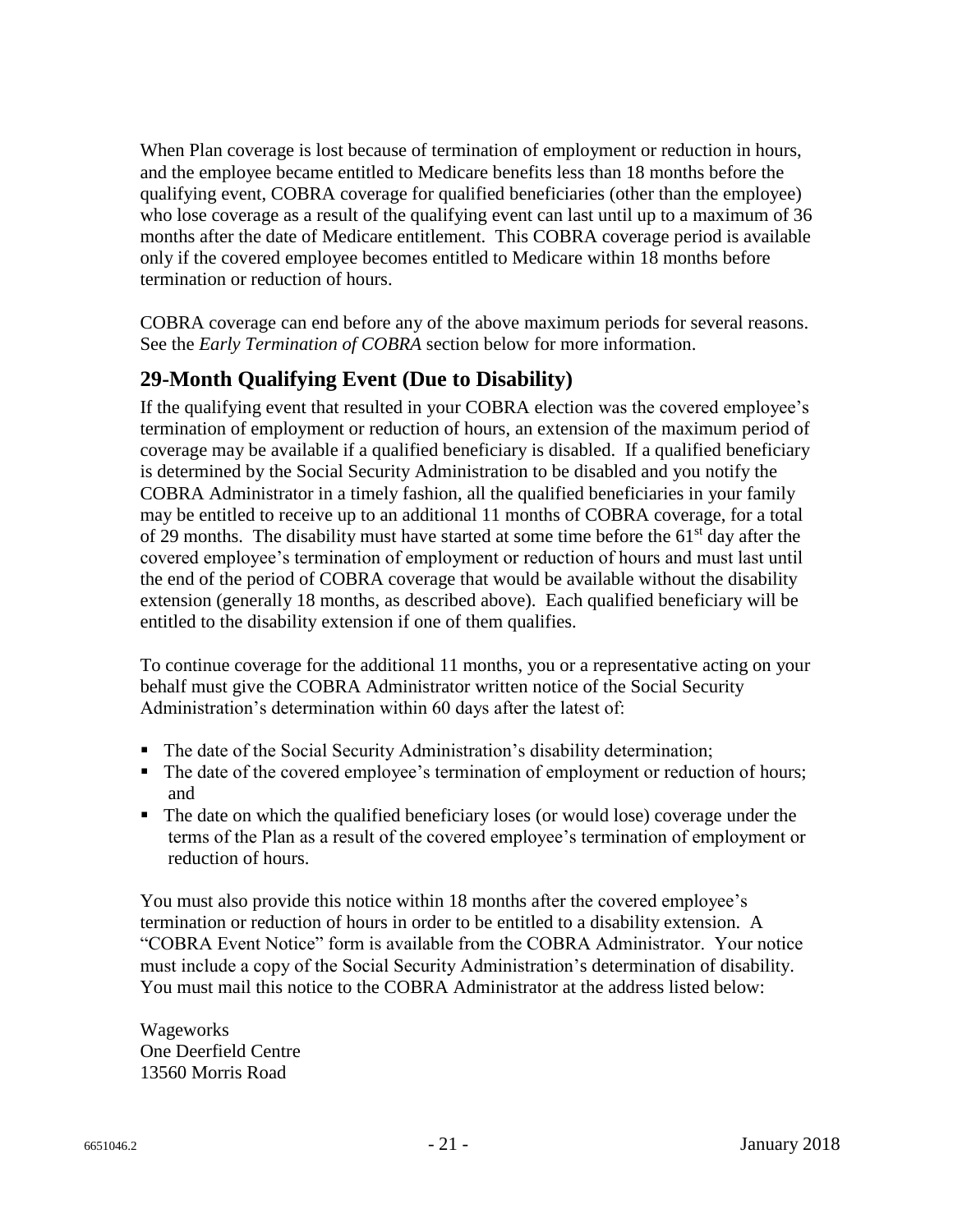Alpharetta, GA 30004 (866) 347-0957 [http://benedirect.wageworks.com](https://urldefense.proofpoint.com/v2/url?u=http-3A__benedirect.wageworks.com&d=DwMFAw&c=ellJ-5tDmfxtttt7Ym2HoaGn_D0VNa5SKwuvPocGFSE&r=7sDQhhJ8DaVPRYsrIyxYqvSRD9wysbFhnntHNK4TZjg&m=CTMW3A6MlajsRO2N53fpulI-hnrcbRMkOVz_LgPDFAo&s=VY8HjaGVQehFfQniRS35fHZStKnWKTG33SGYT9ij8IE&e=)

If the above procedures are not followed or if the notice is not provided to the COBRA Administrator within the 60-day notice period, there will be no disability extension of COBRA coverage.

If, during continued coverage, the Social Security Administration determines that the qualified beneficiary is no longer disabled, the individual must notify the COBRA Administrator of this determination within 30 days of the date it is made, and COBRA coverage will end no earlier than the first of the month that begins more than 30 days after the date of the final determination by the Social Security Administration that the qualified beneficiary is no longer disabled. The notice must be provided in the same manner as described above for notice of disability.

## **Second Qualifying Event**

An extension of coverage will be available to the spouse and dependent children who are receiving COBRA coverage if a second qualifying event occurs during the 18 months (or, in case of a disability extension, the 29 months) following the covered employee's termination of employment or reduction in hours. Second qualifying events include an employee's death, divorce or a child losing dependent status (if such qualifying event would have resulted in a loss of coverage under the plan for an active employee or dependent). If you experience a second qualifying event, COBRA coverage for a spouse or dependent child can be extended from 18 months (or 29 months in case of a disability extension) to 36 months, but in no event will coverage last beyond 36 months from the initial qualifying event or the date coverage would have been lost due to the initial qualifying event.

This extension is only available if you or a representative acting on your behalf notify the COBRA Administrator in writing of the second qualifying event within 60 days after the later of: (1) the date of the second qualifying event; or (2) the date on which the qualified beneficiary would have lost coverage under the terms of the Plan as a result of the second qualifying event (if it had occurred while the qualified beneficiary was still covered under the Plan as an active participant).

You may call the COBRA Administrator for a "COBRA Event Notice" form. You must mail this notice to the COBRA Administrator at the address listed below:

Wageworks One Deerfield Centre 13560 Morris Road Alpharetta, GA 30004 (866) 347-0957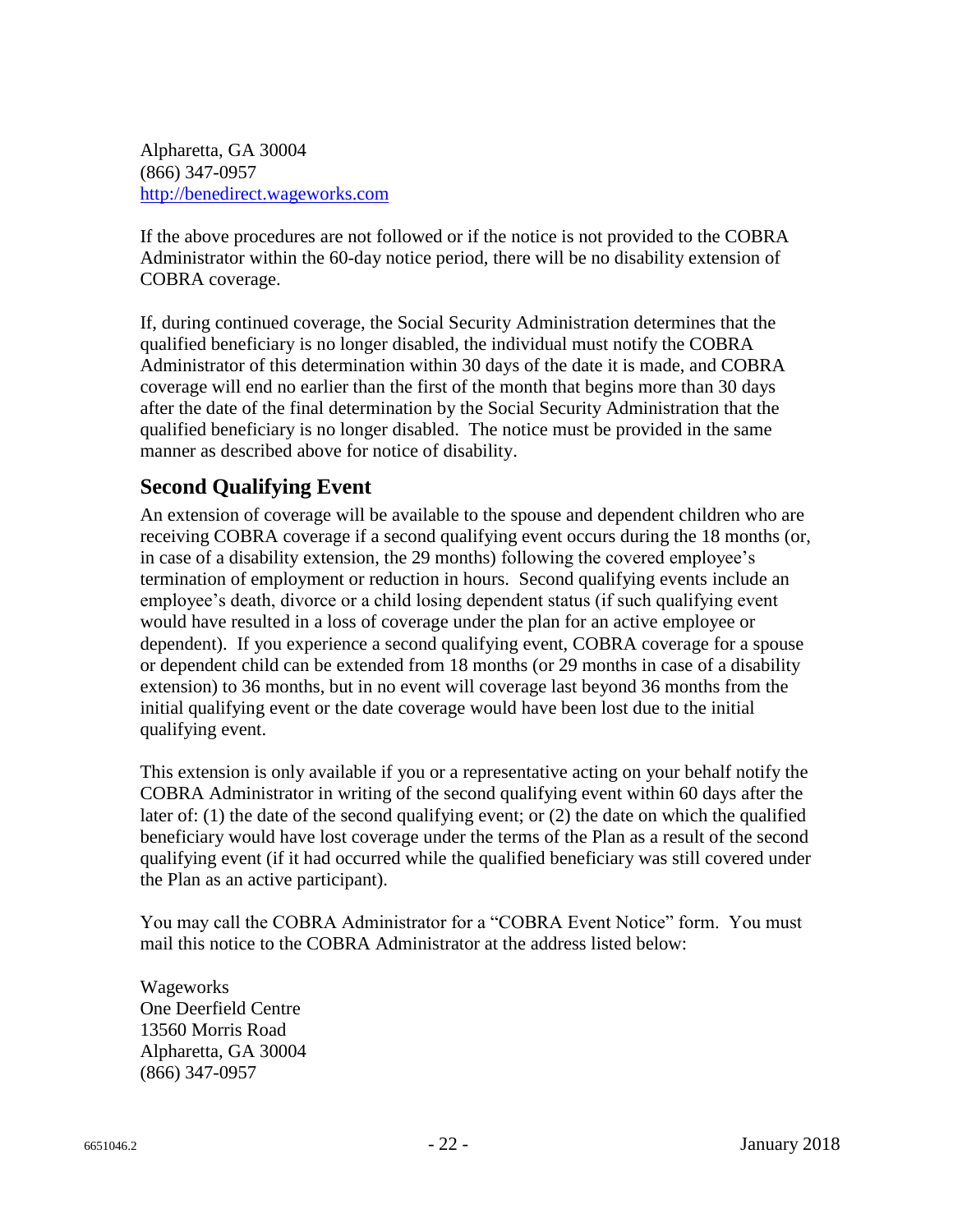#### [http://benedirect.wageworks.com](https://urldefense.proofpoint.com/v2/url?u=http-3A__benedirect.wageworks.com&d=DwMFAw&c=ellJ-5tDmfxtttt7Ym2HoaGn_D0VNa5SKwuvPocGFSE&r=7sDQhhJ8DaVPRYsrIyxYqvSRD9wysbFhnntHNK4TZjg&m=CTMW3A6MlajsRO2N53fpulI-hnrcbRMkOVz_LgPDFAo&s=VY8HjaGVQehFfQniRS35fHZStKnWKTG33SGYT9ij8IE&e=)

If the above procedures are not followed or if the notice is not provided to the COBRA Administrator within the 60-day notice period, there will be no extension of COBRA coverage due to a second qualifying event.

## **Trade Reform Act of 2002**

The Trade Reform Act of 2002 created a special COBRA right applicable to certain employees who have been terminated or experienced a reduction of hours and who qualify for a "trade readjustment allowance" or "alternative trade adjustment assistance." These individuals can either take a tax credit or get advance payment of a portion of the premiums paid for qualified health insurance coverage, including COBRA continuation coverage. These individuals are also entitled to a second opportunity to elect COBRA coverage for themselves and certain family members (if they did not already elect COBRA coverage). This election must be made within the 60-day period that begins on the first day of the month in which the individual becomes eligible for assistance under the Trade Reform Act of 2002. However, this election may not be made more than six months after the date the individual's group health plan coverage ends. Although it is unlikely that employee of the Employer would qualify, you may contact the Employer for additional information, or you may call the Health Care Tax Credit Customer Contact Center toll-free at 1-866-628-4282. More information about the Trade Reform Act of 2002 is also available at [http://www.](http://www/)doleta.gov/tradeact/2002act\_index.asp

## **Early Termination of COBRA**

The law provides that your COBRA continuation coverage may be cut short prior to the expiration of the 18-, 29-, or 36-month period for any of the following five reasons:

- The Employer no longer provides group health coverage to any of its employees;
- The premium for COBRA continuation coverage is not paid on time (within the applicable grace period);
- The qualified beneficiary first becomes covered after the date COBRA is elected — under another group health plan (whether or not as an employee), but only after any preexisting condition exclusions of the other plan for a preexisting condition of a qualified beneficiary have been exhausted or satisfied;
- The qualified beneficiary first becomes entitled to Medicare (under Part A, Part B or both) after the date COBRA is elected; or
- Coverage has been extended for up to 29 months due to disability, and there has been a final determination made by the Social Security Administration that the individual is no longer disabled. Coverage will end no sooner than the first of the month that is more than 30 days from the date Social Security determines that the individual is no longer disabled.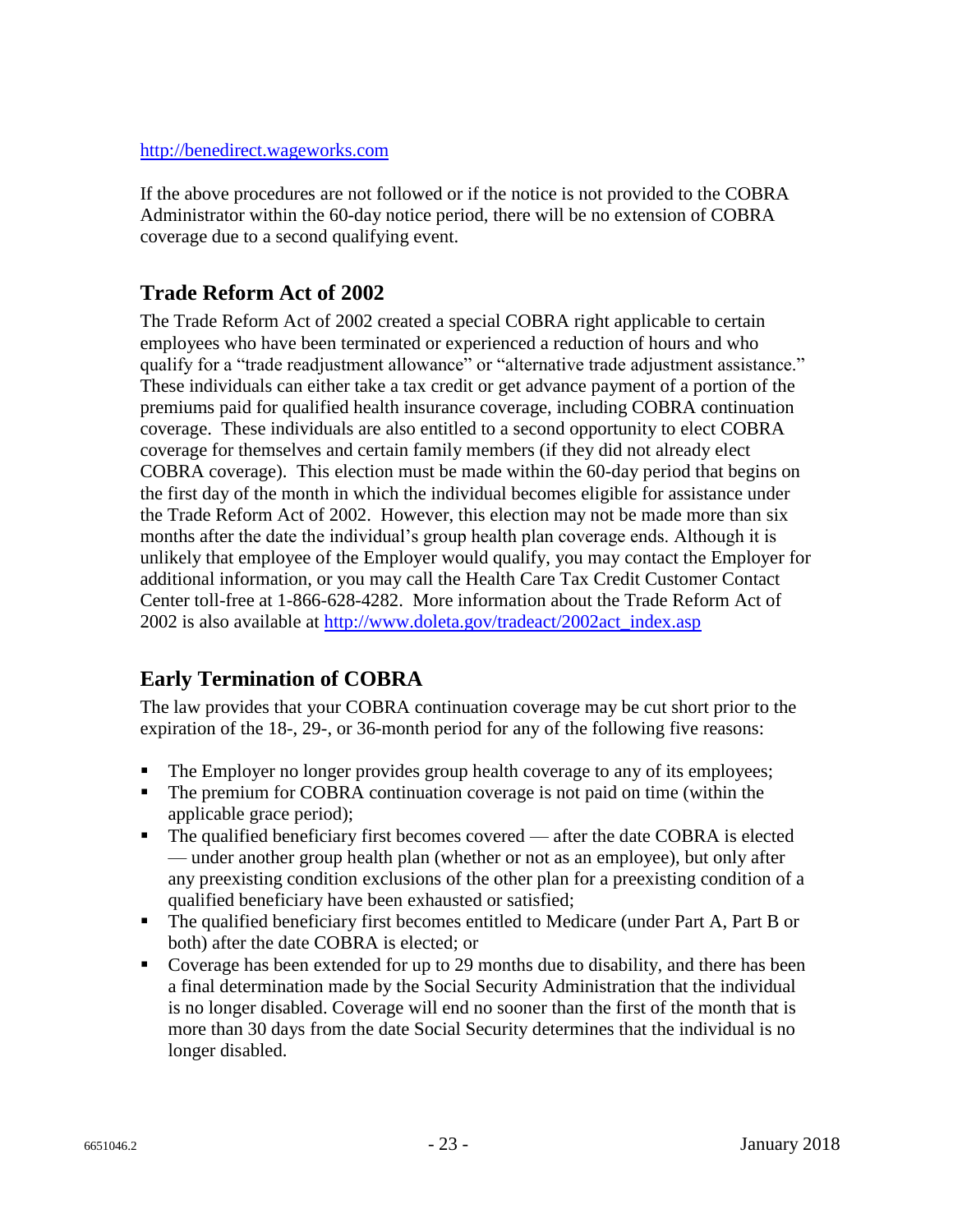COBRA coverage may also be terminated for any reason the Plan would terminate coverage of a participant not receiving COBRA coverage (e.g., for Cause). In addition, the Employer reserves the right to terminate your coverage retroactively in the event it determines you are not eligible for COBRA.

The Health Insurance Portability and Accountability Act (HIPAA) restricts the extent to which group health plans may impose pre-existing condition limitations. If you become covered by another group health plan and that plan contains a pre-existing condition limitation that affects you, your COBRA coverage cannot be terminated. However, if the other plan's pre-existing condition rule does not apply to you, the Plan may terminate your COBRA coverage.

You must notify the COBRA Administrator in writing within 30 days if, after electing COBRA, a qualified beneficiary becomes entitled to Medicare or becomes covered under other group health plan coverage (but only after any preexisting condition exclusions have been exhausted or satisfied). COBRA coverage will terminate (retroactively, if applicable) as of the date of Medicare entitlement or as of the beginning date of other group health coverage (after exhaustion or satisfaction of any pre-existing condition limitation). The Employer or the insurance carriers may require repayment to the Plan of all benefits paid after the termination date, regardless of whether or when you provide the required notice. In addition, you must notify the COBRA Administrator in writing if, during a disability extension of COBRA coverage, the Social Security Administration determines that the qualified beneficiary is no longer disabled. See *29-Month Qualifying Event (Due to Disability)* section above.

You may call the COBRA Administrator for a "COBRA Event Notice" form. You must mail this notice to the COBRA Administrator at the address listed below:

Wageworks One Deerfield Centre 13560 Morris Road Alpharetta, GA 30004 (866) 347-0957 [http://benedirect.wageworks.com](https://urldefense.proofpoint.com/v2/url?u=http-3A__benedirect.wageworks.com&d=DwMFAw&c=ellJ-5tDmfxtttt7Ym2HoaGn_D0VNa5SKwuvPocGFSE&r=7sDQhhJ8DaVPRYsrIyxYqvSRD9wysbFhnntHNK4TZjg&m=CTMW3A6MlajsRO2N53fpulI-hnrcbRMkOVz_LgPDFAo&s=VY8HjaGVQehFfQniRS35fHZStKnWKTG33SGYT9ij8IE&e=)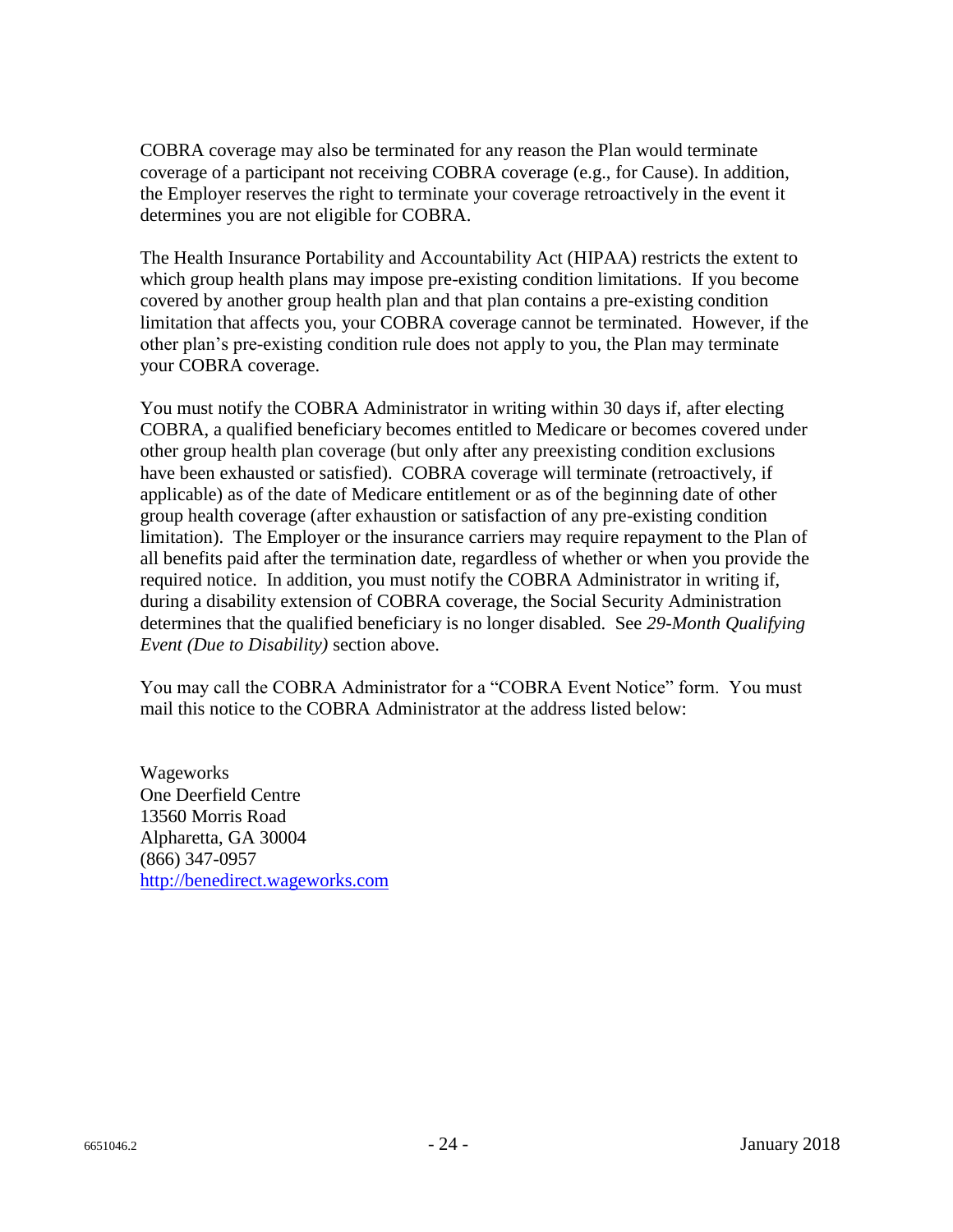### **Contact Information**

If you have any questions about COBRA coverage or the application of the law, you may contact the Culture & People Development Representative at the Employer or the COBRA Administrator.

#### **Culture & People Development Representative at Barry-Wehmiller Companies, Inc.:**

Barry-Wehmiller Companies, Inc. Benefits Plan Administrator 8020 Forsyth Blvd. St. Louis, MO 63105 Phone: (314) 862-8000

#### **COBRA Administrator:**

Wageworks One Deerfield Centre 13560 Morris Road Alpharetta, GA 30004 (866) 347-0957 [http://benedirect.wageworks.com](https://urldefense.proofpoint.com/v2/url?u=http-3A__benedirect.wageworks.com&d=DwMFAw&c=ellJ-5tDmfxtttt7Ym2HoaGn_D0VNa5SKwuvPocGFSE&r=7sDQhhJ8DaVPRYsrIyxYqvSRD9wysbFhnntHNK4TZjg&m=CTMW3A6MlajsRO2N53fpulI-hnrcbRMkOVz_LgPDFAo&s=VY8HjaGVQehFfQniRS35fHZStKnWKTG33SGYT9ij8IE&e=)

You may also contact the nearest Regional or District Office of the U.S. Department of Labor's Employee Benefits Security Administration ("EBSA"). Addresses and phone numbers of Regional and District EBSA Offices are available through EBSA's website at [www.dol.](http://www.dol/)gov/ebsa

### **Keep Your Plan Informed of Address Changes**

In order to protect your and your family's rights, you should keep the COBRA Administrator and the Culture & People Development Representative informed of any changes in your and your family members' addresses. You should also keep a copy, for your records, of any notices (including a certificate of mailing) that you send to the COBRA Administrator or the Culture & People Development Representative.

### **Converting Coverage After Termination**

If you are eligible to convert your coverage to an individual policy, you will be sent a conversion notice within the last 180 days of COBRA coverage. Contact the applicable insurance company for information on converting to an individual policy. Insurance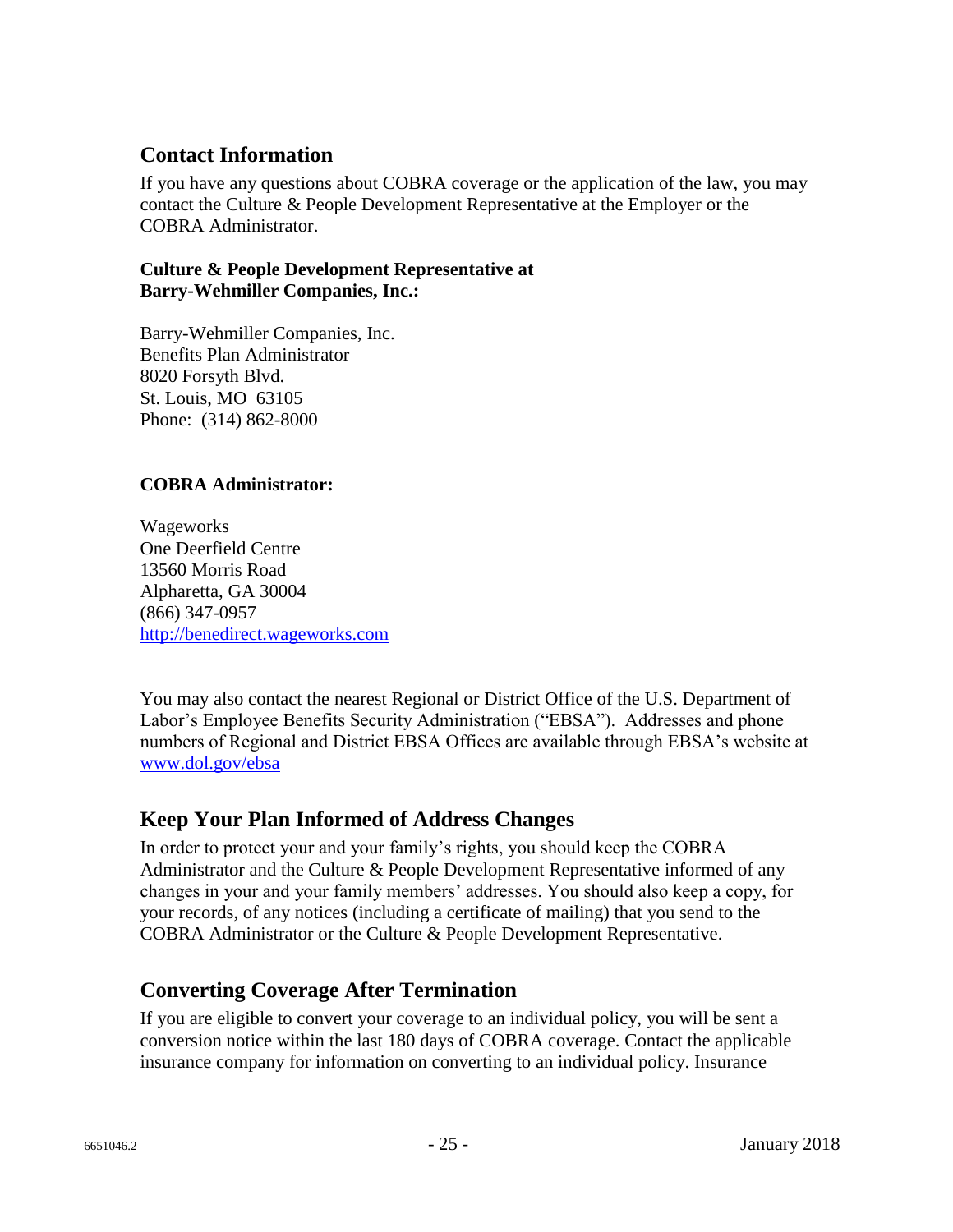companies will sometimes permit you to continue membership or equivalent coverage under an individual policy. Conversion rights may also be available to your spouse and/or dependent child(ren). However, the cost of conversion coverage is usually high, and conversion coverage often will not offer the same comprehensive coverage as the Plan.

For more information about conversion rights, contact the applicable insurance company.

# **Certificates of Coverage**

Pursuant to the Health Insurance Portability and Accountability Act of 1996 (HIPAA), you and your spouse and dependent child(ren) who lose group health coverage must receive certification of your coverage under the Plan. You may need this certification in the event you later become covered by a new plan under a different employer or under an individual policy.

You, your spouse and dependent child(ren) will receive a coverage certificate when your Plan coverage terminates, again when COBRA coverage terminates (if applicable and if you elected COBRA) and again upon your request (if the request is made within 24 months following either termination of coverage). To request a certificate of creditable coverage, contact either the Culture & People Development Representative or the applicable insurance company. Insurance company information is listed in the *Administrative Information* section of this SPD.

You should keep a copy of the coverage certificate(s) you receive, as you may need to prove you had prior coverage when you join a new health plan. For example, if you obtain new employment and your new employer's plan has a pre-existing condition limitation (which delays coverage for conditions treated before you were eligible for the new plan), the employer may be required to reduce the duration of the limitation by one day for each day you had prior coverage (subject to certain requirements). If you are purchasing individual coverage, you may need to present the coverage certificate to your insurer at that time as well.

# **Covered and Non-Covered Services**

Refer to the EOCs provided by your applicable insurance company or service provider for a specific listing of covered and non-covered benefits.

## **Special Rights for Mothers and Newborn Children**

For the mother or newborn child, the Medical Plan will not restrict benefits for any hospital length of stay in connection with childbirth to less than 48 hours following a vaginal delivery, or 96 hours following a Cesarean section. However, the mother's or newborn's attending provider, after consulting with the mother, may discharge the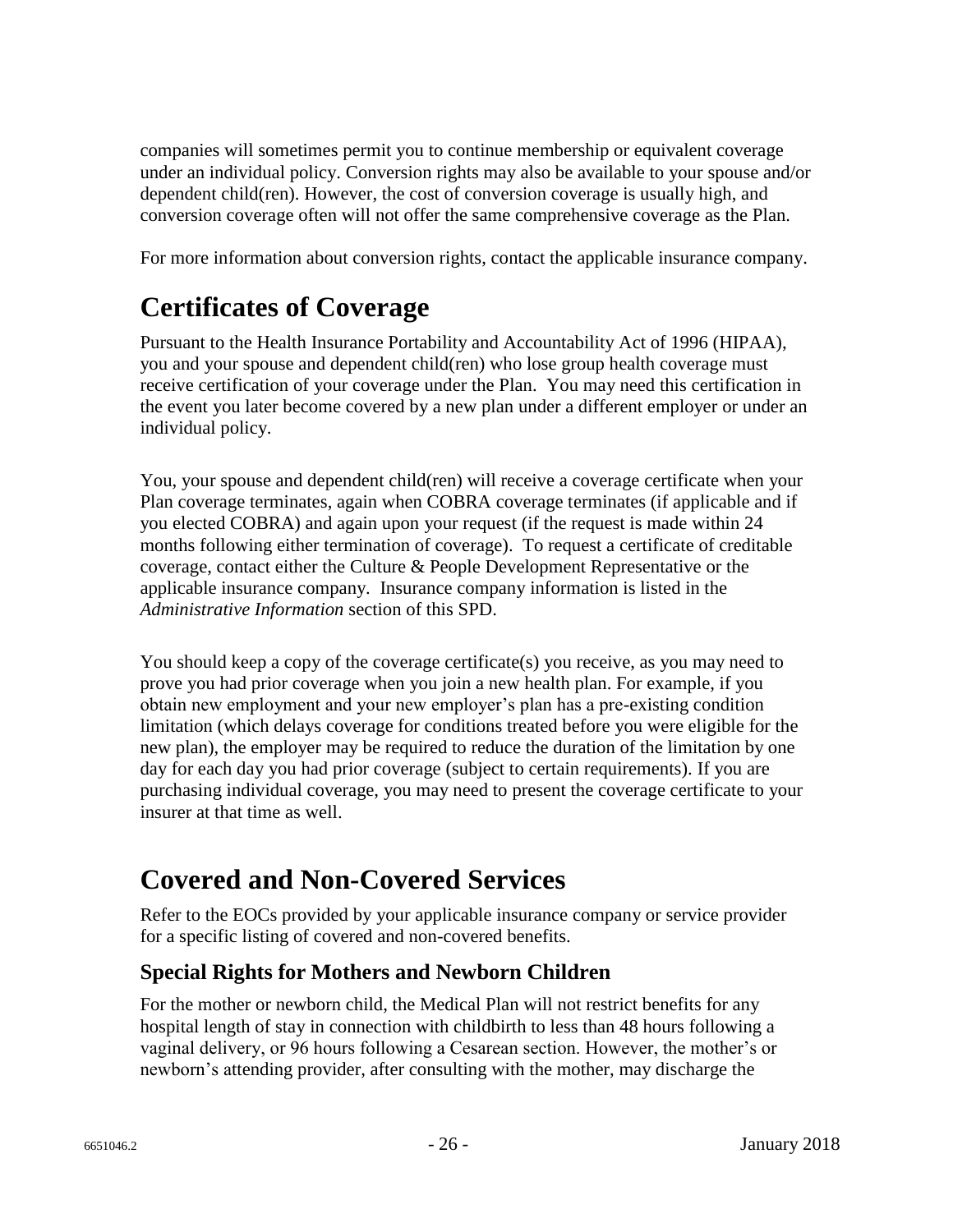mother or her newborn earlier than 48 hours (or 96 hours, as applicable) after the delivery. In any case, no authorization is required from the Plan or an insurance company for a length of stay that does not exceed 48 hours (or 96 hours).

## **Women's Health and Cancer Rights Act**

The Medical Plan will provide certain coverage for benefits received in connection with a mastectomy, including reconstructive surgery following a mastectomy. This benefit applies to any covered employee or dependent, including you, your spouse, and your dependent child(ren).

If the covered person receives benefits under the Medical Plan in connection with a mastectomy and elects breast reconstruction, the coverage will be provided in a manner determined in consultation with the attending physician and the covered person. Coverage may apply to:

- Reconstruction of the breast on which the mastectomy was performed;
- Surgery and reconstruction of the other breast to produce a symmetrical appearance;
- Prostheses, and
- **Treatment of physical complications at all stages of the mastectomy, including** lymphedemas.

Benefits for breast reconstruction are subject to annual Medical Plan deductibles and coinsurance provisions that apply to other medical and surgical benefits covered under the Medical Plan.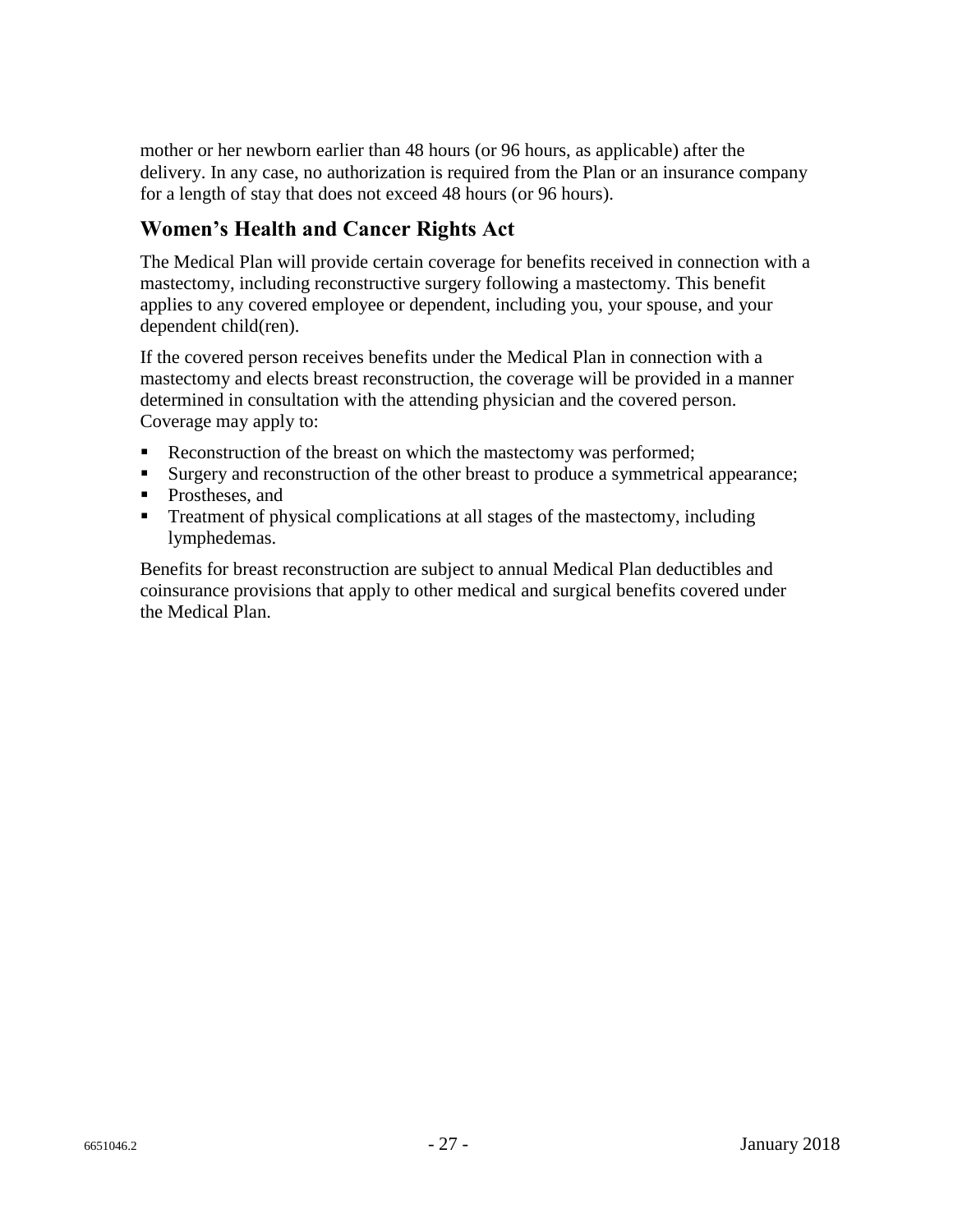# **Claims and Appeal Process**

### **Filing a Claim**

The Plan recognizes two broad types of claims: claims for Plan benefits and requests for eligibility determinations. Claims for Plan benefits are handled by the applicable Claims Administrator, while requests for eligibility determinations are handled by the Plan Administrator.

#### *Filing a Claim for Plan Benefits with the Claims Administrator*

In general, any participant or beneficiary under the Plan (or his or her authorized representative) may file a written claim for benefits using the proper form and procedure. The procedures for filing a claim for Plan benefits are set forth in the EOCs, which are listed in Appendix A. A claimant can obtain the necessary claim forms from the Claims Administrators. When the Claims Administrator receives your claim, it will be responsible for reviewing the claim and determining how to pay it on behalf of the Plan.

In general, when you need to file a claim use the addresses listed in the EOCs, on the applicable claims form or below. When your claim is received by the Claims Administrator, it will be reviewed and the Claims Administrator will determine how to pay your claim on behalf of the Plan. Claims forms are available from the Claims Administrator.

To ensure proper filing of claims, refer to the claims filing procedures that are set forth in the EOCs. In general, any participant or beneficiary under the Plan (or his or her authorized representative) may file a written claim for benefits using the proper form and procedure.

#### **Claims Administrators – Fully Insured**

*Benefits under the Dental (CIGNA DHMO Option), Vision, Life, AD&D, STD, LTD, EAP and Retiree Medical (Medicare Advantage) Plans are guaranteed under contracts of insurance with the insurance companies listed below. The insurance companies administer claims for those benefits and are solely responsible for providing benefits.* 

| <b>Medical Plan</b> | Wellmark, Inc.<br>1331 Grand Avenue<br>Des Moines, IA 50309<br>Customer Service: (800) 524-9242                  |
|---------------------|------------------------------------------------------------------------------------------------------------------|
|                     | Blue Cross Blue Shield of Arizona<br>P.O. Box 2924<br>Phoenix, AZ 85062-2924<br>Customer Service: (800) 232-2345 |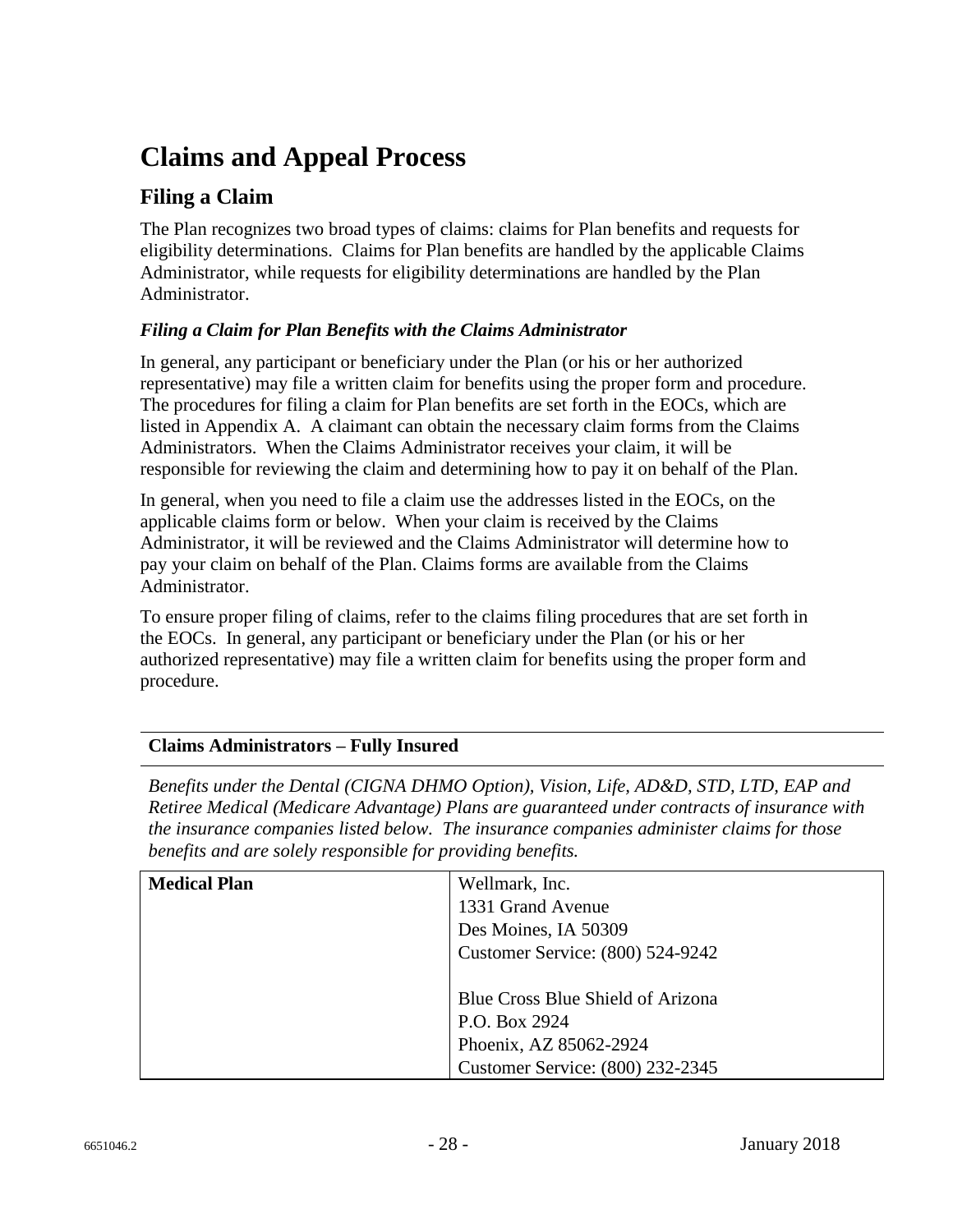| <b>Dental Plan (CIGNA DHMO</b><br><b>Option</b> ) | <b>CIGNA Dental Health</b><br><b>Central Region</b>  |  |  |  |  |  |
|---------------------------------------------------|------------------------------------------------------|--|--|--|--|--|
|                                                   | 6600 Campus Circle Drive East                        |  |  |  |  |  |
|                                                   | Irving, TX 75063<br>Customer Service: (800) 244-6224 |  |  |  |  |  |
|                                                   |                                                      |  |  |  |  |  |
| <b>Vision Plan</b>                                | <b>EyeMed Vision Care</b>                            |  |  |  |  |  |
|                                                   | In Network Claims (by phone): 1-866-723-0514         |  |  |  |  |  |
|                                                   | Out of Network Claims (by mail):                     |  |  |  |  |  |
|                                                   | <b>EyeMed Vision Care</b>                            |  |  |  |  |  |
|                                                   | <b>Attn: OON Claims</b>                              |  |  |  |  |  |
|                                                   | P.O. Box 8504                                        |  |  |  |  |  |
|                                                   | Mason, OH 45040-7111                                 |  |  |  |  |  |
|                                                   |                                                      |  |  |  |  |  |
| Life & Accidental Death and                       | Liberty Life Assurance Company of Boston             |  |  |  |  |  |
| Dismemberment ("AD&D") Plan                       | Attn: Group Life claims<br>P.O. Box 7212             |  |  |  |  |  |
|                                                   |                                                      |  |  |  |  |  |
|                                                   | London, KY 40742-9952                                |  |  |  |  |  |
|                                                   | Phone: (888) 787-2129<br>Fax: (603) 427-1888         |  |  |  |  |  |
|                                                   | www.MyLibertyConnection.com                          |  |  |  |  |  |
|                                                   |                                                      |  |  |  |  |  |
| Long-Term Disability ("LTD") Plan                 | Liberty Life Assurance Company of Boston             |  |  |  |  |  |
|                                                   | Attn: Group Benefits Disability Claims               |  |  |  |  |  |
|                                                   | P.O. Box 7206                                        |  |  |  |  |  |
|                                                   | London, KY 40742-7206                                |  |  |  |  |  |
|                                                   | Phone: (800) 210-0268                                |  |  |  |  |  |
|                                                   | Fax: (603) 334-0401                                  |  |  |  |  |  |
|                                                   | www.MyLibertyConnection.com                          |  |  |  |  |  |
| <b>Employee Assistance Plan ("EAP")</b>           | ComPsych                                             |  |  |  |  |  |
|                                                   | P.O. Box 8379                                        |  |  |  |  |  |
|                                                   | Chicago, IL 60680-8379                               |  |  |  |  |  |
|                                                   | Customer Service: (800) 272-7255                     |  |  |  |  |  |
|                                                   | http://www.guidanceresources.com                     |  |  |  |  |  |
| <b>Retiree Medical (Medicare</b>                  | <b>HealthPartners</b>                                |  |  |  |  |  |
| <b>Advantage</b> )                                | P.O. Box 1309                                        |  |  |  |  |  |
|                                                   | Minneapolis, MN 55440-1309                           |  |  |  |  |  |
|                                                   | Customer Service: (800) 883-2177                     |  |  |  |  |  |
|                                                   | www.healthpartners.com                               |  |  |  |  |  |
|                                                   |                                                      |  |  |  |  |  |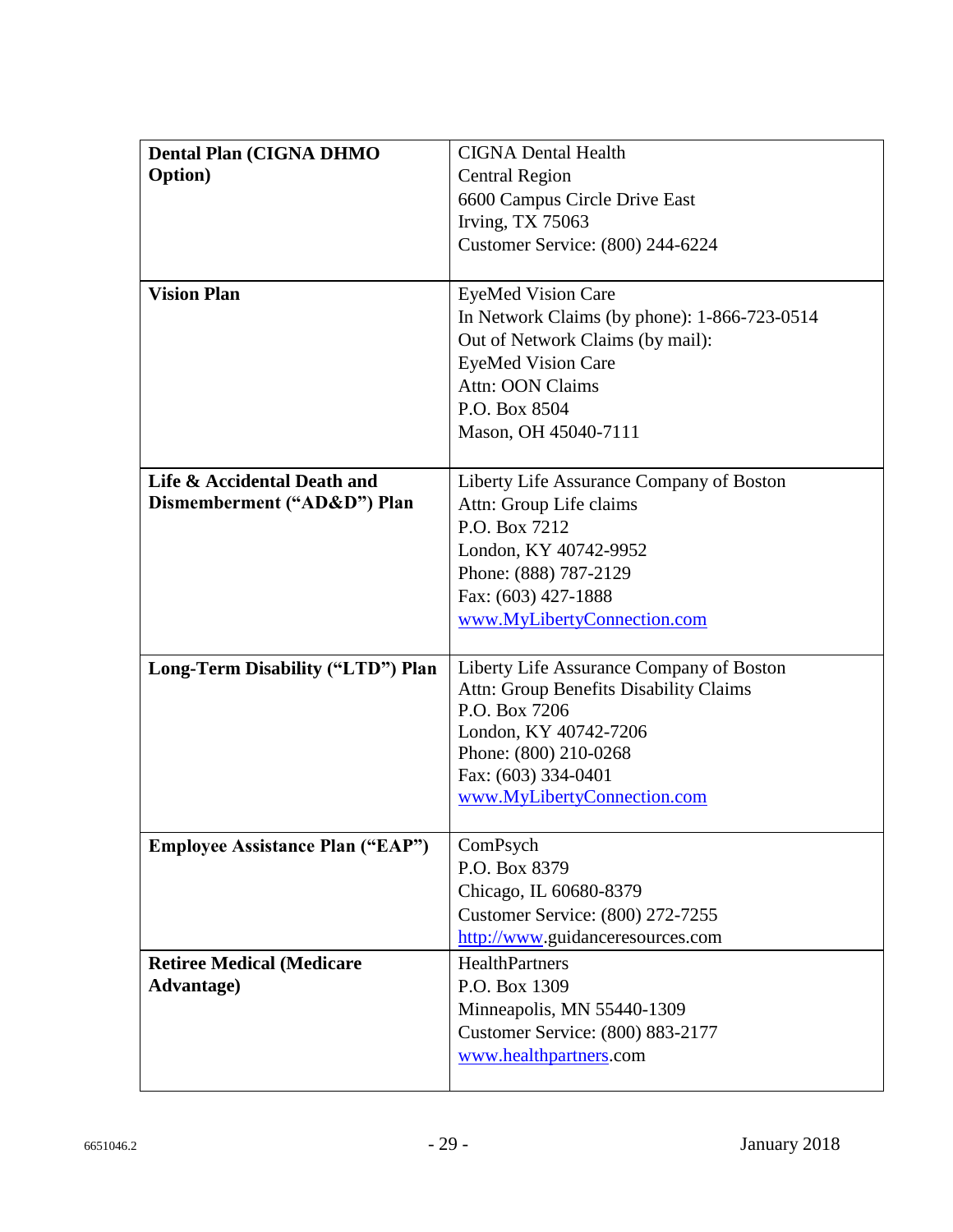| <b>Business Travel Accident</b>             | AIG/Chartis                                     |  |  |  |  |
|---------------------------------------------|-------------------------------------------------|--|--|--|--|
|                                             | $(877)$ 244-6871                                |  |  |  |  |
|                                             | Outside U.S.: $+1-715-346-0859$                 |  |  |  |  |
|                                             | Website: aigbenefits.com/travelassist           |  |  |  |  |
|                                             | Email: travelassist@aigbenefits.com             |  |  |  |  |
| <b>Medical Plan for Puerto Rico</b>         | <b>MCS</b> Life Insurance Company               |  |  |  |  |
|                                             | 1-888-758-1616                                  |  |  |  |  |
|                                             | www.mcs.com.pr                                  |  |  |  |  |
| Vision benefit (Select Network) for         | EyeMed Vision Discount: 1-866-955-9316 or       |  |  |  |  |
| <b>Puerto Rico</b>                          | www.humana.com                                  |  |  |  |  |
|                                             | Lasik or PRK vision – correction Provider call: |  |  |  |  |
|                                             | 1-877-5LASERS                                   |  |  |  |  |
| <b>Global Benefits Plan for Expatriates</b> | <b>CIGNA Global Health Benefits</b>             |  |  |  |  |
| and Foreign Employees                       | Customer Service: (800) 441-2668 or collect     |  |  |  |  |
|                                             | $(302)$ 797-3100                                |  |  |  |  |
|                                             | Fax: (302) 797-3150                             |  |  |  |  |
|                                             | Website: www.CignaEnvoy.com                     |  |  |  |  |

#### **Claims Administrators – Self-Insured**

*The Medical Plan, Dental Plan (Delta Dental PPO Option), FSAs, are self-insured. The Employer has the fiduciary responsibility for determining whether you are entitled to benefits under these Plans. These benefits are paid out of the Employer's general assets and are not guaranteed under a contract or policy of insurance.*

| <b>Medical Plan</b>                       | CIGNA Health Care                        |  |  |  |  |
|-------------------------------------------|------------------------------------------|--|--|--|--|
|                                           | P.O. Box 5200                            |  |  |  |  |
|                                           | Seraton, PA 18505-5200                   |  |  |  |  |
|                                           | Customer Service: (800) 244-6224         |  |  |  |  |
|                                           |                                          |  |  |  |  |
| <b>Short-Term Disability ("STD") Plan</b> | Liberty Life Assurance Company of Boston |  |  |  |  |
|                                           | Attn: Group Benefits Disability Claims   |  |  |  |  |
|                                           | P.O. Box 7206                            |  |  |  |  |
|                                           | London, KY 40742-7206                    |  |  |  |  |
|                                           | Phone: (800) 210-0268                    |  |  |  |  |
|                                           | Fax: (603) 334-0401                      |  |  |  |  |
|                                           | www.MyLibertyConnection.com              |  |  |  |  |
| <b>Dental Plan (Delta Dental PPO</b>      | Delta Dental of Missouri                 |  |  |  |  |
| <b>Option</b> )                           | <b>Appeals Committee</b>                 |  |  |  |  |
|                                           | 12399 Gravois Road                       |  |  |  |  |
|                                           | St. Louis, MO 63127-1702                 |  |  |  |  |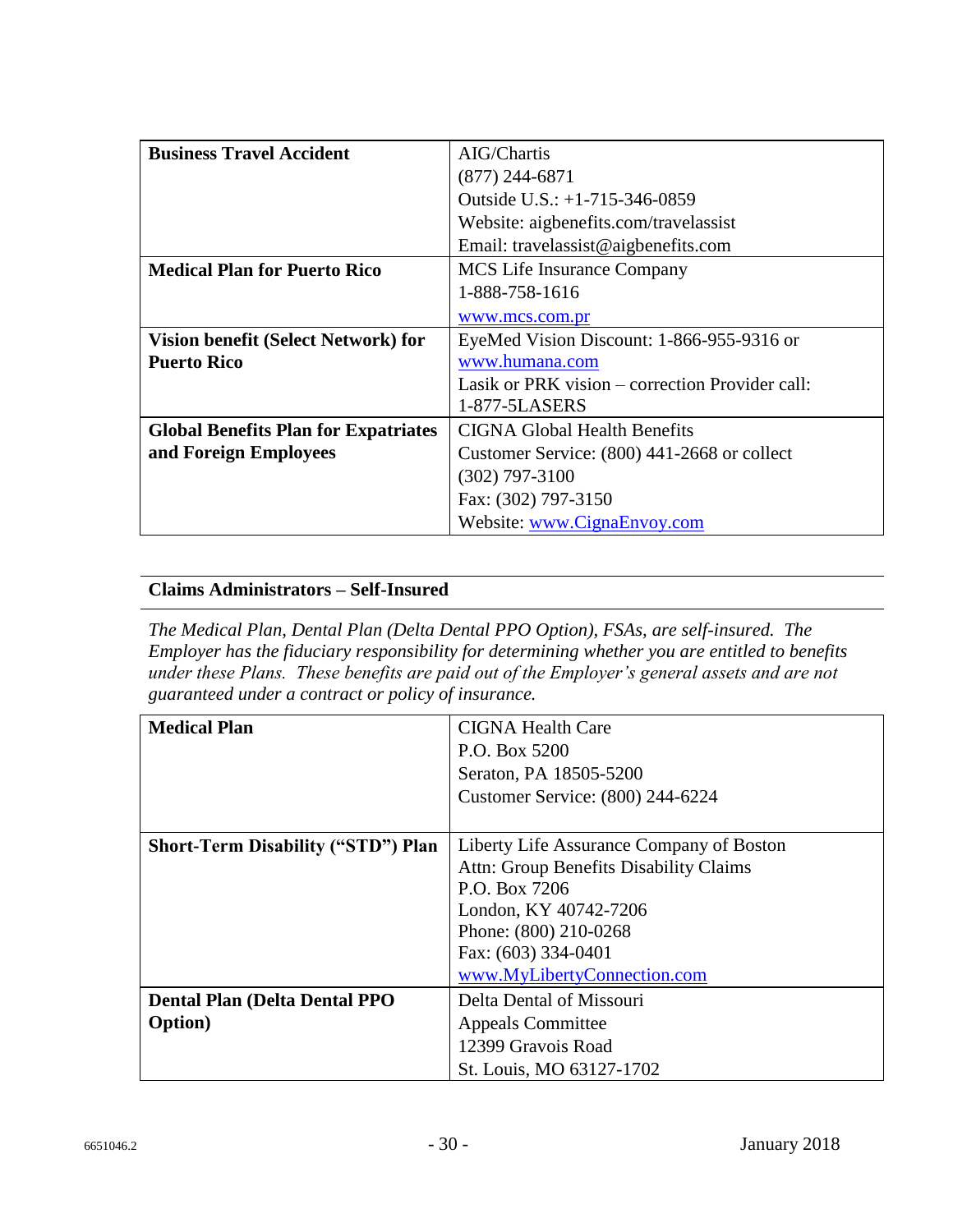|                                   | Customer Service: (800) 335-8266                                                                                         |
|-----------------------------------|--------------------------------------------------------------------------------------------------------------------------|
| <b>Flexible Spending Accounts</b> | Wageworks<br>13560 Morris Road<br>Alpharetta, GA 30004<br>$(888)$ 557-3156<br>http://www.myspendingaccount.wageworks.com |

This section provides general information about the claims and appeals procedure applicable to the Plans under ERISA that is conducted by the Claims Administrators and the named fiduciaries for the Plans. Note that state insurance laws may provide additional protection to claimants under insured arrangements and if so, those rules will apply. In the case of the Medical Plan, the Patient Protection and Affordable Care Act of 2010 and the regulations thereunder require both an internal claims procedure that is conducted by the Claims Administrator and the named fiduciary for the Medical Plan and an external review process that is conducted by federal or state authorities, as applicable. See the EOCs for more information.

#### *Filing a Request for Eligibility Determination with the Plan Administrator*

In general, any individual (or his or her authorized representative) may file a written request for eligibility determination using the proper form and procedure. A claimant can obtain the necessary forms from the Plan Administrator. When the Plan Administrator receives your request, it will be responsible for reviewing the reviewing the request and determining whether you are eligible for the Plan.

Contact the Plan Administrator as follows:

Barry-Wehmiller Companies, Inc. Attn: Plan Administrator 8020 Forsyth Blvd. St. Louis, MO 63105 (314) 862-8000

### **Claim-Related Definitions**

#### *Claim*

Any request for Plan benefits made in accordance with the Plan's claims-filing procedures, including any request for a service that must be pre-approved. Either the Plan Administrator (for requests for eligibility determination) or the Claims Administrator (for claims for Plan benefits) must process each type of claim within the deadlines specific to each type of claim.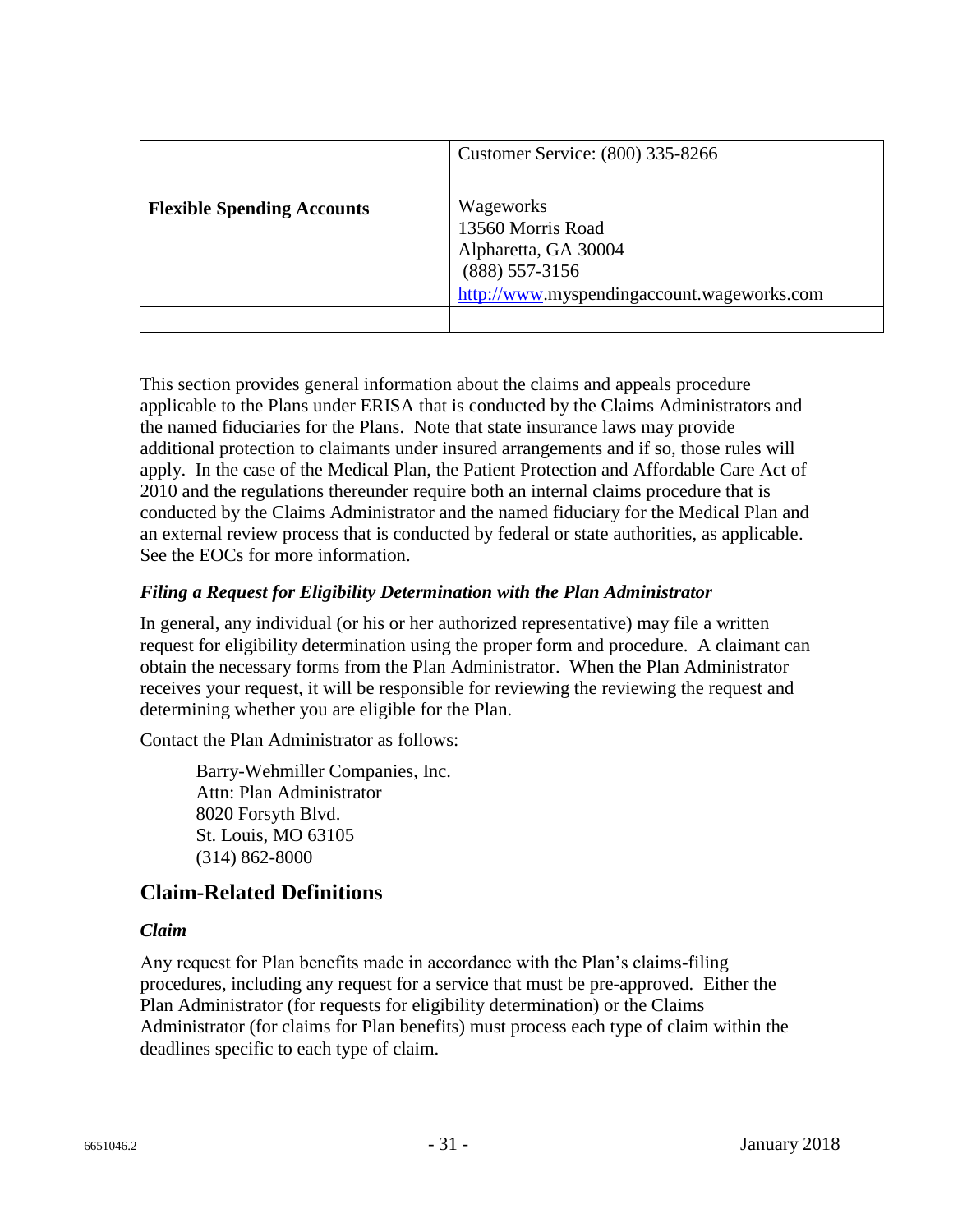With respect to claims for Plan benefits, the Plan recognizes four categories of health benefit claims:

#### *Urgent Care Claims*

"Urgent care claims" are claims (other than post-service claims) for which the application of non-urgent care time frames could seriously jeopardize the life or health of the patient or the ability of the patient to regain maximum function or, in the judgment of a physician, would subject the patient to severe pain that could not be adequately managed otherwise.

#### *Pre-service Claims*

"Pre-service claims" are claims for approval of a benefit if the approval is required to be obtained before a patient receives health care (for example, claims involving preauthorization or referral requirements).

#### *Post-Service Claims*

"Post-service claims" are claims involving the payment or reimbursement of costs for health care that has already been provided.

#### *Concurrent Care Claims*

"Concurrent care claims" are claims for which the Plan previously has approved a course of treatment over a period of time or for a specific number of treatments, and the Plan later reduces or terminates coverage for those treatments. A concurrent care claim may be treated as an "urgent care claim," "pre-service claim" or "post-service claim," depending on when during the course of your care you file the claim. However, the Plan must give you sufficient advance notice of the initial claims determination so that you may appeal the claim before a concurrent care claims determination takes effect.

### *Request for Eligibility Determination*

A "Request for eligibility determination" is a claim whereby you ask Plan Administrator to determine whether you are in the class of individuals eligible for Plan coverage.

### *Adverse Benefit Determination*

An "adverse benefit determination" is a denial, reduction or termination of a benefit, in whole or in part. With respect to the Medical Plan, an adverse benefit determination also includes a cancellation or discontinuance of coverage that has retroactive effect (other than a retroactive cancellation or discontinuance of coverage attributable to a failure to timely pay required premiums or contributions), whether or not there is an adverse effect on any particular benefit at the time of the rescission.

## **Initial Claim Determination by Claims Administrator**

For each of the Plans, the Plan has a specific amount of time, by law, to evaluate and respond to claims for benefits covered by the Employee Retirement Income Security Act of 1974 ("ERISA"). The period of time the Plan has to evaluate and respond to a claim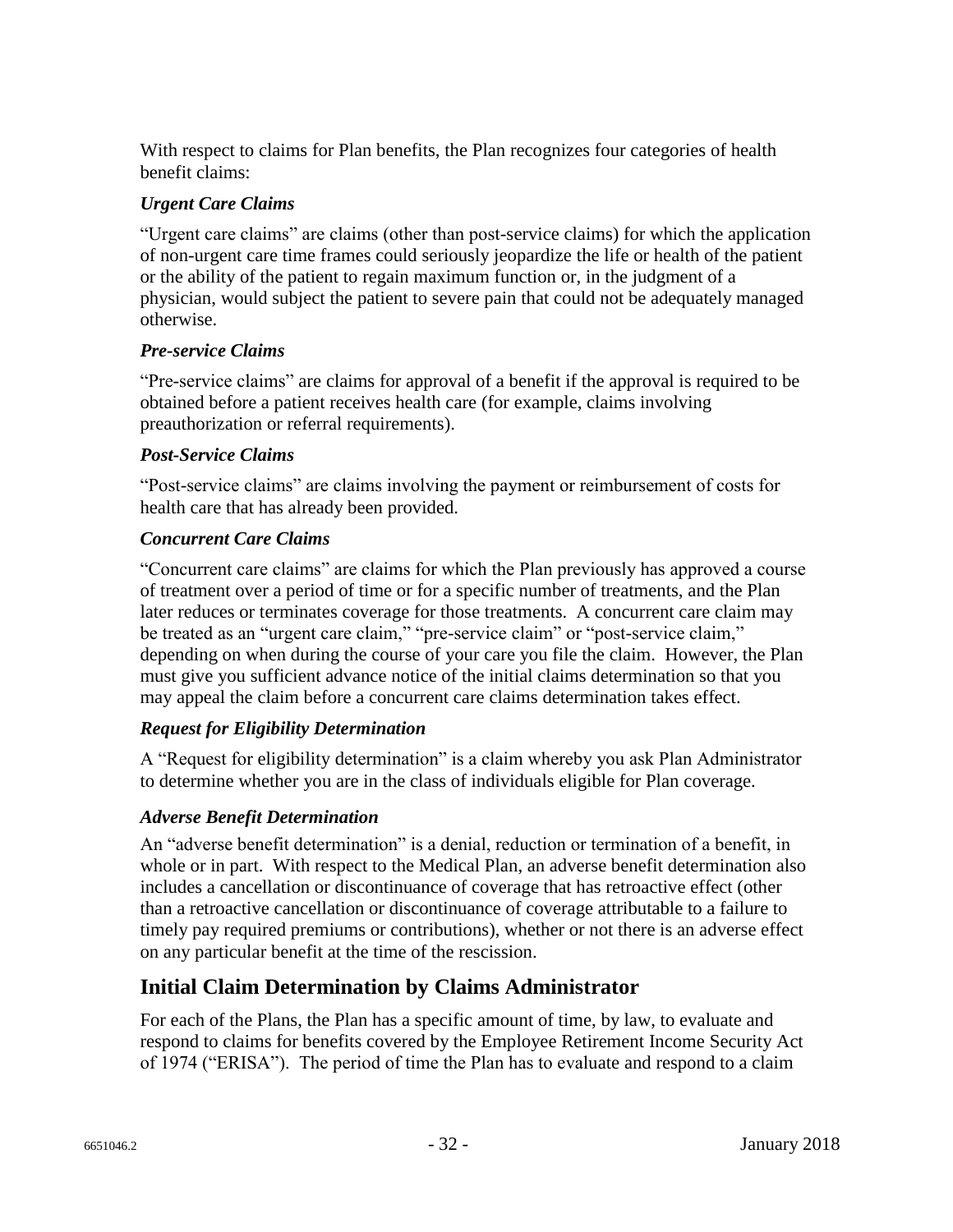begins on the date the Plan receives the claim. If you have any questions regarding how to file or appeal a claim, contact the Claims Administrator for the benefit at issue.

The timeframes on the following pages apply to the various types of claims that you may make, and depend on the Plan and type of benefit.

In the event of an adverse benefit determination, the claimant will receive notice of the determination. The notice will include:

- The specific reasons for the adverse determination;
- The specific Plan provisions on which the determination is based;
- A request for any additional information needed to reconsider the claim and the reason this information is needed;
- A description of the Plan's review procedures (including, with respect to the Medical Plan, the external review process) and the time limits applicable to such procedures;
- A statement of your right to bring a civil action under section  $502(a)$  of ERISA following an adverse benefit determination on review;
- If any internal rules, guidelines, protocols or similar criteria were used as a basis for the adverse determination, either the specific rule, guideline, protocols or other similar criteria or a statement that a copy of such information will be made available free of charge upon request;
- For adverse determinations based on medical necessity, experimental treatment or other similar exclusions or limits, an explanation of the scientific or clinical judgment used in the decision, or a statement that an explanation will be provided free of charge upon request;
- For adverse determinations involving urgent care, a description of the expedited review process for such claims. This notice can be provided orally within the timeframe for the expedited process, as long as written notice is provided no later than 3 days after the oral notice;
- For adverse determinations involving the Medical Plan, you will be provided with sufficient information to identify the claim involved, including the date of service, the health care provider, the claim amount (if applicable), the diagnosis code and its corresponding meaning, and the treatment code and its corresponding meaning; and
- For adverse determinations involving the Medical Plan, you will be provided with the denial code and its corresponding meaning, the treatment code and its corresponding meaning, and the Medical Plan's standard, if any, that was used in denying the claim.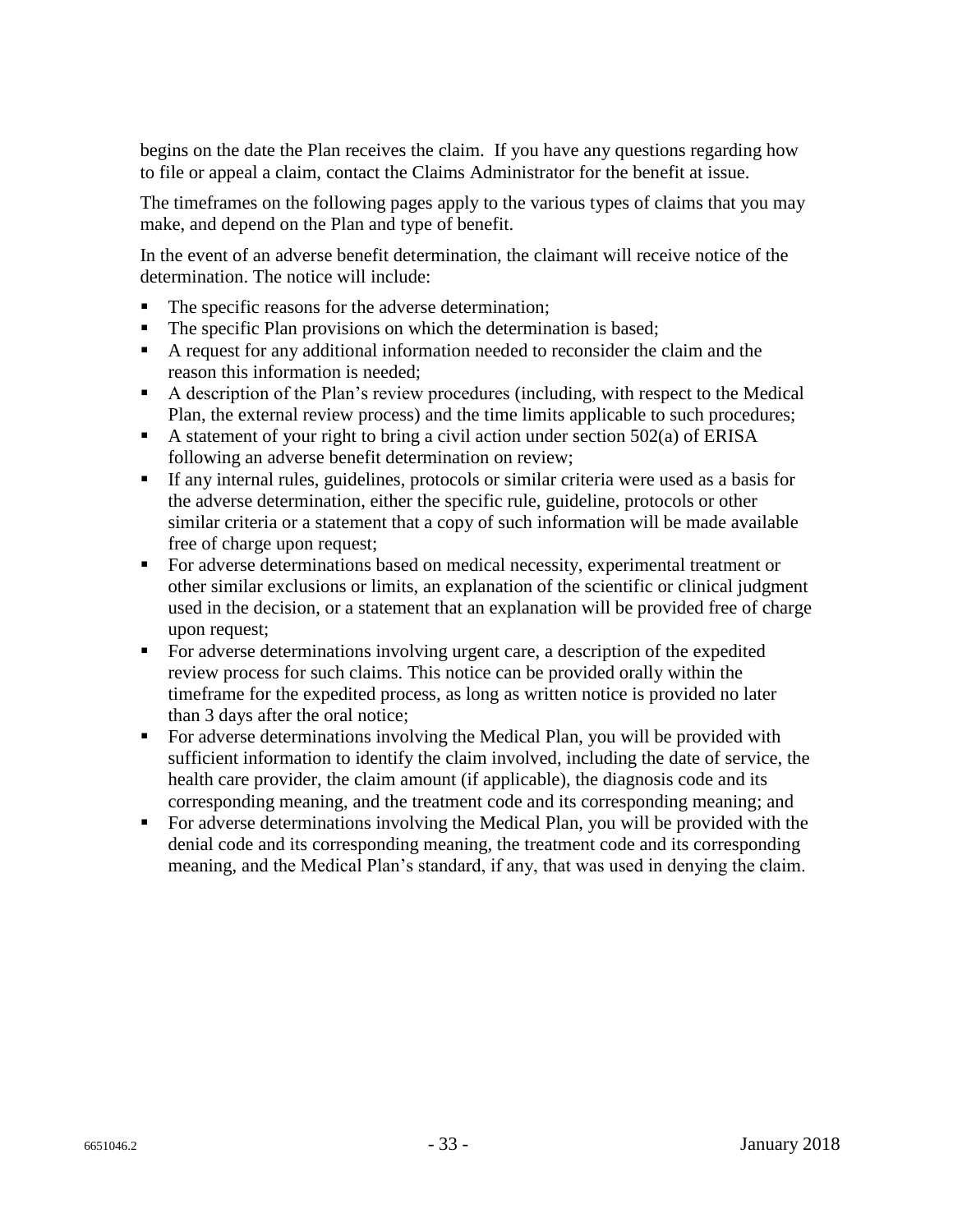### **Timeframes for Initial Claims Decisions by Claims Administrator**

Timeframes generally start when the Plan receives a claim. (See the special rule for "concurrent care" decisions to limit previously-approved treatments.) Notices of benefit determinations generally may be provided through in-hand delivery, mail or electronic delivery, before the period expires, and oral notices may be permitted in limited cases. The references to "days" means calendar days.

|                                                    |                                                                                                                                                                                                                                                                                                                                                                                                                                                                                                                                                                                                                                                                                             | <b>Medical, Dental and Flexible Spending Account Plans</b>                                                                                                                                                                                            |                                                                                                                                                          |                                                                                                                                                                                                                               | <b>Short-Term and</b><br>Long-Term<br><b>Disability Plan</b>                                                                                                                  | <b>Vision, Life</b><br>Insurance,<br>AD&D and<br><b>EAP Plans</b>                                                                                                                   |
|----------------------------------------------------|---------------------------------------------------------------------------------------------------------------------------------------------------------------------------------------------------------------------------------------------------------------------------------------------------------------------------------------------------------------------------------------------------------------------------------------------------------------------------------------------------------------------------------------------------------------------------------------------------------------------------------------------------------------------------------------------|-------------------------------------------------------------------------------------------------------------------------------------------------------------------------------------------------------------------------------------------------------|----------------------------------------------------------------------------------------------------------------------------------------------------------|-------------------------------------------------------------------------------------------------------------------------------------------------------------------------------------------------------------------------------|-------------------------------------------------------------------------------------------------------------------------------------------------------------------------------|-------------------------------------------------------------------------------------------------------------------------------------------------------------------------------------|
|                                                    | <b>Urgent Care</b><br><b>Claims</b>                                                                                                                                                                                                                                                                                                                                                                                                                                                                                                                                                                                                                                                         | Non-Urgent<br>"Pre-Service"<br><b>Claims</b>                                                                                                                                                                                                          | Non-Urgent<br>"Post-Service"<br><b>Claims</b>                                                                                                            | "Concurrent Care"<br><b>Decision to Reduce</b><br><b>Benefits</b>                                                                                                                                                             |                                                                                                                                                                               |                                                                                                                                                                                     |
| <b>Timeframe for</b><br>Providing<br><b>Notice</b> | Notice of<br>determination<br>(whether adverse)<br><i>or not</i> ) must be<br>provided by the<br>Plan as soon as<br>possible<br>considering<br>medical<br>exigencies, but no<br>later than 72 hours<br>after receipt of<br>claim (24 hours for<br>the Medical Plan).<br>If you request in<br>advance to extend<br>concurrent care,<br>the Plan shall<br>provide notice as<br>soon as possible<br>taking into account<br>medical<br>exigencies, but no<br>later than 24 hours<br>after receipt of the<br>claim, provided<br>that any such claim<br>is made to the Plan<br>at least 24 hours<br>prior to the<br>expiration of the<br>prescribed period<br>of time or number<br>of treatments. | Notice of<br>determination<br>(whether adverse or<br><i>not</i> ) must be<br>provided by the Plan<br>within a reasonable<br>period of time<br>appropriate to the<br>medical<br>circumstances, but no<br>later than 15 days<br>after receipt of claim. | Notice of adverse<br>determination must<br>be provided within a<br>reasonable period of<br>time, but no later<br>than 30 days after<br>receipt of claim. | Notice of adverse<br>determination must<br>be provided by the<br>Plan enough in<br>advance to give you<br>an opportunity to<br>appeal and obtain a<br>decision before the<br>benefit at issue is<br>reduced or<br>terminated. | Notice of adverse<br>determination<br>must be provided<br>by the Plan<br>within a<br>reasonable period<br>of time, but no<br>later than 45 days<br>after receipt of<br>claim. | Notice of<br>adverse<br>determination<br>must be<br>provided by the<br>Plan within a<br>reasonable<br>period of time.<br>but no later<br>than 90 days<br>after receipt of<br>claim. |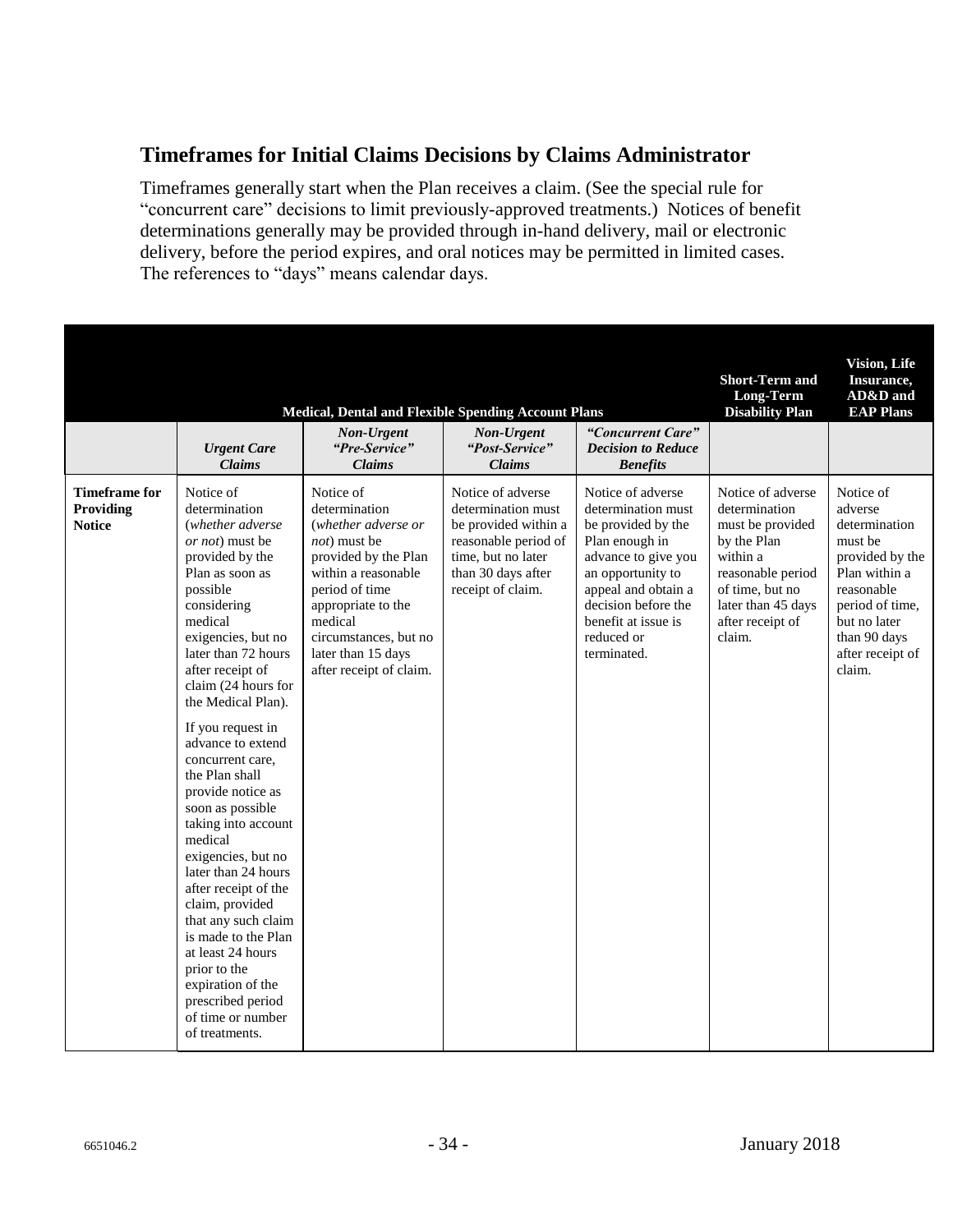|                                                                                |                                                                                                                                                                                                                                                                                                                                                                  | <b>Medical, Dental and Flexible Spending Account Plans</b>                                                                                                                                              |                                                                                                                                                                                                         |                                                                        | <b>Short-Term and</b><br>Long-Term<br><b>Disability Plan</b>                                                                                                                                                                                  | <b>Vision, Life</b><br>Insurance,<br>AD&D, and<br><b>EAP Plans</b>                                                                            |
|--------------------------------------------------------------------------------|------------------------------------------------------------------------------------------------------------------------------------------------------------------------------------------------------------------------------------------------------------------------------------------------------------------------------------------------------------------|---------------------------------------------------------------------------------------------------------------------------------------------------------------------------------------------------------|---------------------------------------------------------------------------------------------------------------------------------------------------------------------------------------------------------|------------------------------------------------------------------------|-----------------------------------------------------------------------------------------------------------------------------------------------------------------------------------------------------------------------------------------------|-----------------------------------------------------------------------------------------------------------------------------------------------|
|                                                                                | <b>Urgent Care</b><br><b>Claims</b>                                                                                                                                                                                                                                                                                                                              | <b>Non-Urgent</b><br><b>Pre-Service Claims</b>                                                                                                                                                          | Non-Urgent<br><b>Post-Service Claims</b>                                                                                                                                                                | <b>Concurrent Care</b><br><b>Decision to Reduce</b><br><b>Benefits</b> |                                                                                                                                                                                                                                               |                                                                                                                                               |
| <b>Possible</b><br><b>Extension</b><br>Period to<br><b>Respond to</b><br>Claim | If your claim is<br>missing<br>information, the<br>Plan has up to 48<br>hours (subject to<br>decision being<br>made as soon as<br>possible) from the<br>earlier of the<br>Plan's receipt of<br>the missing<br>information, or<br>the end of the<br>period afforded to<br>you to provide<br>the missing<br>information, to<br>provide notice of<br>determination. | The Plan has up to 15<br>days, if necessary due<br>to matters beyond the<br>Plan's control, and<br>must provide<br>extension notice<br>before initial 15-day<br>period ends.                            | The Plan has up to<br>15 days, if<br>necessary due to<br>matters beyond the<br>Plan's control, and<br>must provide<br>extension notice<br>before the initial 30-<br>day period ends.                    | N/A                                                                    | The Plan has up<br>to 30 days, if<br>necessary due to<br>matters beyond<br>the Plan's<br>control. A second<br>30-day extension<br>may also be<br>permitted. The<br>Plan must provide<br>the extension<br>notice before the<br>period(s) ends. | The Plan has<br>up to 90 days<br>for special<br>circumstances<br>and must<br>provide the<br>extension<br>notice before<br>the period<br>ends. |
| <b>Period for</b><br><b>Claimant</b> to<br><b>Complete Claim</b>               | You have a<br>reasonable period<br>of time to provide<br>missing<br>information (no<br>less than 48 hours<br>from when you<br>are notified by<br>the Plan that your<br>claim is missing<br>information).                                                                                                                                                         | You have 45 days to<br>provide any missing<br>information. The<br>determination date<br>will be tolled from<br>the date notice of<br>insufficiency is<br>given, until you<br>respond to such<br>notice. | You have 45 days to<br>provide any missing<br>information. The<br>determination date<br>will be tolled from<br>the date notice of<br>insufficiency is<br>given, until you<br>respond to such<br>notice. | N/A                                                                    | You have 45 days<br>to provide any<br>missing<br>information. The<br>determination<br>date will be tolled<br>from the date<br>notice of<br>insufficiency is<br>given, until you<br>respond to such<br>notice.                                 | N/A                                                                                                                                           |
| <b>Other Related</b><br><b>Notices</b>                                         | Notice that your<br>claim is<br>improperly filed<br>or that<br>information is<br>missing must be<br>provided by the<br>Plan as soon as<br>possible (no later<br>than 24 hours<br>after receipt of                                                                                                                                                                | Notice that your<br>claim is improperly<br>filed must be<br>provided by the Plan<br>as soon as possible<br>(no later than 5 days<br>after receipt of the<br>claim by the Plan).                         | $\rm N/A$                                                                                                                                                                                               | N/A                                                                    | N/A                                                                                                                                                                                                                                           |                                                                                                                                               |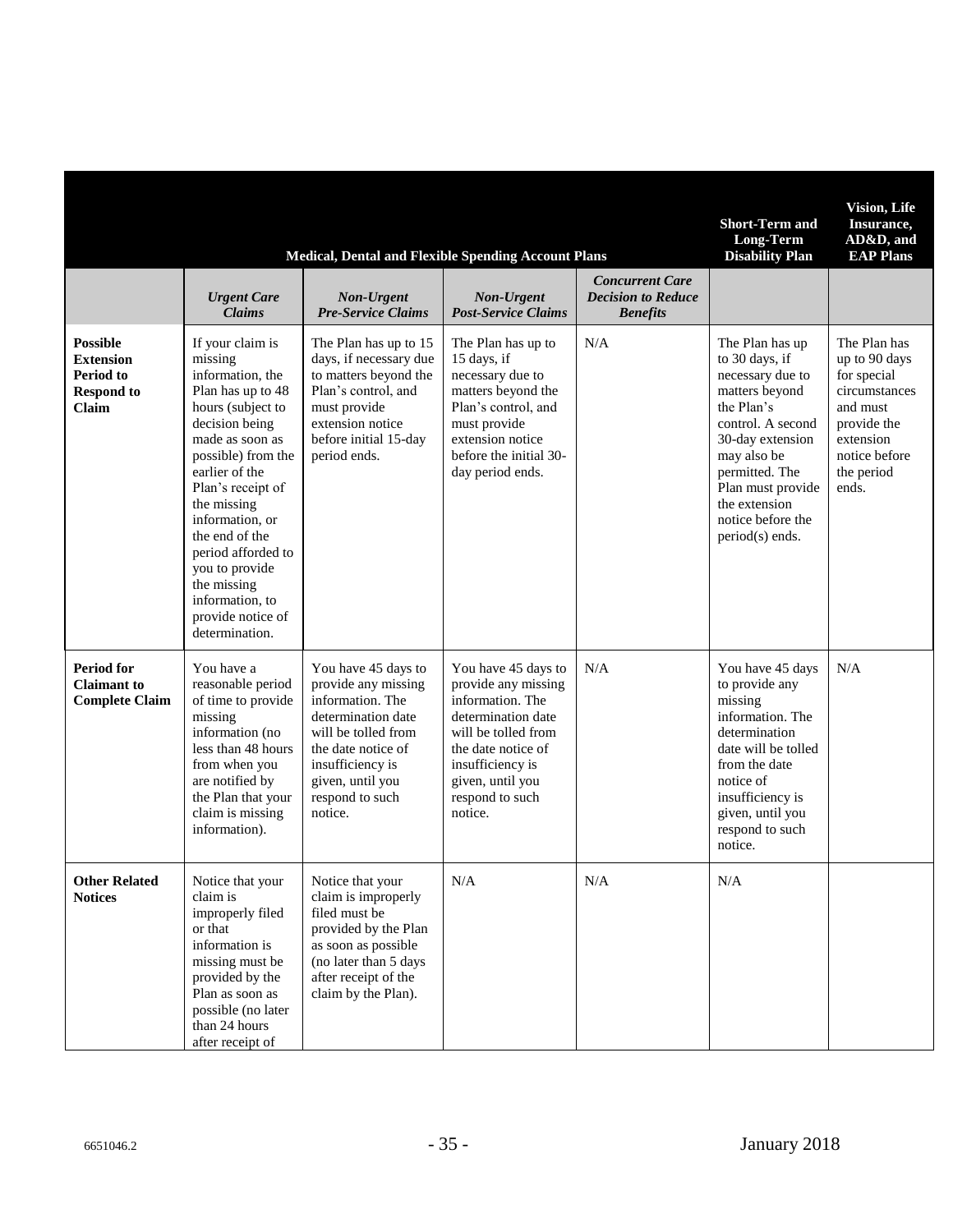| the claim by the |  |  |  |
|------------------|--|--|--|
| Plan).           |  |  |  |
|                  |  |  |  |
|                  |  |  |  |

## **Appealing an Adverse Benefit Determination Issued by a Claims Administrator**

If you receive notice of an adverse benefit determination and disagree with the decision, you are entitled to apply for a full and fair review of the claim and the adverse benefit determination. You (or an appointed representative) can appeal and request a claim review in accordance with the time frames described in the chart below. The request must be made in writing, except for urgent care claims which you may file orally or in writing, and should be filed with the appropriate Claims Administrator.

The Claims Administrator will forward the appeal request to the appropriate named fiduciary for review. The review will be conducted by the Claims Administrator (if serving as the reviewer for appeals) or other appropriate named fiduciary of the Plan. In either case, the reviewer will not be the same individual who made the initial adverse benefit determination that is the subject of the review, nor the subordinate of such individual (including any physicians involved in making the decision on appeal if medical judgment is involved). Where the adverse determination is based in whole or in part on a medical judgment, the reviewer will consult with an appropriate health care professional. No deference will be afforded to the initial adverse benefit determination.

You will have the opportunity to submit written comments, documents, records, and other information relating to the claim, and you will be provided, upon request and free of charge, reasonable access to and copies of all documents, records and other information relevant to the claim for benefits. With respect to the Medical Plan, you will have the opportunity to review the claim file and present evidence and testimony. In addition, with respect to the Medical Plan, if the Claims Administrator (i) considers, relies upon, or generates any new evidence in connection with your claim, or (ii) bases an appeal decision on any new or additional rationale, the Claims Administrator will provide the evidence or rationale to you, free of charge, sufficiently in advance of its decision deadline to give you a reasonable opportunity to respond before that deadline. Whether a document, record or other information is relevant to the claim will be determined in accordance with the applicable Department of Labor (DOL) regulations. You also are entitled to the identification of medical or vocational experts whose advice was obtained on behalf of the Plan in connection with your adverse benefit determination. The review will take into account all comments, documents, records and other information submitted by the claimant relating to the claim without regard to whether such information was submitted or considered in the initial benefit determination.

The time periods for providing notice of the benefit determination on review depends on the type of claim, as provided in the chart below.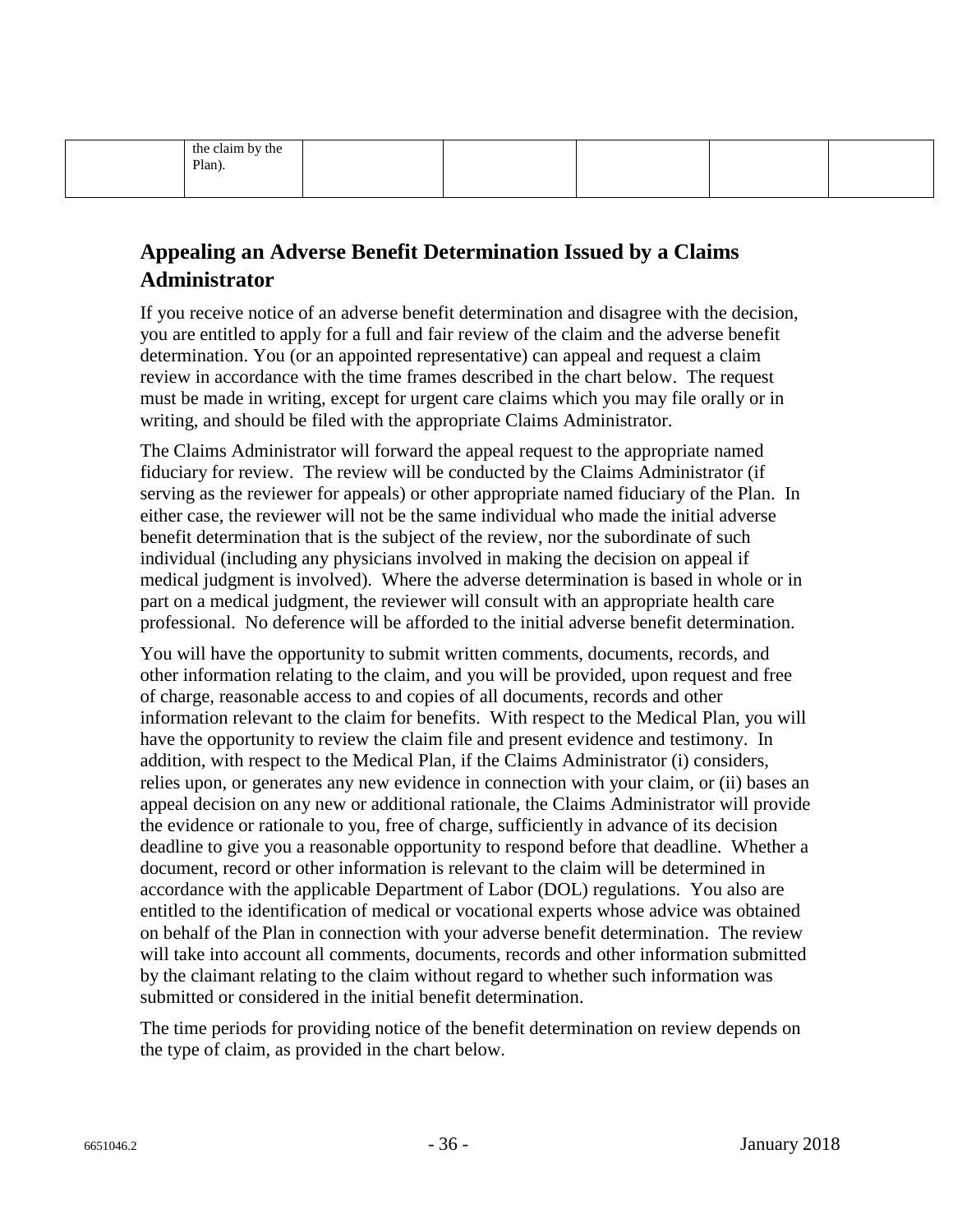The Claims Administrator will provide you with written notification of the Plan's determination on review, within the time frames described below. For urgent care, all necessary information, including the benefit determination on review, will be transmitted between the Plan and the claimant by telephone, fax or other available similarly expeditious method. In the case of an adverse benefit determination, such notice will indicate:

- The specific reason for the adverse determination on review;
- Reference to the specific provisions of the Plan on which the determination is based;
- A statement that you are entitled to receive, upon request and free of charge, reasonable access to, and copies of, all documents, records and other information relevant to the claim for benefits;
- A description of your right to bring a civil action under ERISA following an adverse determination on review;
- If any internal rules, guidelines, protocols or similar criteria were used as a basis for the adverse determination, either the specific rule, guideline, protocols or other similar criteria or a statement that a copy of such information will be made available free of charge upon request (for health and disability claims);
- For adverse determinations based on medical necessity, experimental treatment or other similar exclusions or limits, an explanation of the scientific or clinical judgment used in the decision, or a statement that an explanation will be provided free of charge upon request (for health and disability claims);
- For adverse determinations involving the Medical Plan, you will be provided with sufficient information to identify the claim involved, including the date of service, the health care provider, the claim amount (if applicable), the diagnosis code and its corresponding meaning, and the treatment code and its corresponding meaning; and
- For adverse determinations involving the Medical Plan, you will be provided with the denial code and its corresponding meaning, the treatment code and its corresponding meaning, the Medical Plan's standard, if any, that was used in denying the claim, and a discussion of the decision.

All decisions are final and binding unless determined to be arbitrary and capricious by a court of competent jurisdiction.

Notwithstanding the foregoing, for adverse determinations related to the Medical Plan (other than adverse determinations relating to a determination that you fail to meet the requirements for eligibility under the terms of the Medical Plan), you have the right to an external review process. In general, you are entitled to this external review process once you have fully exhausted the internal claims and appeals procedures described herein and in the applicable EOC. You are deemed to have fully exhausted the internal claims and appeals process when the Claims Administrator fails to strictly adhere to the requirements for internal claims and appeals described herein and in the applicable EOC. Further, you may be entitled to an expedited external review process if: (i) the adverse benefit determination involves a medical condition for which the timeframe for internal appeal described herein (and in the applicable EOC) would seriously jeopardize your life or health or would jeopardize your ability to regain maximum function and you have filed a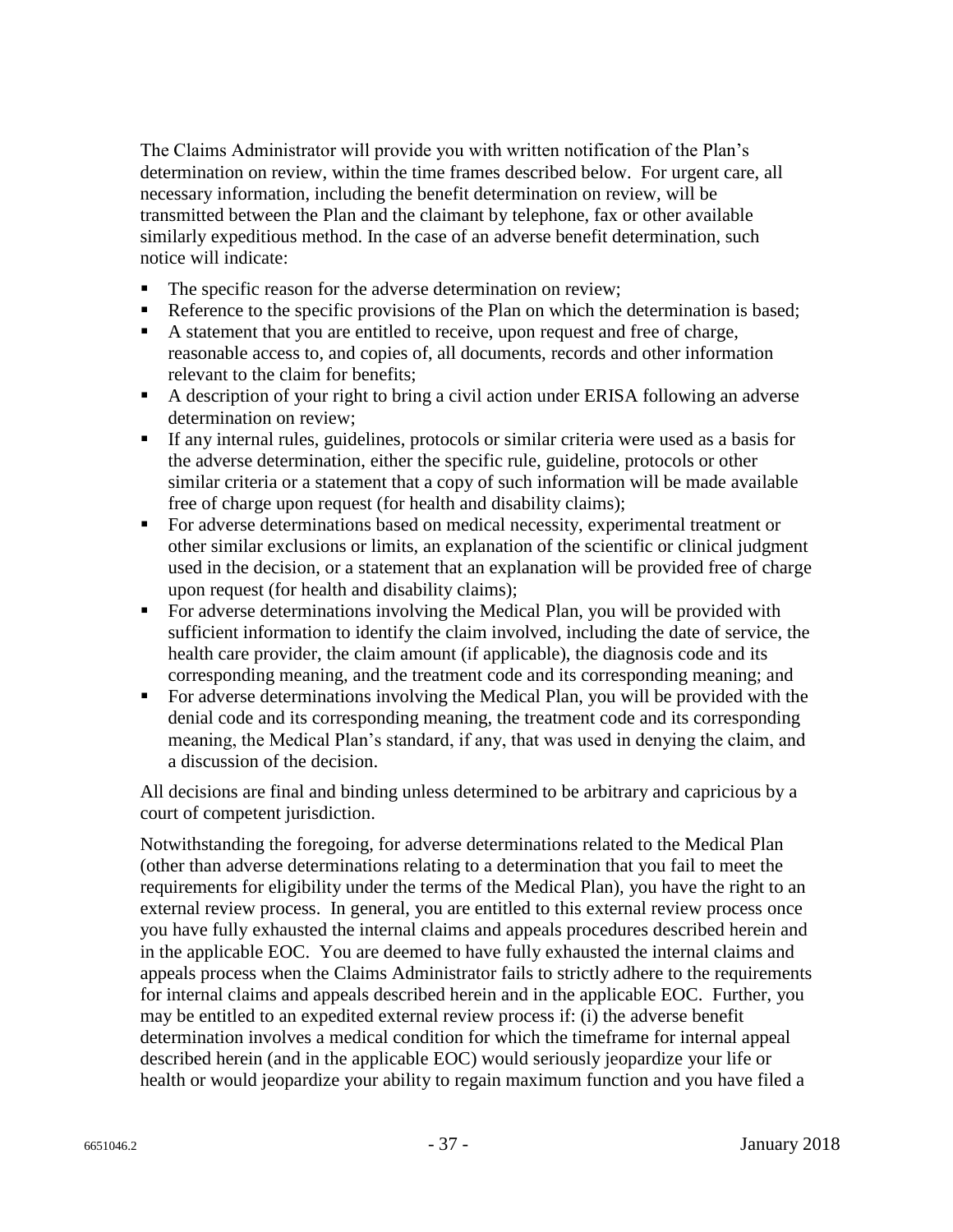request for expedited internal review as described herein; or (ii) you have received a final adverse benefit determination and the standard external review would seriously jeopardize your life or health, would jeopardize your ability to regain maximum function, or if the final adverse benefit determination concerns an admission, availability of care, continued stay, or health care service for which you have received emergency services, but have not been discharged from a facility. For more information on the external review process, please contact the Claims Administrator for the Medical Plan.

No action shall be brought against the Plan in any court unless the claims and appeals procedures described above have been fully exhausted. A participant, beneficiary or claimant asserting any action under 29 U.S.C. § 1132, 29 U.S.C. § 1140 or any other provision of the Employee Retirement Income Security Act of 1974, as amended, shall do so, if at all, within one year after the cause of action accrued. A cause of action shall be deemed to have accrued the earliest of (i) when the participant, beneficiary or claimant has exhausted his administrative remedies under the Plan, (ii) when the Plan Administrator fails to produce documents in the time or manner required by ERISA in response to the participant's, beneficiary's or claimant's written request, (iii) when the claimant first was advised that he was an independent contractor, (iv) the date when a Plan fiduciary has clearly repudiated the claim (even if not yet filed) and the participant, beneficiary or claimant is aware of the repudiation, or (v)when the participant, beneficiary or claimant first knew or should have known of the action allegedly violating 29 U.S.C. § 1140. Failure to bring an action in court within this time frame shall preclude a participant, beneficiary or claimant from bringing any action in court.

Any action in connection with the Plan, whether brought under 29 U.S.C. § 1132 or any other provision of ERISA, by a covered individual or beneficiary or any other person, may only be brought in a federal district court sitting within the Eastern District of Missouri.

This Plan shall be construed, administered and enforced according to the laws of Missouri except as preempted by ERISA.

## **Timeframes for Appeal of Adverse Benefit Determination Issued by a Claims Administrator**

The appeal procedures for each Plan are set forth in the EOCs for that Plan. Where not otherwise covered by the EOCs, the following procedures will apply.

The timeframe for filing an appeal starts when you receive written notice of adverse benefit determination. The timeframe for providing a determination regarding the appeal (a "notice of benefit determination on review") starts when the appeal is filed in accordance with the Plan's procedures. The notice of benefit determination on review may be provided through in-hand delivery, mail or electronic delivery before the period expires. Urgent care decisions may have to be delivered by telephone, facsimile or other available expeditious method. References to "days" mean calendar days. The Plan can require two levels of mandatory appeal review.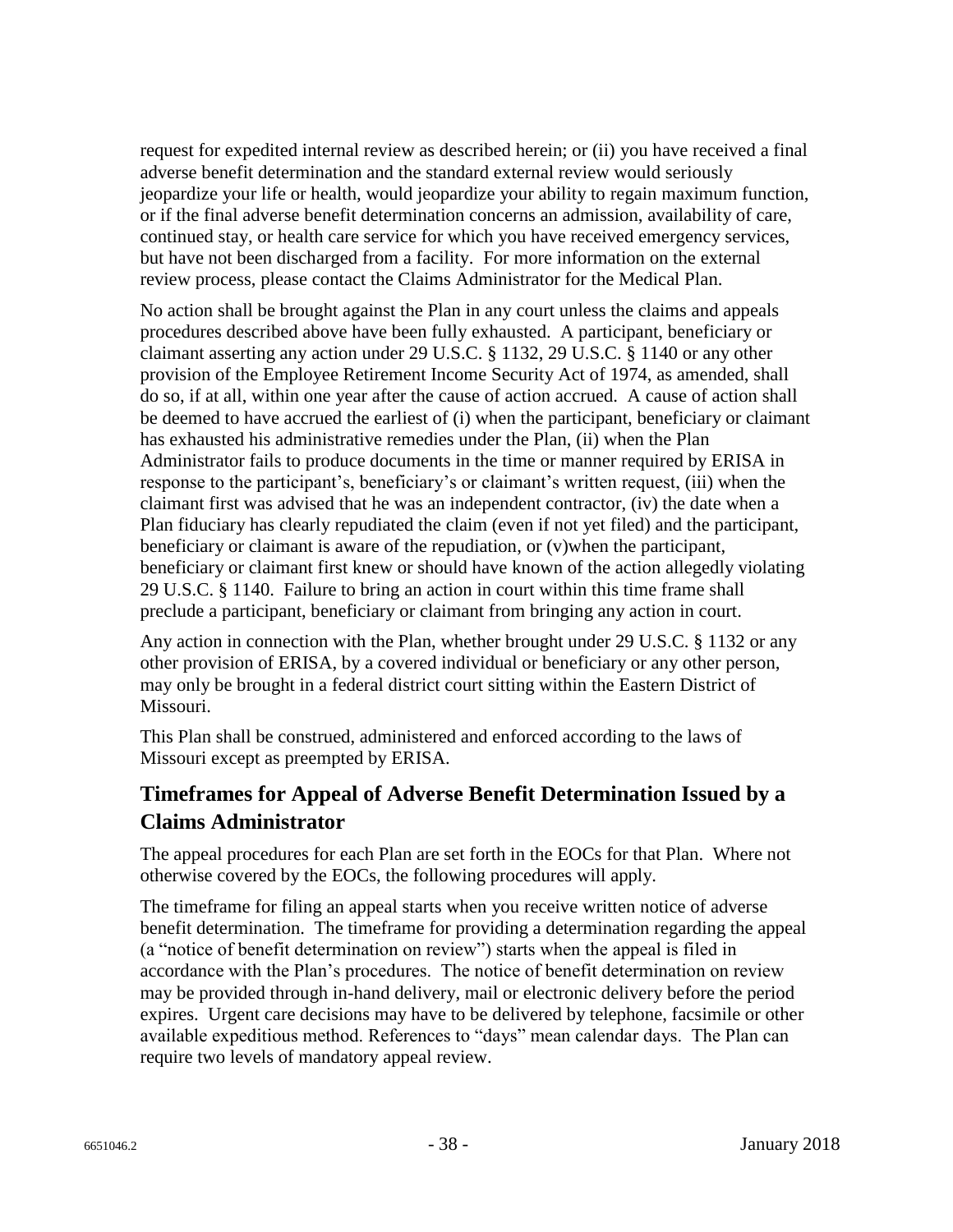|                                                                                                    |                                                                                                                                             | Medical & Dental Plans and Flexible Spending Account Plan                                                                                                                                                                                                                               |                                                                                                                                                                                                                                              | <b>Short-Term and</b><br><b>Long-Term</b><br><b>Disability Plans</b>                                                                                                  | Life Insurance, AD&D<br>and EAP Plans                                                                  |
|----------------------------------------------------------------------------------------------------|---------------------------------------------------------------------------------------------------------------------------------------------|-----------------------------------------------------------------------------------------------------------------------------------------------------------------------------------------------------------------------------------------------------------------------------------------|----------------------------------------------------------------------------------------------------------------------------------------------------------------------------------------------------------------------------------------------|-----------------------------------------------------------------------------------------------------------------------------------------------------------------------|--------------------------------------------------------------------------------------------------------|
|                                                                                                    | Urgent Care Claims*                                                                                                                         | Non-Urgent Care<br>Pre-Service Claims*                                                                                                                                                                                                                                                  | Non-Urgent Care<br>Post-Service Claims*                                                                                                                                                                                                      |                                                                                                                                                                       |                                                                                                        |
| <b>Period for Filing</b><br>Appeal                                                                 | You have 180 days.                                                                                                                          | You have 180 days.                                                                                                                                                                                                                                                                      | You have 180 days.                                                                                                                                                                                                                           | You have 180 days.                                                                                                                                                    | You have 60 days.                                                                                      |
| <b>Timeframe for</b><br><b>Providing Notice</b><br>of Benefit<br><b>Determination</b><br>on Review | As soon as possible<br>taking into account<br>medical exigencies,<br>but not later than 72<br>hours after receipt of<br>request for review. | Within a reasonable<br>period of time<br>appropriate to medical<br>circumstances, but not<br>later than 30 days after<br>receipt of request for<br>review. If two levels<br>of mandatory appeal<br>review are required,<br>notice must be<br>provided within 15<br>days of each appeal. | Within a reasonable<br>period of time, but not<br>later than 60 days after<br>receipt of request for<br>review. If two levels<br>of mandatory appeal<br>review are required,<br>notice must be<br>provided within 30<br>days of each appeal. | Within a reasonable<br>period of time, but<br>not later than 45 days<br>after receipt of<br>request for review.                                                       | Within a reasonable<br>period, but not later<br>than 60 days from<br>receipt of request for<br>review. |
| <b>Extensions</b>                                                                                  | None.                                                                                                                                       | None.                                                                                                                                                                                                                                                                                   | None.                                                                                                                                                                                                                                        | Additional 45 days if<br>special circumstances<br>require extension<br>(with period "tolled"<br>until you respond to<br>any information<br>request from the<br>Plan). | Additional 60 days if<br>special circumstances<br>require extension.                                   |

*\* An appeal of a concurrent care decision to reduce or terminate previously-approved benefits may be an urgent care, pre-service or post-service claim, depending on the facts.* 

### **External Review Process**

In the case of the Medical Plan, the Patient Protection and Affordable Care Act of 2010 and the regulations thereunder require both an internal claims procedure that is conducted by the Claims Administrator and the named fiduciary for the Medical Plan and an external review process that is conducted by federal or state authorities, as applicable. See the EOCs for more information.

### **Requests for Eligibility Determinations by the Plan Administrator**

If you believe that you are eligible to participate in the Plan, you may file a written request for eligibility determination with the Plan Administrator. The Benefits Administrator is authorized to make the initial determination for the Plan Administrator and will respond to your request within 90 days after it is received. If the Plan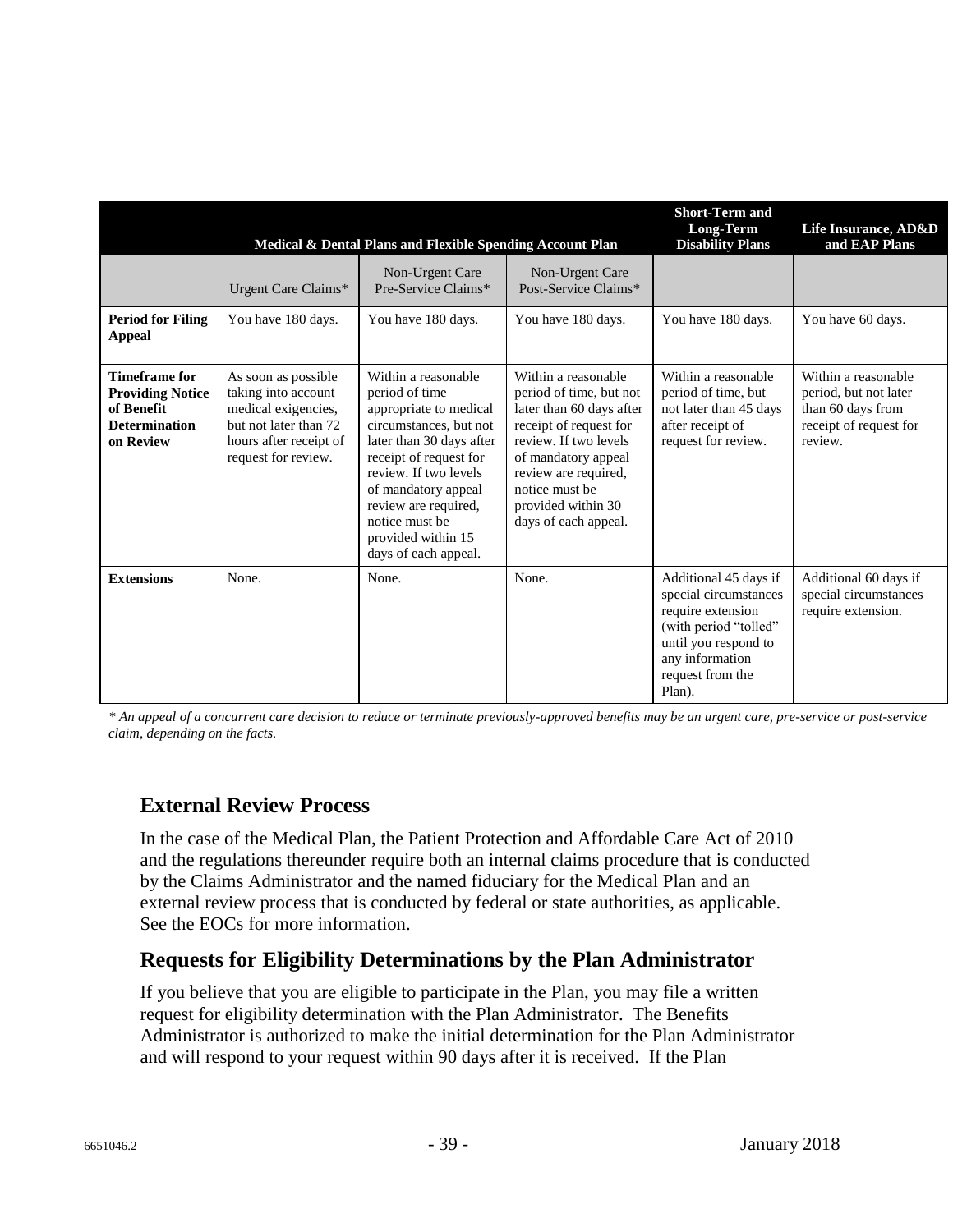Administrator determines that you are not eligible for the Plan, the denial will include the following information:

- The specific reason or reasons for the denial;
- Specific reference to pertinent Plan provisions on which the denial is based;
- A description of any additional material or information necessary for you to perfect the claim and an explanation of why such material or information is necessary; and
- An explanation of the claim review procedure and the time limits applicable to such procedures, including a statement of your right to bring a civil action under ERISA following an adverse benefit determination on review.

If special circumstances require an extension of time beyond the initial 90-day period, prior to the end of the initial 90-day period the Plan Administrator will give you written notice of the extension, the special circumstances requiring the extension, and the date by which the Plan Administrator expects to render a final decision. In no event will an extension exceed a period of 90 days from the end of the initial 90-day period. If the Plan Administrator does not respond within the initial 90-day period or extended period, you will be deemed to have exhausted the claims and review procedures and you will be entitled to file suit.

If your claim is denied in whole or in part, you or your duly authorized representative may, within 60 days after receiving the denial:

- Make written application to the Plan Administrator for a review of the decision. Such application shall be made on a form specified by the Plan Administrator and submitted with any documentation required by the Plan Administrator;
- Review, upon request and free of charge, all documents, records and other information in the possession of the Plan Administrator which are relevant to the claim; and
- Submit written comments, documents, records and other information relating to the claim.

The following are authorized to act for the Plan Administrator in reviewing the initial decision by the Benefits Administrator: Leader, Health and Well Being; Director, Culture and People Development; and Vice President, Culture and People Development. The Plan Administrator will review all comments, documents, records, and other information you submit, without regard to whether such information was submitted or considered in the initial determination of eligibility. If you do not file an appeal within 60 days after the claim is denied, you will be deemed to have waived any right to appeal the denial of the claim.

The Plan Administrator will respond to your appeal no later than 60 days after you file your appeal. If special circumstances require an extension of time beyond the initial 60 day period, prior to the end of such initial 60-day period the Plan Administrator will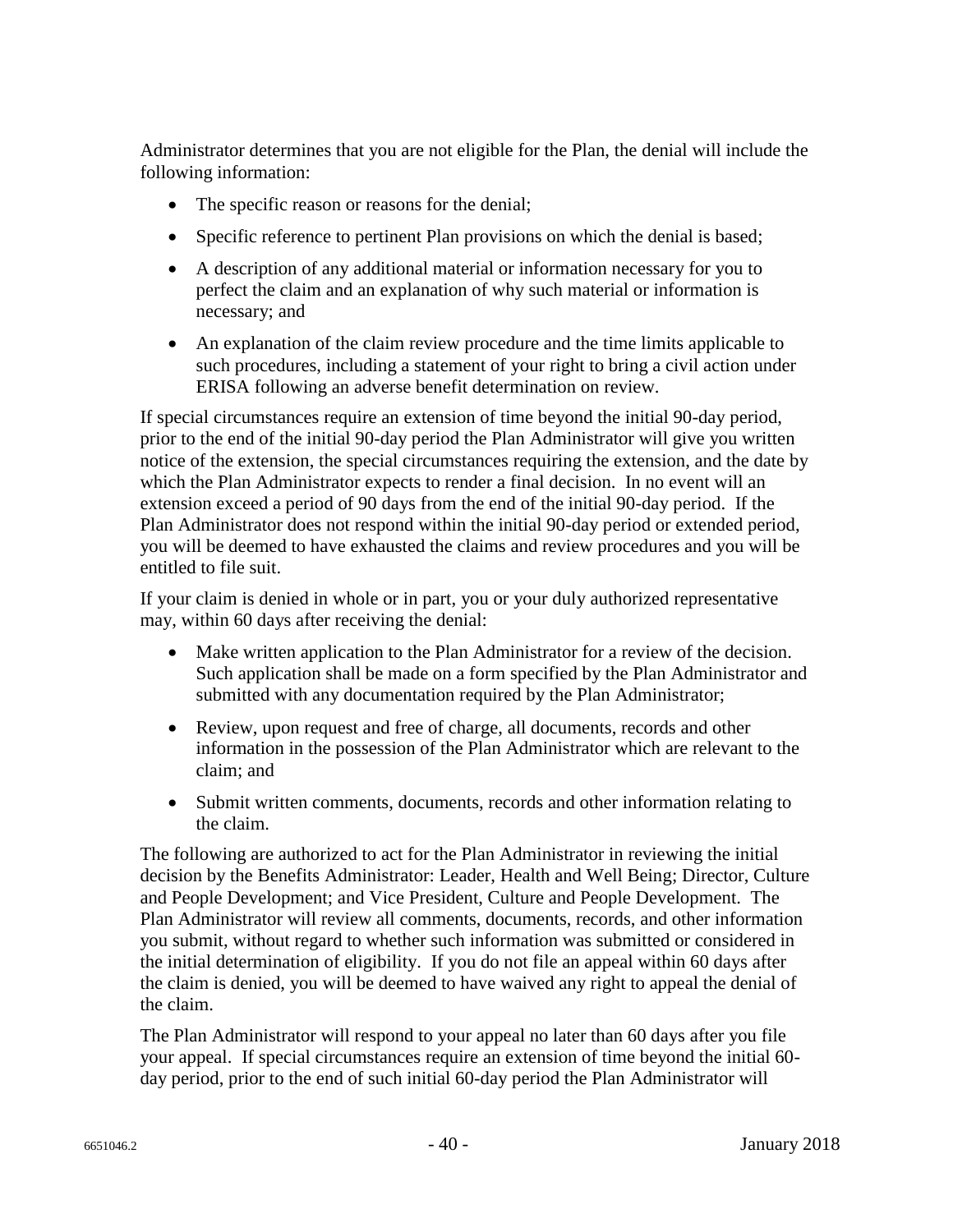provide you written notice of the extension, the special circumstances requiring the extension, and the date by which the Plan Administrator expects to render a final decision. In no event will an extension exceed a period of 60 days from the end of the initial 60-day period.

Any denial will include the specific reason or reasons for the denial, refer to the specific Plan provisions on which the denial is based, state that you are entitled to receive, upon request and free of charge, reasonable access to, and copies of, all documents, records, and other information relevant to the claim, and state that you have the right to bring a civil action under Section 502(a) of ERISA. All decisions are final and binding unless determined to be arbitrary and capricious by a court of competent jurisdiction.

No action shall be brought against the Plan in any court unless the claims and appeals procedures described above have been fully exhausted. A participant, beneficiary or claimant asserting any action under 29 U.S.C. § 1132, 29 U.S.C. § 1140 or any other provision of the Employee Retirement Income Security Act of 1974, as amended, shall do so, if at all, within one year after the cause of action accrued. A cause of action shall be deemed to have accrued the earliest of when the participant, beneficiary or claimant has exhausted his administrative remedies under the Plan, when the Plan Administrator fails to produce documents in the time or manner required by ERISA in response to the participant's, beneficiary's or claimant's written request, when the claimant first was advised that he was an independent contractor or when the participant, beneficiary or claimant first knew or should have known of the action allegedly violating 29 U.S.C. § 1140. Failure to bring an action in court within this time frame shall preclude a participant, beneficiary or claimant from bringing any action in court.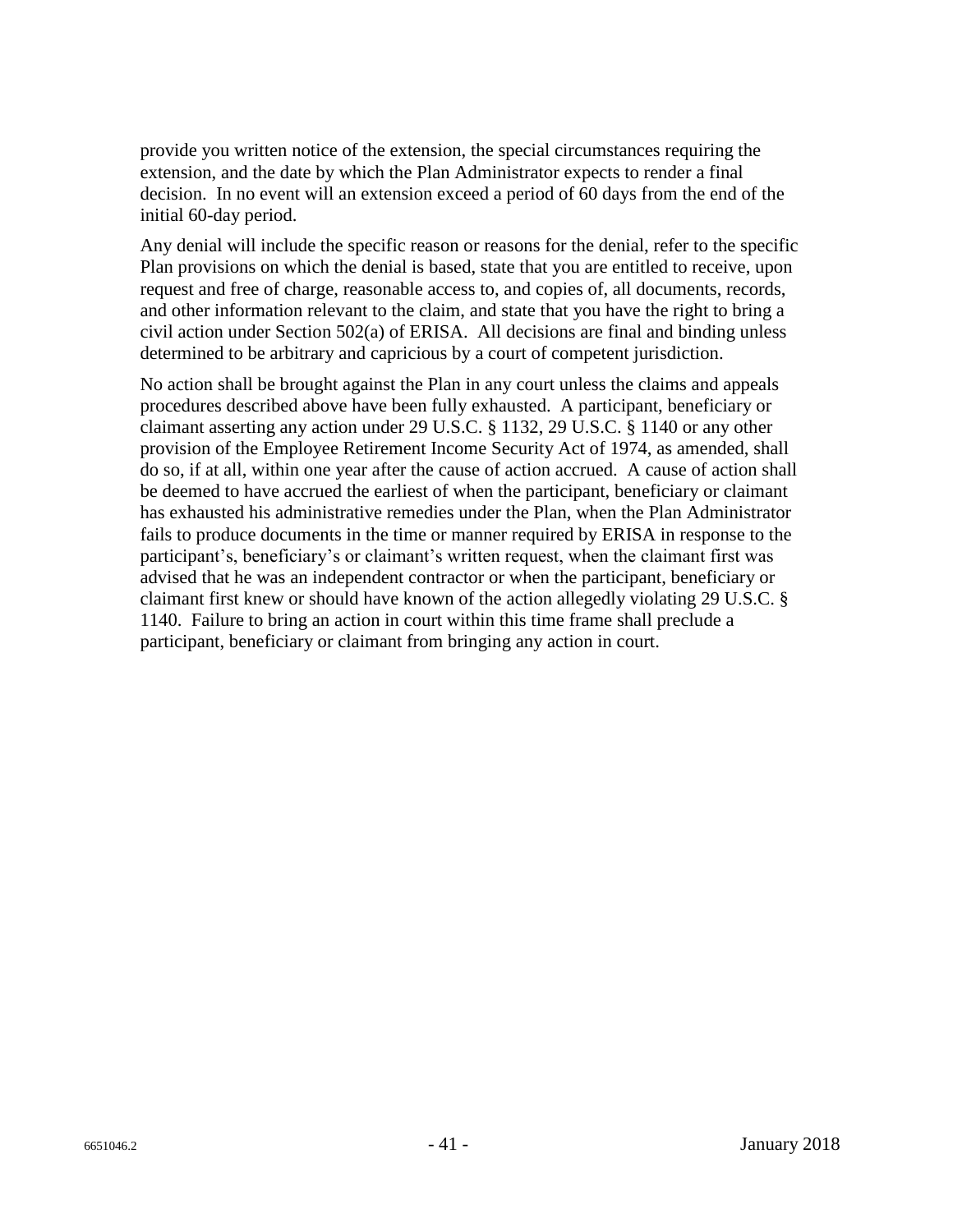# **Right of Recovery**

If a covered person sustains a sickness or injury for which benefits are payable under the terms of the Plan, and a third party is or may be liable with respect to such injury or sickness (the "Third Party"), the Plan shall have the right of recovery (the "Right of Recovery"). The Plan shall have the Right of Recovery with respect to any recovery, right of recovery, claim, cause of action or other rights that any or all Interested Parties may have against a Third Party.

The term Third Party means any entity or person, including but not limited to, an insurance company (e.g., the covered person's own insurance company, in the case of uninsured or underinsured motorist coverage or no-fault automobile insurance). The term Interested Party means any person or entity who has or may have a right of recovery, claim, cause of action or other right arising out of or related to the sickness or injury (or any loss related thereto) sustained by the covered person; such term shall include, but not be limited to, the covered person's estate (or personal representative of the estate), guardian or other representative.

The Right of Recovery includes:

- the right to recover from any Interested Party all amounts the Interested Party may recover or receive from any Third Party with respect to the sickness or injury for which benefits are payable under the terms of the Plan;
- the right to reduce the amount of covered Plan benefits payable with respect to the sickness or injury, by any amount or amounts recovered by an Interested Party from a Third Party with respect to or as a result of the same sickness or injury; and
- the right of subrogation to stand in the shoes of an Interested Party and assert any right of recovery, claim or cause of action that the Interested Party may have against a Third Party arising from or related to the sickness or injury for which benefits are payable under the terms of the Plan; the Plan's right of subrogation includes the right to control absolutely the prosecution of the subrogated right of recovery, claim or cause of action, including, but not limited to, the selection of counsel.

The Plan's Right of Recovery shall be determined as follows:

- An Interested Party who receives a recovery from a Third Party shall hold the funds received in a constructive trust for the Plan and serve as a constructive trustee over the funds. The funds shall belong to the Plan and be Plan assets. Failure to hold such funds in trust will be deemed a breach of fiduciary duty to the Plan by the Interested Party. No disbursement of such funds shall be made until the Plan's Right of Recovery is fully satisfied.
- The Plan shall have a first priority lien on any full or partial recovery by an Interested Party from a Third Party. The Plan's Right of Recovery shall apply regardless of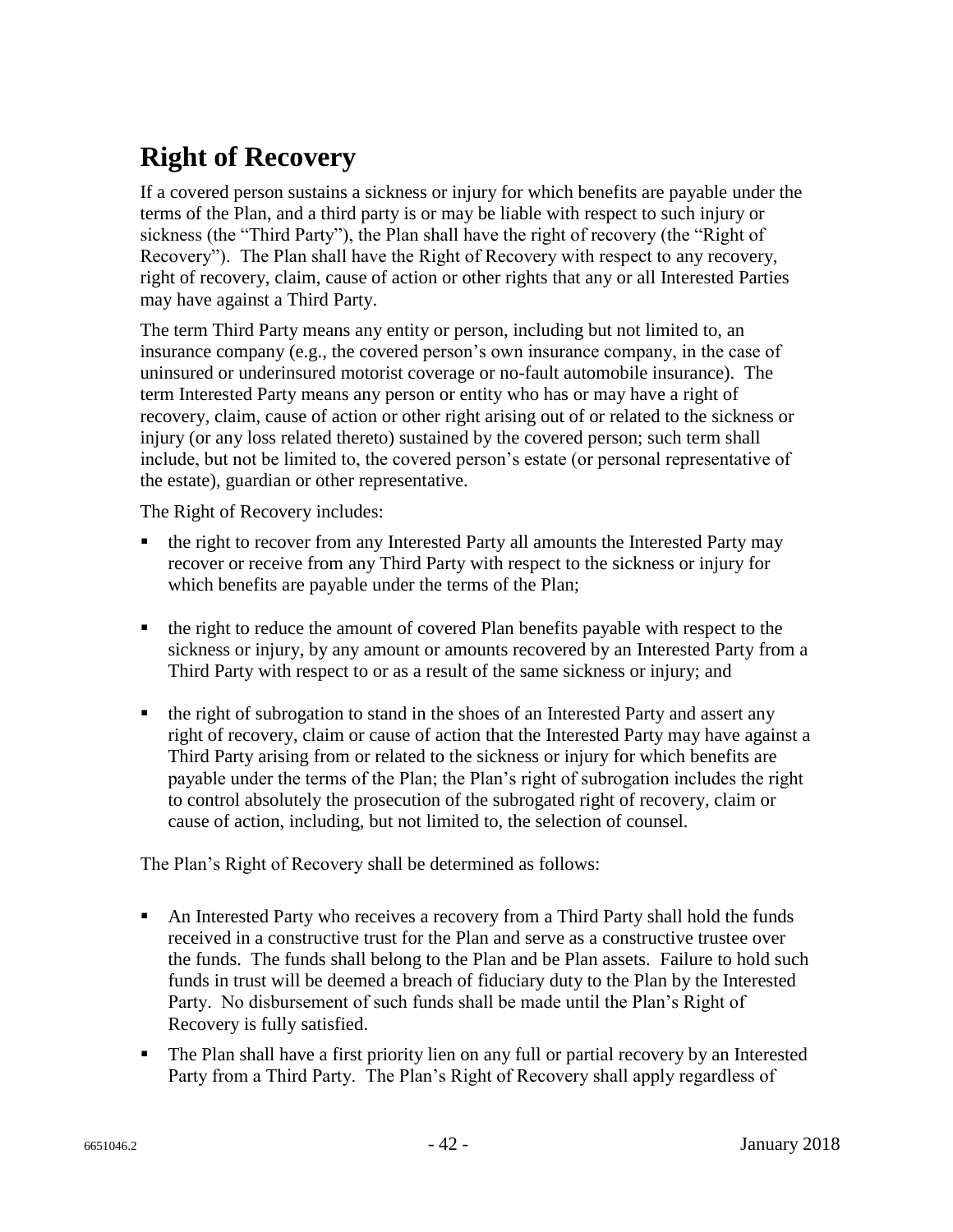whether or not the Interested Party is made whole from the recovery against such Third Party. Any recovery amount that the Plan is entitled to shall not be reduced or prorated by or on account of the Interested Party's attorney's fees and costs. An equitable lien shall also attach to any recovery obtained by any party as a result of the Interested Party's rights resulting from the sickness or injury.

- Any full or partial recovery by an Interested Party against a Third Party shall be deemed to be recovery for Plan benefits with respect to the sickness or injury for which the Third Party is or may be liable, regardless of whether or not the judgment, award, formal or informal settlement, contract or any other payment of any kind itemizes or identifies an amount awarded for Plan benefits or is specifically limited to certain kinds of damages or payments; an Interested Party may not avoid or circumvent the Plan's Right of Recovery because of the way in which the recovery from a Third Party is characterized. By way of example, the Plan shall have a Right of Recovery even if an Interested Party's recovery from a Third Party is described as a recovery for pain and suffering, loss of consortium, emotional distress, punitive damages, damages for vexatious refusal to pay, attorneys' fees or medical expenses.
- The Plan Administrator, in its sole and absolute discretion, may agree to treat a lesser percentage of an Interested Party's recovery from a Third Party as attributable to Plan benefits. The amount so determined shall be binding on the Plan and the Interested Party as the amount of Plan benefits to which the Plan has the Right of Recovery.

The Plan Administrator, in its sole and absolute discretion, may agree to waive the Plan's Right of Recovery. The Plan's waiver of its Right of Recovery with respect to one claim shall not constitute a waiver of its Right of Recovery with respect to another claim; and the Plan's waiver of its Right of Recovery with respect to one Interested Party shall not constitute a waiver of its Right of Recovery with respect to another Interested Party.

If the Plan has a Right of Recovery, the Plan shall not be obligated to pay any Plan benefits with respect to the covered person's sickness or injury until all of the following conditions are fulfilled to the complete satisfaction of the Plan Administrator in its sole and absolute discretion.

- If the Plan Administrator desires to assert the Plan's right of subrogation, all Interested Parties (or someone legally qualified and authorized to act for an Interested Party) must sign all documents required by the Plan Administrator to assert such right.
- If the Plan Administrator, in its sole and absolute discretion, decides not to assert the Plan's right of subrogation, all Interested Parties (or someone legally qualified and authorized to act for an Interested Party) shall agree in writing to the following conditions: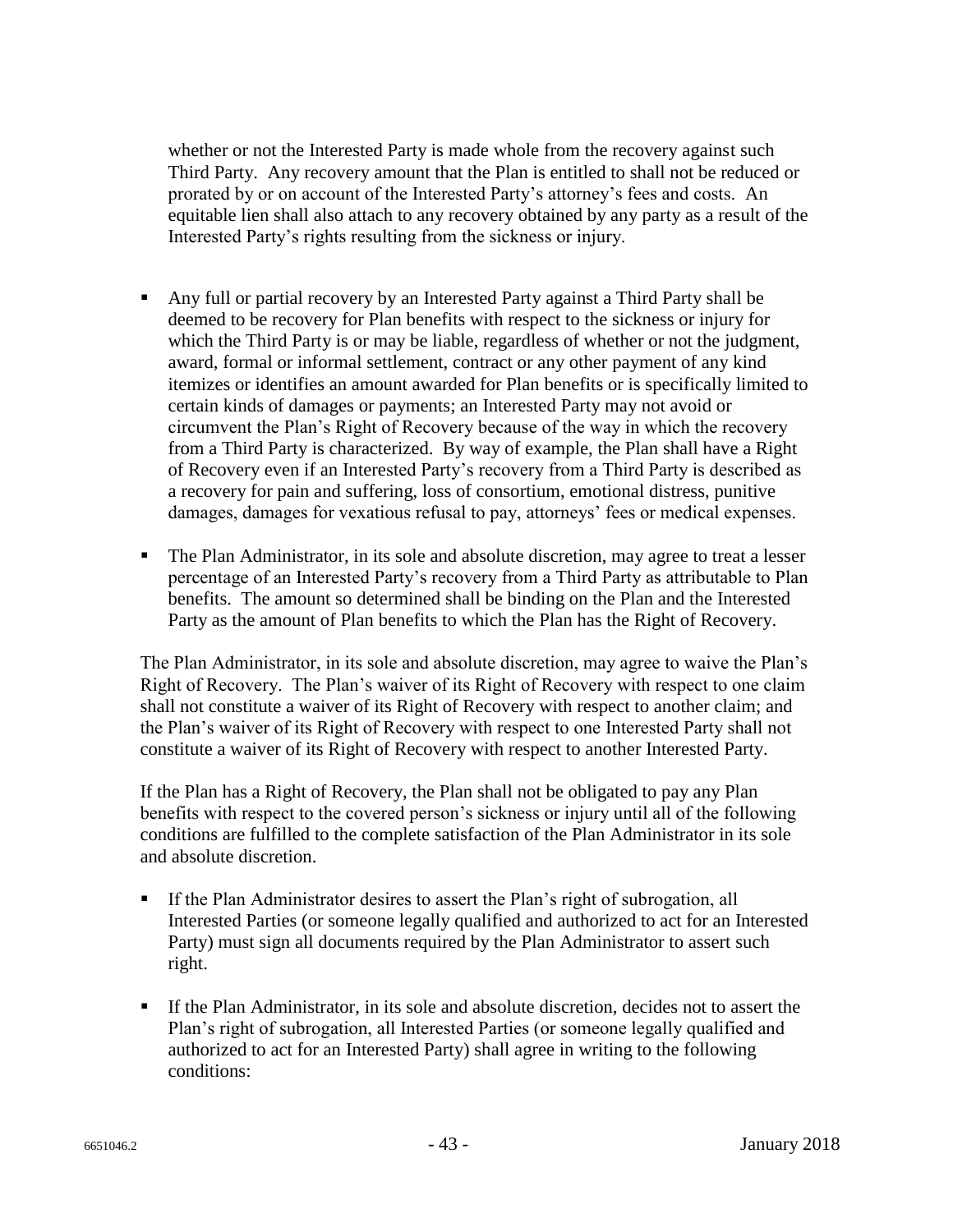- (i) The Interested Party shall agree to include Plan benefits in any claim or cause of action the Interested Party makes against a Third Party for the sickness or injury (or any loss related thereto);
- (ii) The Interested Party shall agree that the Plan has an absolute Right of Recovery and a first priority lien upon any recovery made by the Interested Party related to the sickness or injury for which Plan benefits have or will be paid; and
- (iii) The Interested Party shall agree not to settle a claim against a Third Party without prior written consent of the Plan Administrator.
- All Interested Parties (or someone legally qualified and authorized to act for an Interested Party) shall agree in writing to cooperate fully with the Plan in asserting and protecting its Right of Recovery, supply the Plan Administrator with any and all information necessary to assert and protect such Right of Recovery, and execute and deliver any and all instruments and papers in their original form.

The Plan Administrator, in its sole and absolute discretion, may suspend payment of Plan benefits if any Interested Party has not executed or is not in compliance with the terms of any required written agreement. Payment of benefits pursuant to the Plan before any required written agreement is obtained, or while an Interested Party is not in compliance with the terms of such a written agreement, shall not constitute a waiver by the Plan of its Right of Recovery. Violation of any required written agreement shall be a violation of the terms of the Plan document.

An Interested Party shall notify the Plan Administrator, in writing, whenever a sickness or injury arises that provides or may provide the Plan a Right of Recovery. The Plan shall be entitled to recover its attorney's fees and costs from an Interested Party if the Plan takes legal action against the Interested Party to enforce its reimbursement rights.

# **Recovery of Overpayment**

Whenever payments have been made exceeding the amount necessary to satisfy the provisions of the Plan, the Plan has the right to recover overpayments from any individual (including you, an insurance company or any other organization receiving excess payments). The Plan may also withhold payment, if necessary, on future benefits until the overpayment is recovered. In addition, whenever payments have been made based on fraudulent information provided by you, the Plan will exercise the right to withhold payment on future benefits until the overpayment is recovered.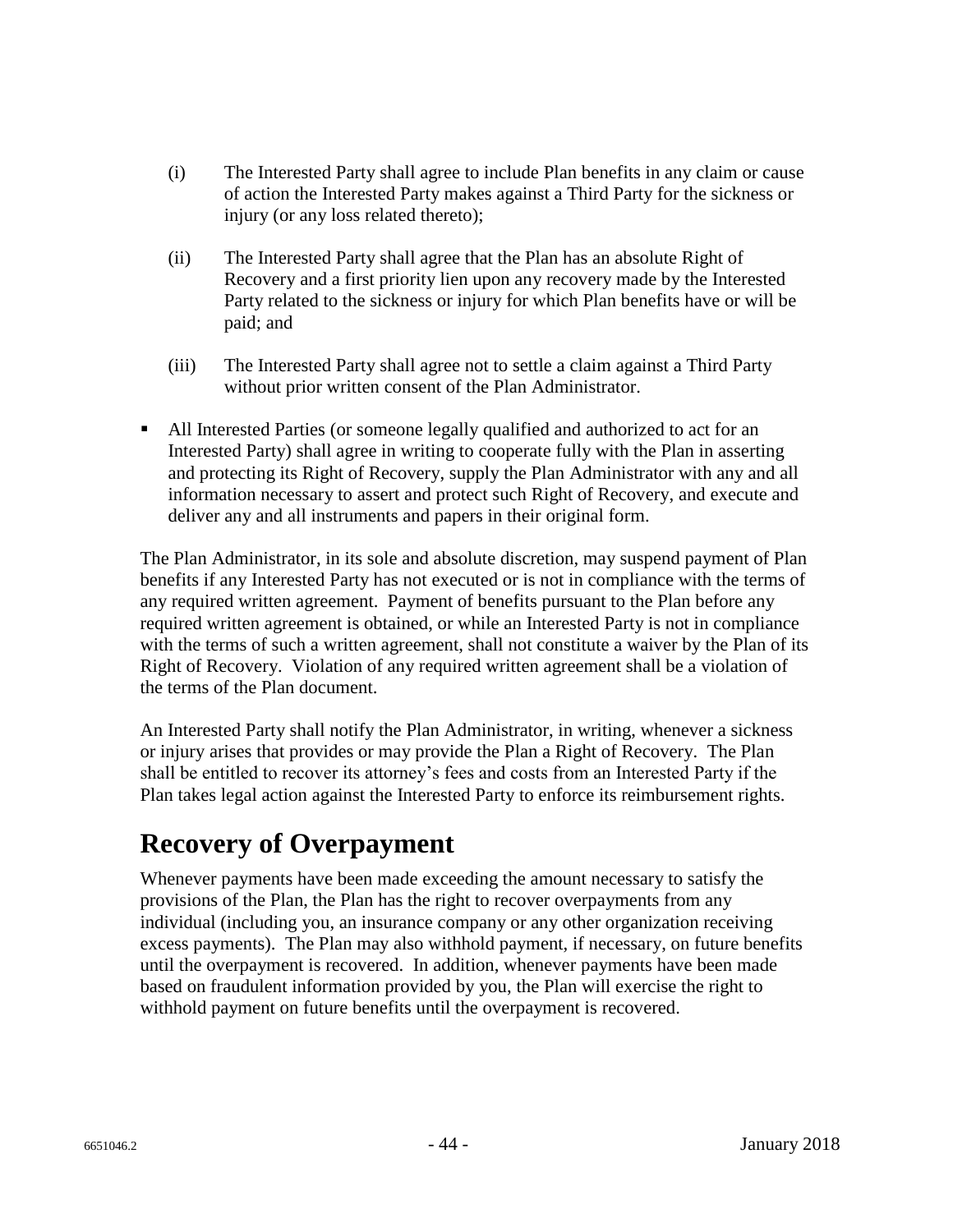# **Non-assignment of Benefits**

Plan participants cannot assign, pledge, borrow against or otherwise promise any benefit payable under the Plan before receipt of that benefit. Subject to the written direction of a Plan participant, all or a portion of benefits provided by the Plan may, at the option of the Plan, and unless a participant requests otherwise in writing, be paid directly to the person rendering such service. Any payment made by the Plan in good faith pursuant to this provision shall fully discharge the Plan and the Employer to the extent of such payment.

## **Misstatement of Fact**

In the event of a misstatement of any fact affecting your coverage under this Plan, the true facts will be used to determine the coverage in force.

## **Administrative Information**

| <b>Plan Name</b>                          | Barry-Wehmiller Companies, Inc.                         |
|-------------------------------------------|---------------------------------------------------------|
|                                           | <b>Welfare Benefit Plan</b>                             |
| <b>Plan Number</b>                        | 501                                                     |
|                                           |                                                         |
|                                           |                                                         |
| <b>Plan Sponsor</b>                       | Barry-Wehmiller Companies, Inc.<br>8020 Forsyth Blvd.   |
|                                           |                                                         |
|                                           | St. Louis, MO 63105                                     |
|                                           | $(314) 862 - 8000$                                      |
| <b>Employer Identification Number</b>     | 43-0172560                                              |
|                                           |                                                         |
|                                           |                                                         |
| <b>Plan Administrator</b>                 | Barry-Wehmiller Companies, Inc.                         |
|                                           | 8020 Forsyth Blvd.                                      |
|                                           | St. Louis, MO 63105                                     |
|                                           | $(314) 862 - 8000$                                      |
|                                           |                                                         |
|                                           | Except for requests for eligibility determinations, the |
|                                           | Plan Administrator for the insured benefits is the      |
|                                           | Claims Administrator listed below for each such         |
|                                           | benefit.                                                |
| <b>Agent for Service of Legal Process</b> | Plan Administrator                                      |
| <b>Plan Year</b>                          | January 1 through December 31                           |
| <b>Plan Type and Funding</b>              | Welfare benefit plan providing the following types of   |
|                                           | benefits:                                               |
|                                           | Medical-Self-Insured & Insurance<br>п                   |

Below is key information you need to know about your benefit plans: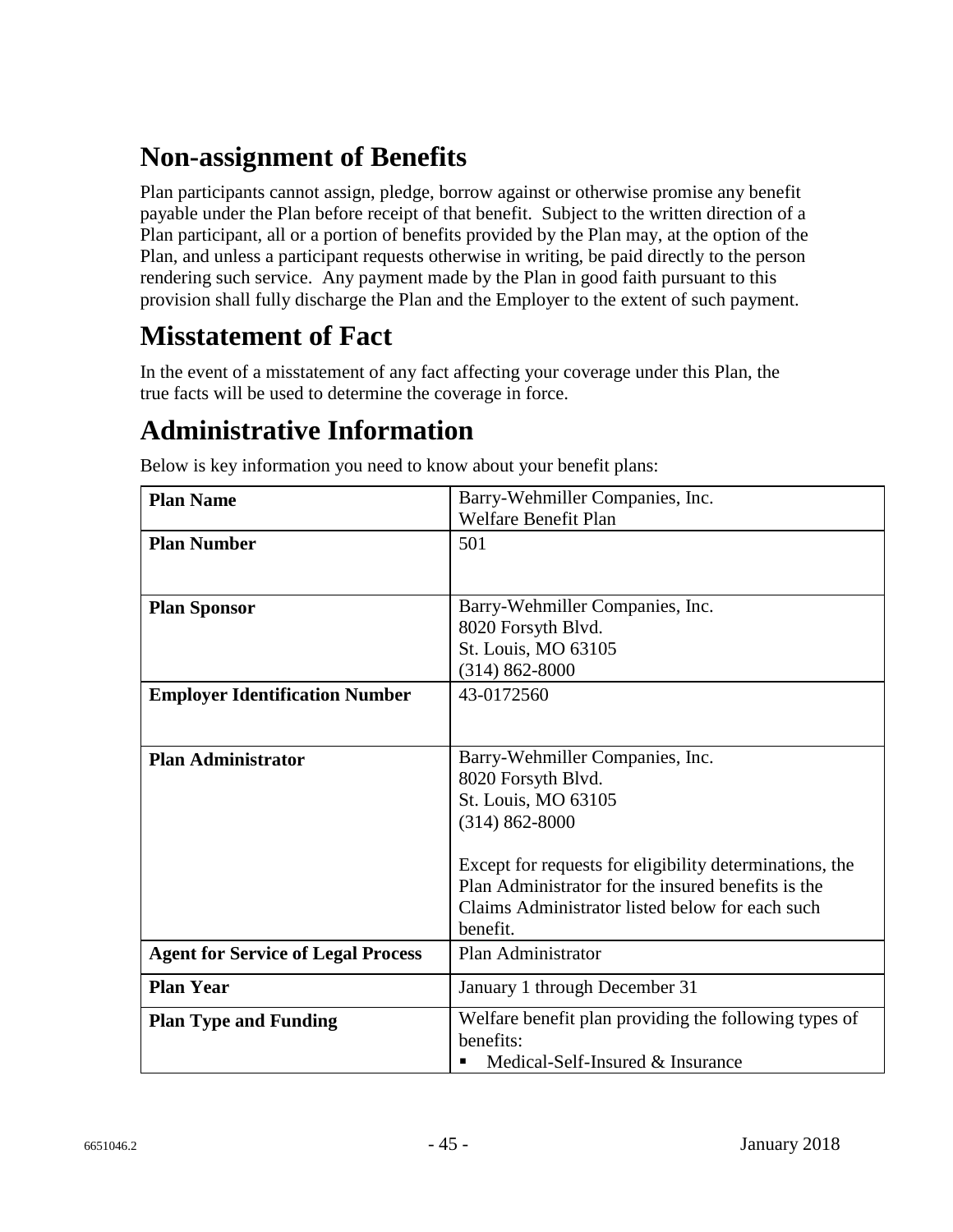|                                | Dental-Self-Insured & Insurance<br>$\blacksquare$<br>Vision-Insurance<br>٠<br>Short-Term Disability ("STD")- Insurance<br>п                                                                                                                                                                                                                                                                                                                                                                                                                                                  |  |
|--------------------------------|------------------------------------------------------------------------------------------------------------------------------------------------------------------------------------------------------------------------------------------------------------------------------------------------------------------------------------------------------------------------------------------------------------------------------------------------------------------------------------------------------------------------------------------------------------------------------|--|
|                                | Long-Term Disability ("LTD")- Insurance<br>п<br>Life Insurance<br>٠<br>Accidental Death and Dismemberment ("AD&D")<br>п<br>Insurance<br>Health Care Flexible Spending Accounts and<br>п<br>Dependent Care Flexible Spending Accounts<br>Employee Assistance Plan ("EAP") Insurance<br>٠<br><b>Business Travel Accident-Insurance</b><br>٠<br>Medical (Puerto Rico)-Insurance<br>٠<br>Medical, Dental, Life and Disability for Expatriates<br>п<br>and Foreign Employees-Insurance<br>Right Choice Wellness Center - Self-Insured<br>п<br>Be Well Center - Self-Insured<br>п  |  |
| <b>Source of Contributions</b> | The Employer and employees will share the cost of<br>coverage, and current employees will pay their share of<br>that cost on a pre-tax basis under a cafeteria plan.<br>Employees who participate in a Medical Plan option<br>with a Health Savings Account ("HSA") may make<br>contributions to the HSA in addition to any<br>contributions made by the Employer. Employees who<br>elect FSAs are responsible for the full cost of such<br>coverage. The Employer makes no contributions to<br>FSA <sub>s</sub> .<br>The Employer reserves the right to require or increase |  |
| <b>Claims Administrators</b>   | employee contributions at any time and for any reason.<br><b>Medical Plan (Self-Funded)</b><br><b>CIGNA Health Care</b><br>P.O. Box 5200<br>Seraton, PA 18505-5200<br>Customer Service: (800) 244-6224<br><b>Medical Plan (Insurance)</b><br>Wellmark, Inc.<br>1331 Grand Avenue<br>Des Moines, IA 50309<br>Customer Service: (800) 524-9242                                                                                                                                                                                                                                 |  |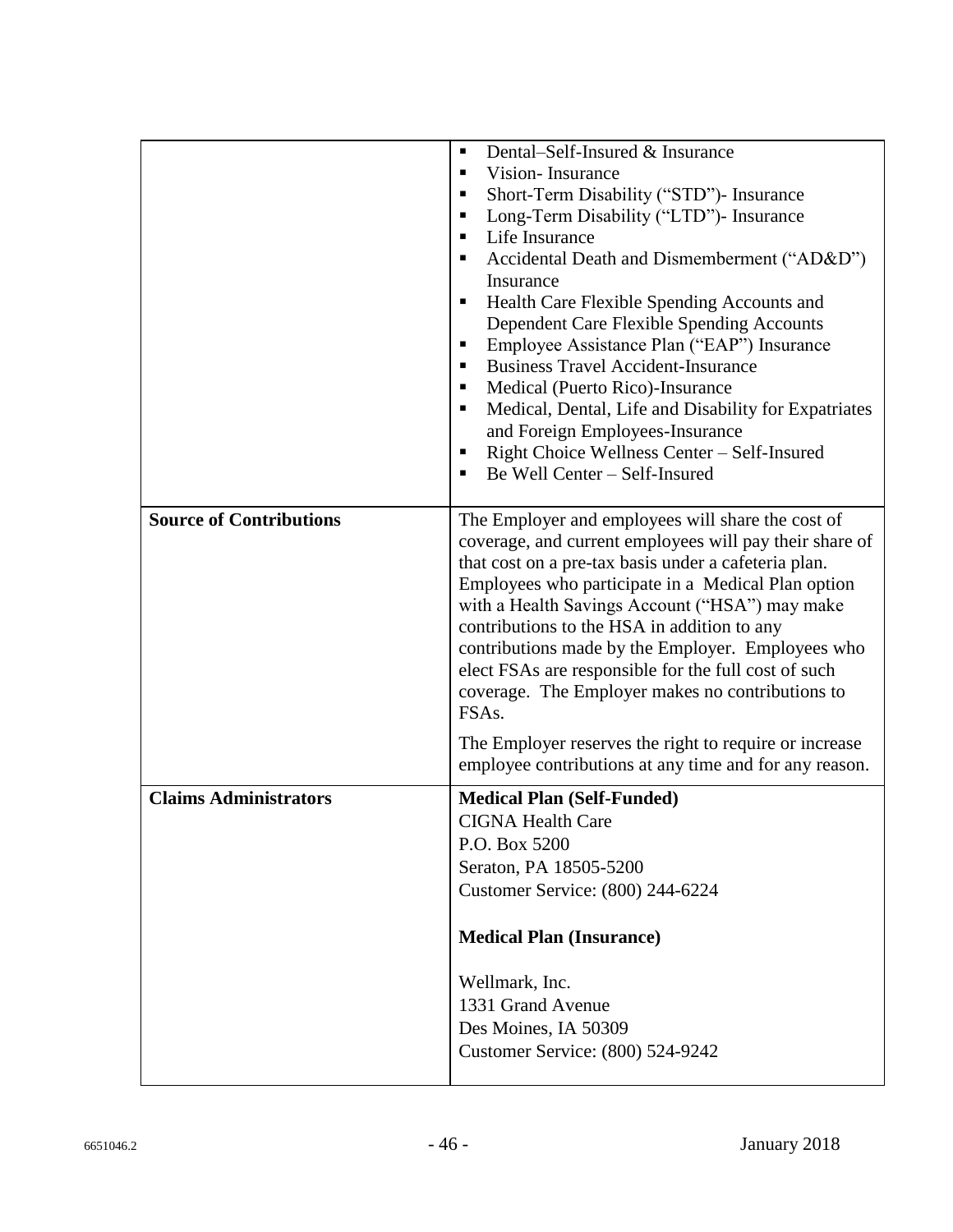| <b>Blue Cross Blue Shield of Arizona</b>      |
|-----------------------------------------------|
| P.O. Box 2924                                 |
| Phoenix, AZ 85062-2924                        |
| Customer Service: (800) 232-2345              |
|                                               |
| <b>Retiree Medical (Medicare Advantage)</b>   |
|                                               |
| HealthPartners                                |
| P.O. Box 1309                                 |
| Minneapolis, MN 55440-1309                    |
| Customer Service: (800) 883-2177              |
| www.healthpartners.com                        |
|                                               |
|                                               |
| <b>Dental Plan - Delta Dental PPO Option</b>  |
| Delta Dental of Missouri                      |
| <b>Appeals Committee</b>                      |
| 12399 Gravois Road                            |
| St. Louis, MO 63127-1702                      |
| Customer Service: (800) 335-8266              |
|                                               |
| Dental Plan - CIGNA DHMO Option               |
| <b>CIGNA Dental Health</b>                    |
| <b>Central Region</b>                         |
| 6600 Campus Circle Drive East                 |
| <b>Irving, TX 75063</b>                       |
| Customer Service: (800) 244-6224              |
|                                               |
| <b>Vision Plan Insurance</b>                  |
| <b>EyeMed Vision Care</b><br>P.O. Box 8504    |
|                                               |
| Mason, OH 45040-7111                          |
| Call Center: (866) 723-0514                   |
| <b>Short-Term Disability Insurance</b>        |
| Liberty Life Assurance Company of Boston      |
| <b>Attn: Group Benefits Disability Claims</b> |
| P.O. Box 7206                                 |
| London, KY 40742-7206                         |
| Phone: (800) 210-0268                         |
| Fax: (603) 334-0401                           |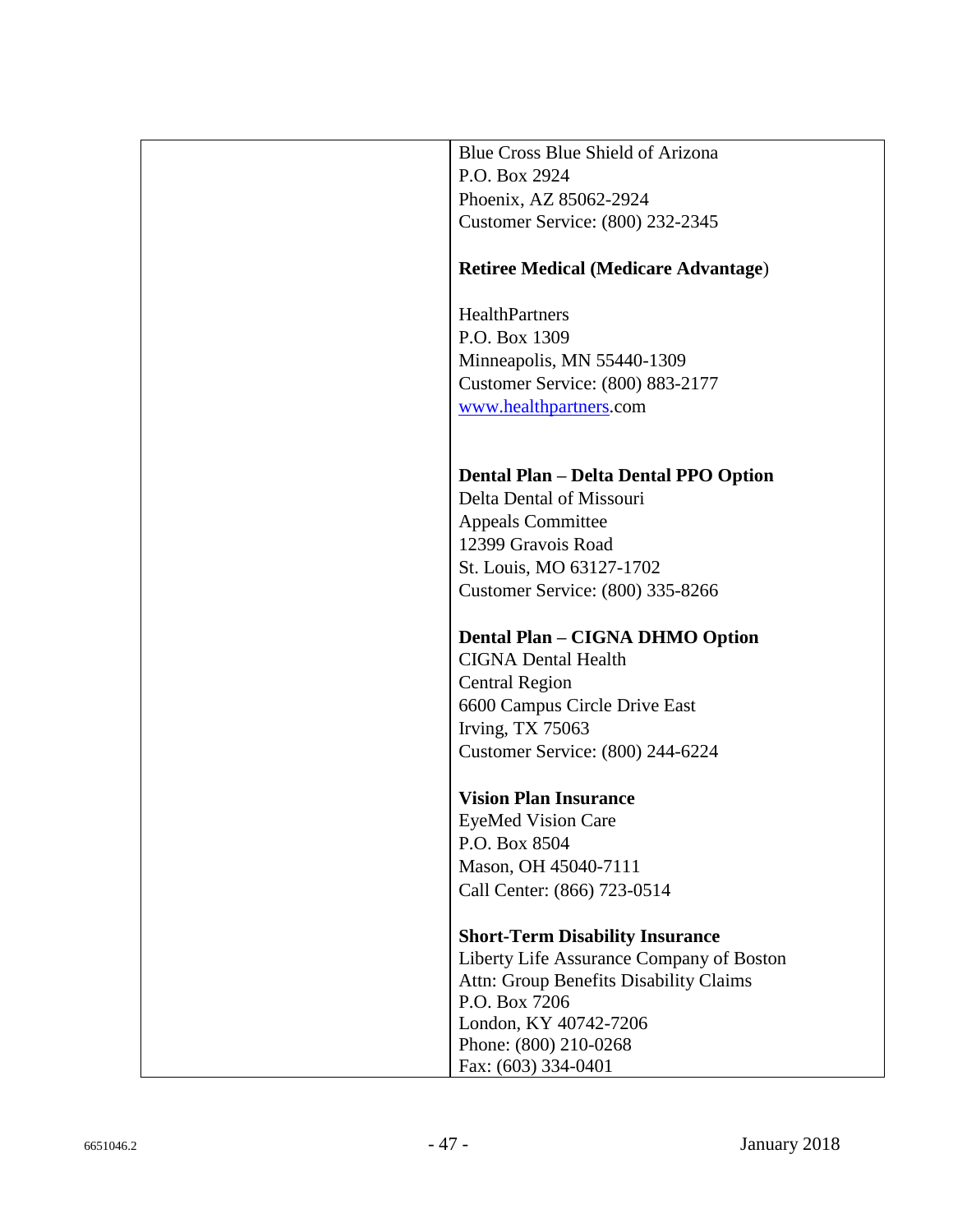| www.MyLibertyConnection.com                                                   |
|-------------------------------------------------------------------------------|
| <b>Long-Term Disability Insurance</b>                                         |
| Liberty Life Assurance Company of Boston                                      |
| Attn: Group Benefits Disability Claims                                        |
| P.O. Box 7206                                                                 |
| London, KY 40742-7206                                                         |
| Phone: (800) 210-0268                                                         |
| Fax: (603) 334-0401                                                           |
| www.MyLibertyConnection.com                                                   |
|                                                                               |
| Life & AD&D Insurance                                                         |
| Liberty Life Assurance Company of Boston                                      |
| Attn: Group Life claims                                                       |
| P.O. Box 7212                                                                 |
| London, KY 40742-9952                                                         |
| Phone: (888) 787-2129                                                         |
| Fax: (603) 427-1888                                                           |
| www.MyLibertyConnection.com                                                   |
|                                                                               |
| <b>Flexible Spending Accounts</b>                                             |
| <b>ADP</b> General Correspondence                                             |
| P.O. Box 2998                                                                 |
| Alpharetta, GA 30023-2998                                                     |
| Customer Service: (800) 522-6621                                              |
| https://www.benedirectadp.com                                                 |
|                                                                               |
| <b>Business Travel Accident</b>                                               |
| AIG/Chartis                                                                   |
| $(877)$ 244-6871                                                              |
| Outside U.S.: +1-715-346-0859                                                 |
| Website: aigbenefits.com/travelassist                                         |
| Email: travelassist@aigbenefits.com                                           |
| <b>Medical (Puerto Rico)</b>                                                  |
| MCS Life Insurance Company                                                    |
| 1-888-758-1616                                                                |
| www.mcs.com.pr                                                                |
|                                                                               |
| Medical, Dental, Life and LTD for Expatriates and<br><b>Foreign Employees</b> |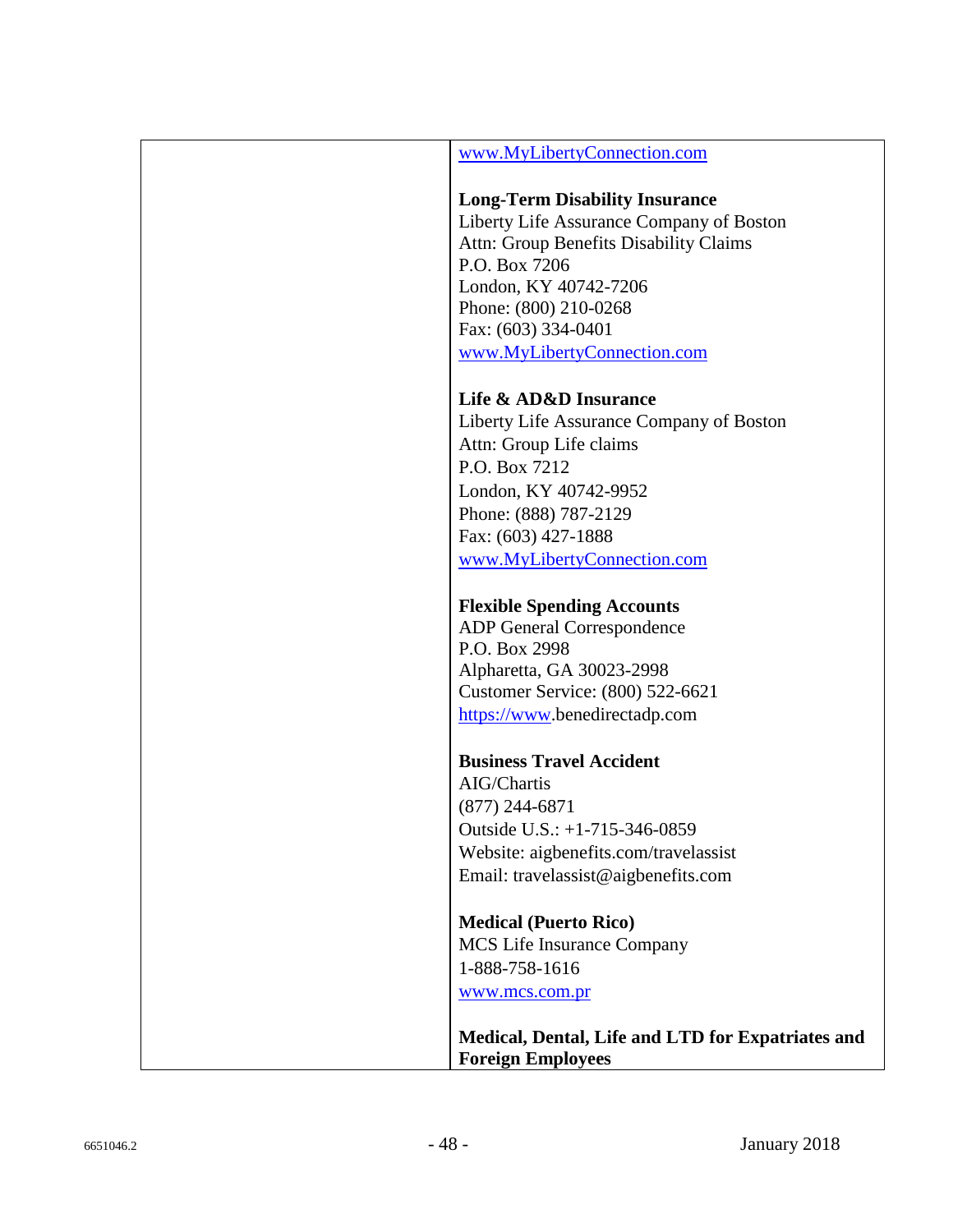|                            | <b>CIGNA Global Health Benefits</b><br>Customer Service: (800) 441-2668 or collect<br>$(302)$ 797-3100<br>Fax: (302) 797-3150<br>Website: www.CignaEnvoy.com |
|----------------------------|--------------------------------------------------------------------------------------------------------------------------------------------------------------|
| <b>COBRA Administrator</b> | Wageworks<br>One Deerfield Centre<br>13560 Morris Road<br>Alpharetta, GA 30004<br>$(866)$ 347-0957<br>http://benedirect.wageworks.com                        |

### **Plan Document**

This document is intended merely as a summary of the official Plan document(s). In the event of any disagreement between this summary and the official Plan document(s), as they may be amended from time to time, the provisions of the Plan document(s) will govern.

### **Plan Amendment and Termination**

The Employer reserves the right to amend or terminate the Plan, in whole or in part, for any purpose and at any time. For example, the Employer reserves the right to amend or terminate benefits, covered expenses, benefit copays lifetime maximums, and reserves the right to amend the Plan to require or increase employee contributions. The Employer also reserves the right to amend the Plan to implement any cost control measures that it may deem advisable. Any amendment, termination or other action by the Employer will be done in accordance with the Employer's normal operating procedures.

### **Plan Administration**

The Sponsor is responsible for the general administration of the Plan, and will be the fiduciary to the extent not otherwise specified in this SPD, the Plan document or in an EOC.

The Sponsor may designate other organizations or persons to carry out specific fiduciary responsibilities for the Sponsor in administering the Plan including, but not limited to, the following:

- Pursuant to an administrative services or claims administration agreement, if any, the responsibility for administering and managing the Plan, including the processing and payment of claims under the Plan and the related recordkeeping,
- The responsibility to prepare, report, file and disclose any forms, documents and other information required to be reported and filed by law with any governmental agency, or to be prepared and disclosed to employees or other persons entitled to benefits under the Plan, and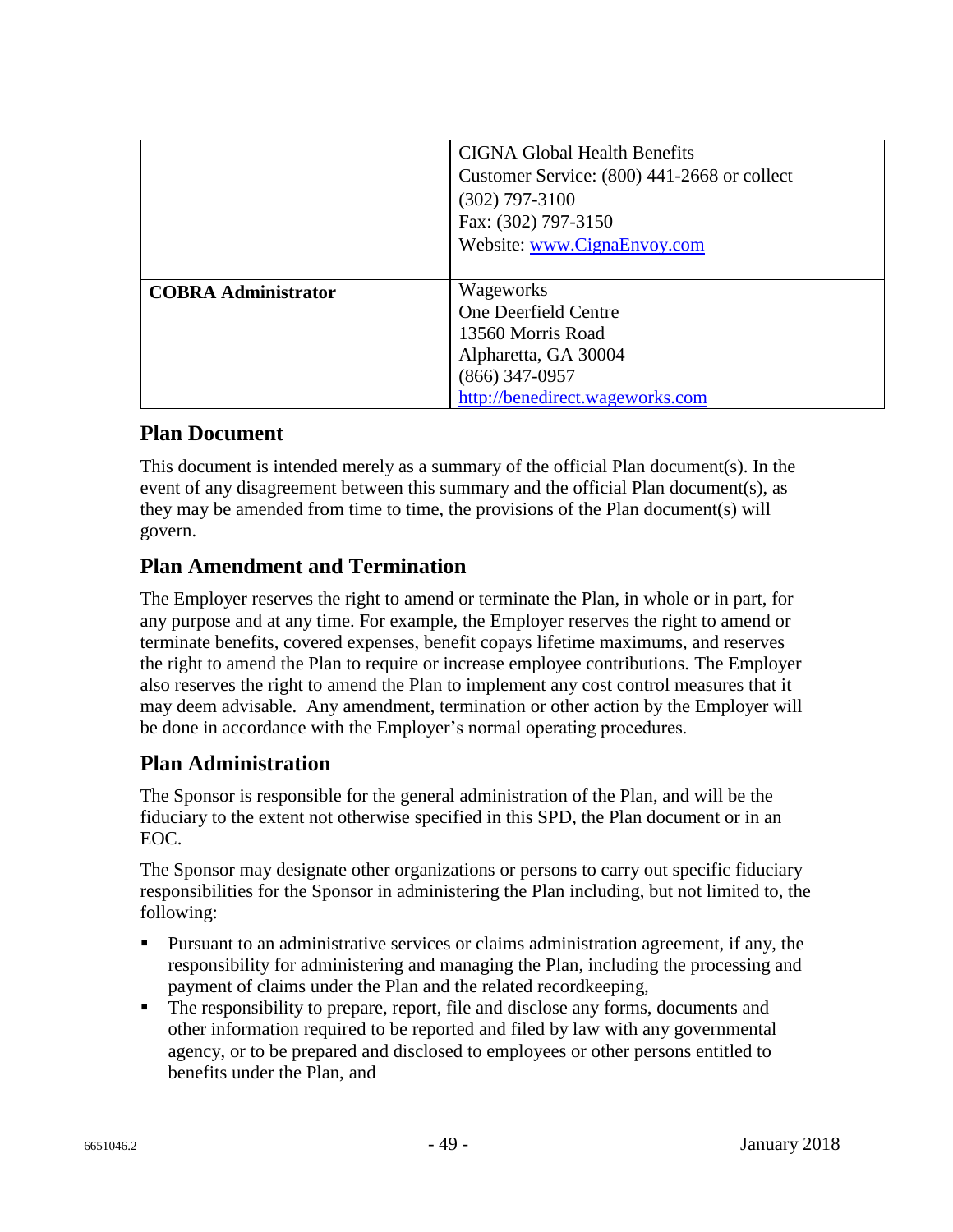The responsibility to act as Claims Administrator and to review claims and claim denials under the Plan to the extent an insurer or administrator is not empowered with such responsibility.

The Plan Administrator will administer the Plan on a reasonable and nondiscriminatory basis and shall apply uniform rules to all persons similarly situated.

The Plan Administrator shall perform its duties as the Plan Administrator in its sole discretion, and shall determine what is appropriate in light of the reason and purpose for which the Plan is established and maintained. In particular, the interpretation of all Plan provisions, and the determination of whether a Participant or Beneficiary is entitled to any benefit pursuant to the terms of the Plan, shall be exercised by the Plan Administrator in its sole discretion. Any construction of the terms of the Plan for which there is a rational basis that is adopted by the Plan Administrator shall be final and legally binding on all parties.

Any interpretation of the Plan or other action of the Plan Administrator made in good faith in its sole discretion shall be subject to review only if such an interpretation or other action is without a rational basis. Any review of a final decision or action of the Plan Administrator shall be based only on such evidence presented to or considered by the Plan Administrator at the time it made the decision that is the subject of the review. Any employer that adopts and maintains the Plan, and any employee who performs services for an employer that are or may be compensated for in part by benefits payable pursuant to the Plan, hereby consents to actions of the Plan Administrator made in its sole discretion and agrees to this narrow standard of review.

### **Power and Authority of the Insurance Company**

As described above, some Plan benefit options under a component plan are fully insured. Benefits may be provided under a group insurance contract entered into between the Sponsor and an insurance company. With respect to fully insured benefits, claims for benefits are sent to the insurance company. The insurance company is the fiduciary with respect to these claims and responsible for paying claims, not the Sponsor.

The insurance company is responsible for:

- **Determining eligibility for and the amount of any benefits payable under the Plan.**
- **Prescribing claims procedures to be followed and the claim forms to be used by** employees and beneficiaries pursuant to the Plan.

The insurance company also has the authority to require employees and beneficiaries to furnish it with such information as it determines is necessary for the proper administration of the Plan.

### **Questions**

If you have general questions regarding the Plan, please contact the Plan Administrator. However, if you have questions concerning eligibility for and/or the amount of benefits payable under the Plan, please refer to your EOCs or contact the applicable Claims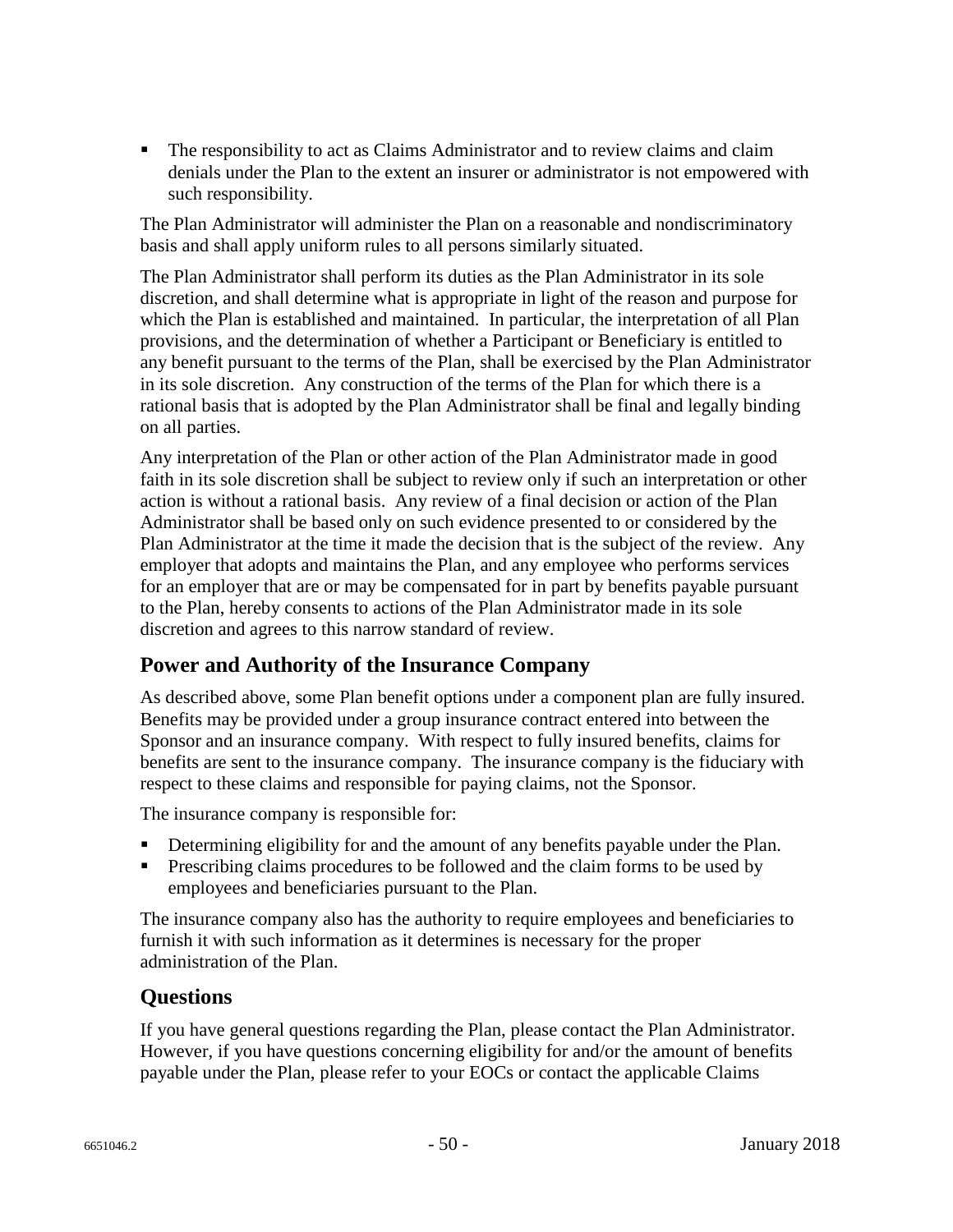Administrator. If you have an ID card for a Plan, you may also use the contact information on the back of that card.

# **Statement of ERISA Rights**

As a participant in the Plan, you are entitled to certain rights and protections under the Employee Retirement Income Security Act of 1974 ("ERISA"). ERISA provides that you, and all other participants, shall be entitled to:

## **Receive Information about Your Plan and Benefits**

You can:

- Review at the Plan Administrator's office and at other specified locations, such as worksites, all documents governing the Plan, insurance contracts, EOCs and a copy of the latest annual report (Form 5500 Series), if any, filed by the Plan with the U.S. Department of Labor and available at the Public Disclosure Room of the Employee Benefits Security Administration.
- Obtain, on written request to the Plan Administrator, copies of documents governing the operation of the Plan, including EOCs and collective bargaining agreements, and copies of the latest annual report (Form 5500 Series) and updated summary plan description. The Plan Administrator may make a reasonable charge for the copies.
- Receive a summary of the Plan's annual financial report, if any is required to be prepared under ERISA. The Plan Administrator is required by law to furnish each participant with a copy of any required summary annual report (SAR).

## **Continue Group Health Plan Coverage**

You may continue health care coverage for yourself, spouse and/or dependent child(ren) if there is a loss of coverage under the Plan because of a qualifying event. You or your dependents may have to pay for such coverage. Review this summary plan description and the documents governing the Plan for the rules governing your COBRA continuation coverage rights.

You may be eligible for a reduction or elimination of exclusionary periods of coverage for pre-existing conditions under your group health plan if you have creditable coverage from another plan. If you request one before losing coverage, or up to 24 months after losing coverage, the Plan should provide you with a certificate of creditable coverage, free of charge when:

- You lose coverage under the Plan,
- You become entitled to elect COBRA continuation coverage, or
- Your COBRA continuation coverage ceases.

Without evidence of creditable coverage, you may be subject to a pre-existing condition exclusion for 12 months (18 months for late enrollees) after you enroll in a plan that imposes a pre-existing condition exclusion.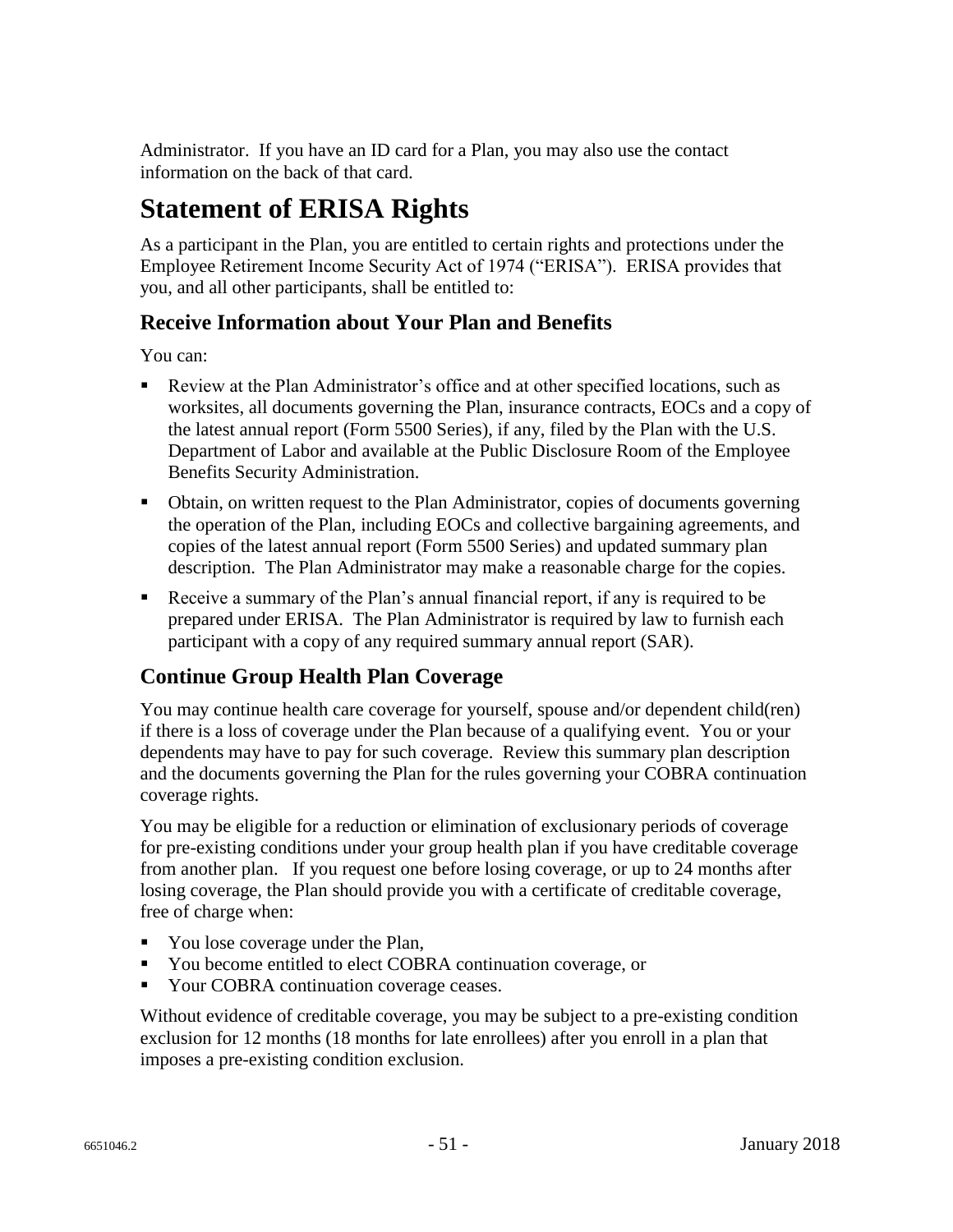### **Prudent Actions by Plan Fiduciaries**

In addition to creating rights for Plan participants, ERISA imposes duties on the people who are responsible for the operation of the employee benefit plan. The people who operate your Plan, called "fiduciaries" of the Plan, have a duty to do so prudently and in the interest of you and other Plan participants and beneficiaries. No one, including your employer or any other person, may fire you or otherwise discriminate against you in any way to prevent you from obtaining a Plan benefit or exercising your rights under ERISA.

## **Enforce Your Rights**

If your claim for a welfare benefit is denied or ignored, in whole or in part, you have a right to know why this was done, to obtain copies of documents relating to the decision without charge, and to appeal any denial, all within certain time schedules. Under ERISA, there are steps you can take to enforce the above rights. For instance, if you request a copy of Plan documents or the latest annual report (if any) from the Plan and do not receive them within 30 days, you may file suit in a federal court. In such a case, the court may require the Plan Administrator to provide the materials and pay you up to \$110 a day until you receive the materials, unless the materials were not sent because of reasons beyond the control of the administrator. If you have a claim for benefits which is denied or ignored, in whole or in part, you may file suit in a state or federal court. In addition, if you disagree with the Plan's decision or lack thereof concerning the qualified status of a medical child support order, you may file suit in federal court.

If it should happen that Plan fiduciaries misuse the Plan's money, or if you are discriminated against for asserting your rights, you may seek assistance from the U.S. Department of Labor, or you may file suit in a federal court. The court will decide who should pay court costs and legal fees. If you are successful, the court may order the person you have sued to pay these costs and fees. If you lose, the court may order you to pay these costs and fees, for example, if it finds your claim is frivolous.

### **Assistance with Your Questions**

If you have any questions about your Plan, you should contact the Plan Administrator. If you have any questions about this statement or about your rights under ERISA, or if you need assistance in obtaining documents from the Plan Administrator, you should contact the nearest office of the Employee Benefits Security Administration (formerly the Pension and Welfare Benefits Administration), U.S. Department of Labor, listed in your telephone directory or:

> Division of Technical Assistance and Inquiries Employee Benefits Security Administration U.S. Department of Labor 200 Constitution Avenue N.W. Washington, D.C. 20210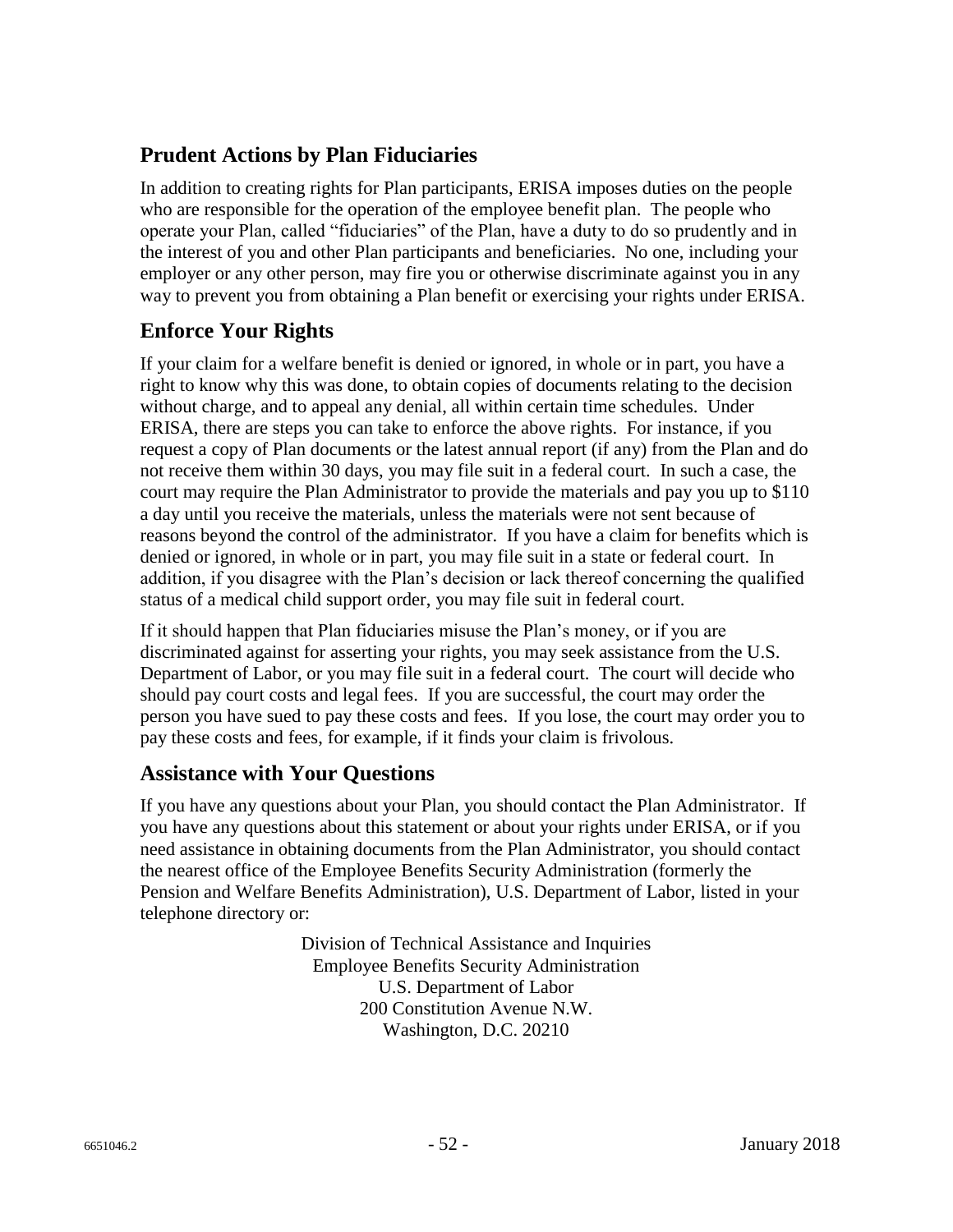You may also obtain certain publications about your rights and responsibilities under ERISA by calling the publications hotline of the Employee Benefits Security Administration.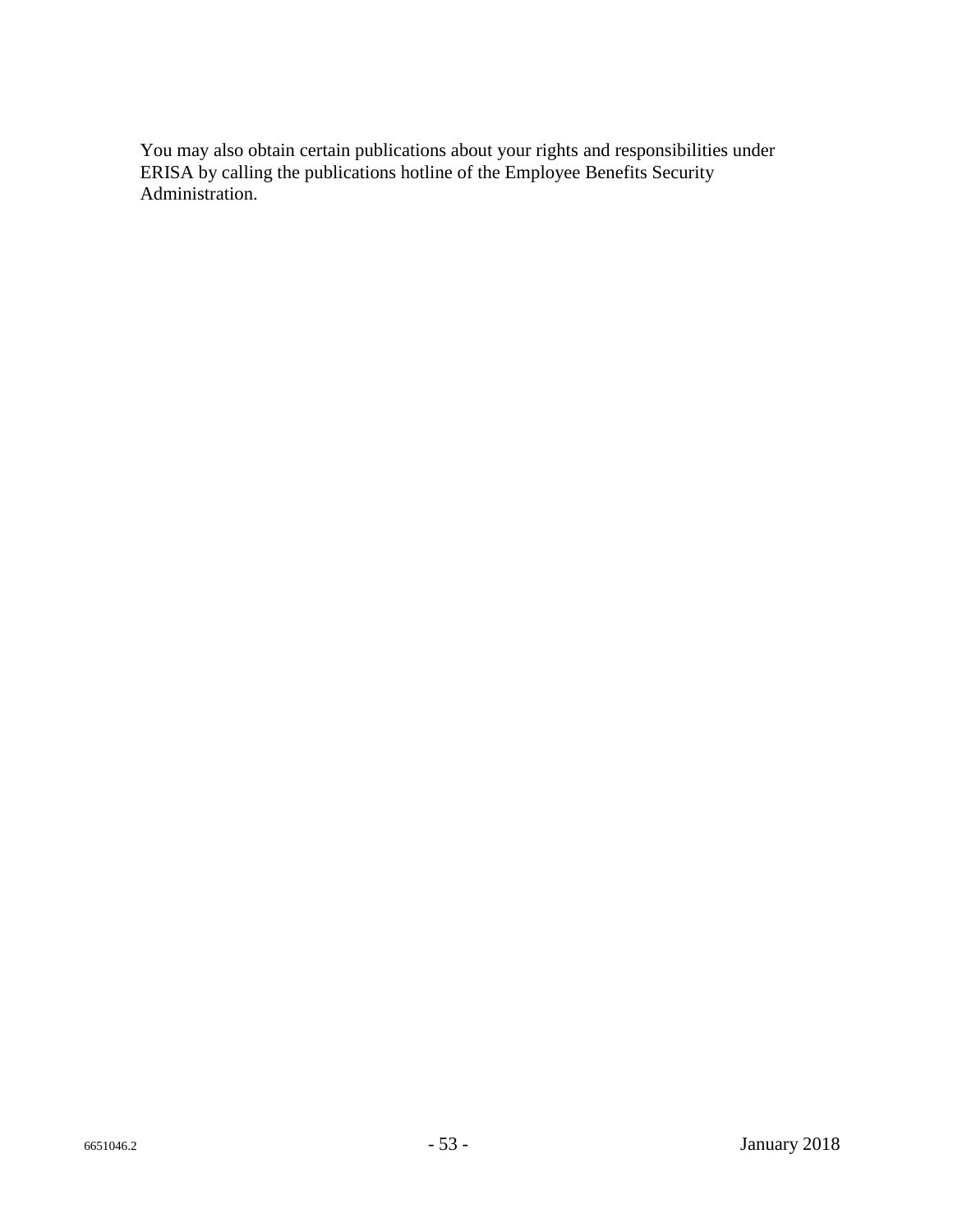# **Appendix A — Evidence of Coverage Documents**

This summary should be read in combination with the insurance contracts, evidence of coverage documents (together and individually referred to as "EOCs") provided by the insurance companies and service providers.

The EOCs are intended to describe the Employer benefits available to you and, when read in conjunction with this SPD, are intended to meet ERISA's SPD requirements.

Please see the EOCs for details of Plan benefits.

| Coverage       | <b>Evidence of Coverage Name</b>                  |
|----------------|---------------------------------------------------|
| <b>Medical</b> | <b>Medical Plan (Self-Funded)</b>                 |
|                | <b>CIGNA Group Health Care</b>                    |
|                | Benefit/Certificate of Coverage                   |
|                | Barry-Wehmiller Companies, Inc.                   |
|                | Group ID 3207784                                  |
|                |                                                   |
|                | <b>Medical Plan (Insurance)</b>                   |
|                | Wellmark, Inc.                                    |
|                | 1331 Grand Avenue                                 |
|                | Des Moines, IA 50309                              |
|                | Customer Service: (800) 524-9242                  |
|                |                                                   |
|                | Blue Cross Blue Shield of Arizona                 |
|                | P.O. Box 2924                                     |
|                | Phoenix, AZ 85062-2924                            |
|                | Customer Service: (800) 232-2345                  |
|                | <b>Retiree Medical (Medicare Advantage)</b>       |
|                | Health Partners Freedom Group Plan                |
|                | <b>Retiree Medicare Advantage</b>                 |
|                | Barry-Wehmiller Companies, Inc.                   |
|                | Group ID: 60826                                   |
|                |                                                   |
| <b>Dental</b>  | <b>Connecticut General Life Insurance Company</b> |
|                | <b>CIGNA Dental Care Insurance Prepaid Dental</b> |
|                | <b>Services Certificate</b>                       |
|                | Barry-Wehmiller Companies, Inc.                   |

For additional information or for copies of the EOCs, please contact the Plan Administrator.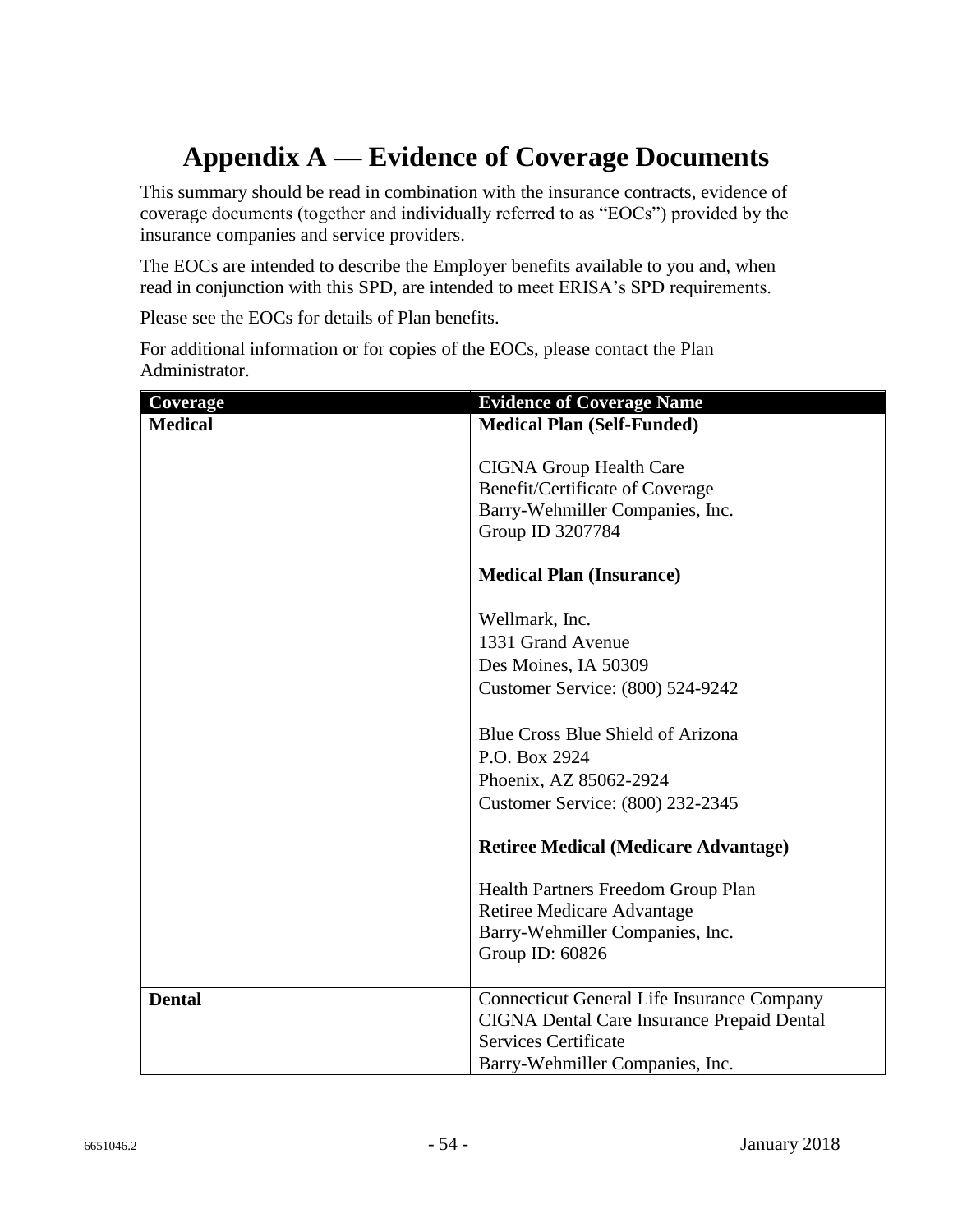|                                            | Group ID: 3207784-DHMO1                                                                                                                                                       |
|--------------------------------------------|-------------------------------------------------------------------------------------------------------------------------------------------------------------------------------|
| <b>Vision</b>                              | Delta Dental of Missouri<br>Delta Dental PPO Dentacare M - ASC<br>Barry-Wehmiller Companies, Inc.<br>Group Number: 7698-0001 & all sub-locations<br><b>EyeMed Vision Care</b> |
|                                            | Barry Wehmiller-Companies, Inc.<br><b>Contract ID: 9793316</b>                                                                                                                |
| <b>Short-Term Disability (STD)</b>         | Liberty Life Assurance Company of Boston<br>Barry-Wehmiller Companies, Inc.<br>Group ID: 04-444087                                                                            |
| <b>Long-Term Disability (LTD)</b>          | Liberty Life Assurance Company of Boston<br>Barry-Wehmiller Companies, Inc.<br>Group ID: 04-444087                                                                            |
| <b>Life Insurance</b>                      | Liberty Life Assurance Company of Boston                                                                                                                                      |
| <b>Accidental Death and Dismemberment</b>  | Barry-Wehmiller Companies, Inc.                                                                                                                                               |
| (AD&D)                                     | Group ID: 04-444087                                                                                                                                                           |
| <b>Dependent Life Insurance</b>            |                                                                                                                                                                               |
| <b>Flexible Spending Accounts</b>          | Wageworks                                                                                                                                                                     |
|                                            | 13560 Morris Road                                                                                                                                                             |
|                                            | Alpharetta, GA 30004                                                                                                                                                          |
|                                            | (888) 557-3156                                                                                                                                                                |
|                                            | http://www.myspendingaccount.wageworks.com                                                                                                                                    |
| <b>Business Travel Accident</b>            | AIG/Chartis                                                                                                                                                                   |
|                                            | Barry-Wehmiller Companies Inc.                                                                                                                                                |
|                                            | Group ID: GTP 0009112715A                                                                                                                                                     |
|                                            |                                                                                                                                                                               |
| <b>Medical Plan for Puerto Rico</b>        | <b>MCS</b> Life Insurance Company                                                                                                                                             |
|                                            | 1-888-758-1616                                                                                                                                                                |
|                                            | www.mcs.com.pr                                                                                                                                                                |
|                                            |                                                                                                                                                                               |
| <b>Global Benefits for Expatriates and</b> | <b>CIGNA</b>                                                                                                                                                                  |
| <b>Foreign Employees</b>                   | Barry-Wehmiller Companies, Inc.                                                                                                                                               |
|                                            | Group ID: 05908A                                                                                                                                                              |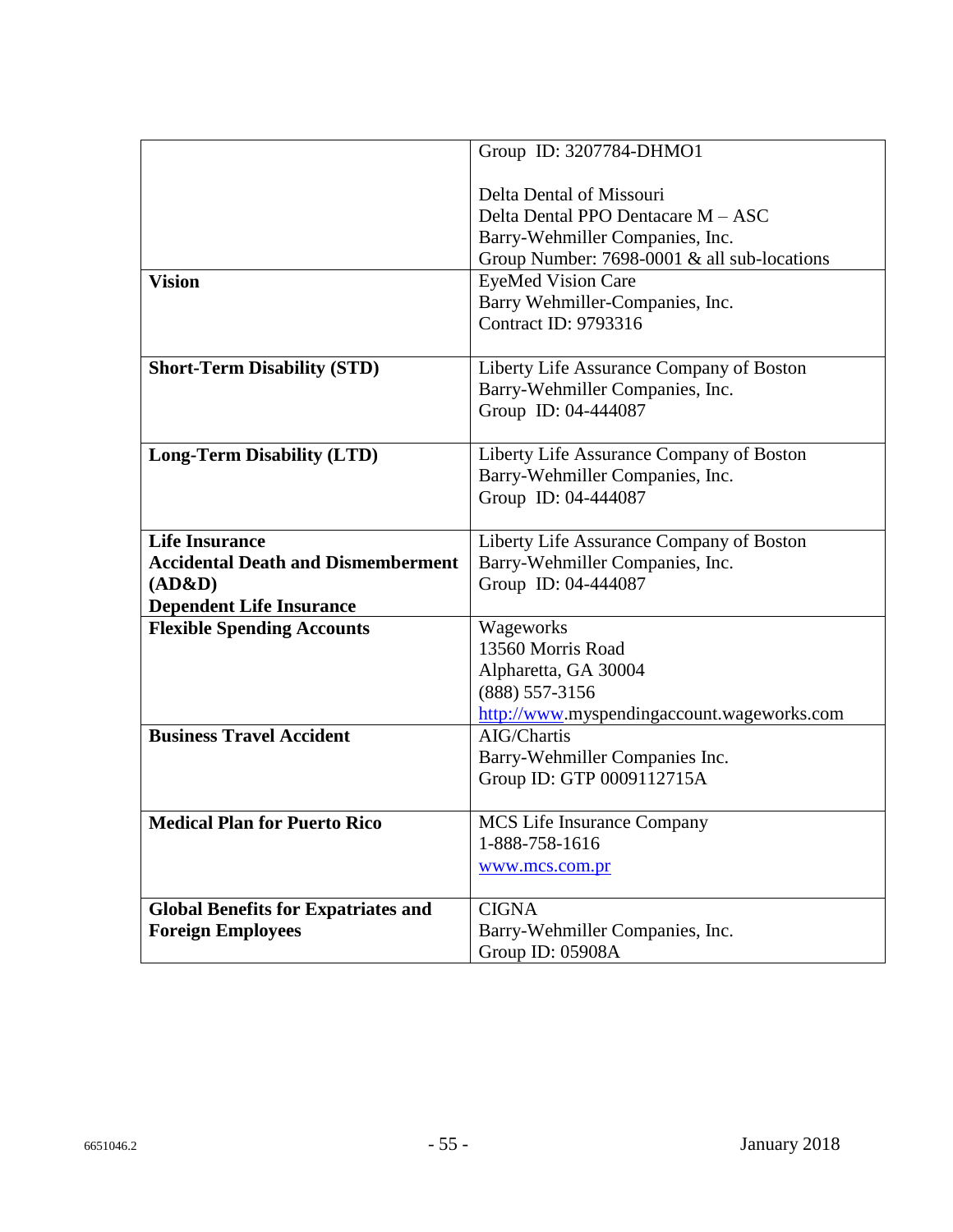# **Appendix B — Waiting Period**

This summary should be read in combination with the insurance contracts, evidence of coverage documents (together and individually referred to as "EOCs") provided by the insurance companies and service providers.

Temporary Employees. If you are hired on or after January 1, 2015, you are classified as a temporary employee, and you are expected to work on average at least 30 hours or more per week, you are required to complete a ninety (90) day waiting period prior to becoming eligible to participate in the Plans. Once you have completed the ninety (90) day waiting period, you will remain eligible to participate in the Plans even if your average weekly work schedule falls below 30 hours per week.

A temporary employee who terminates employment with the Employer and resumes employment within three hundred sixty-five (365) days after such termination shall be eligible to participate in the Plans on his or her rehire date. A temporary employee who terminates employment with the Employer and resumes employment more than three hundred sixty-five (365) days after such termination will be treated as a new hire and will be required to satisfy the ninety (90) day waiting period prior to becoming eligible to participate in the Plans.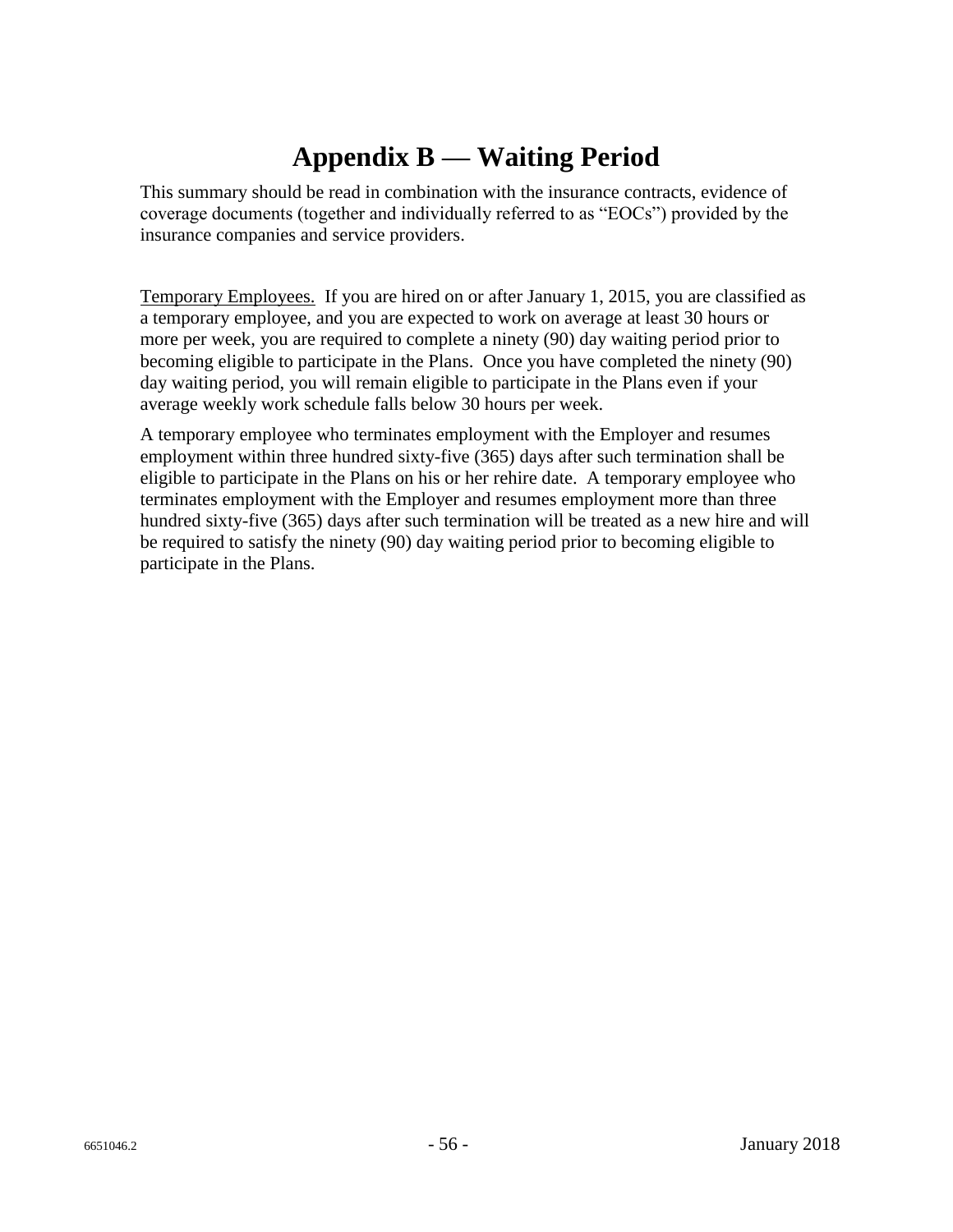## **Appendix C — Be Well Center, Green Bay Wisconsin**

**Scope of Services.** The services listed are available to eligible employees of Paper Converting Machine Company or the Hudson-Sharp location in Green Bay, Wisconsin at the Be Well Cent. All services are provided to eligible employees at the location and times periodically set for the Be Well Center

- 1. Nurse Practitioner Services. Nurse Practitioner Services will include the following:
	- Adult vaccinations for: tetanus, diphtheria, pertussis, Hepatitis B, and influenza
	- Routine screenings of blood sugars, lipids, weight, and blood pressure
	- Rapid screen diagnostic tests for strep, pregnancy, and urine
	- Routine diagnosis and treatment of non-trauma workplace and non-workplace illness and injuries
	- Department of Transportation (DOT) examinations
	- Non DOT drug and alcohol screening, including pre-employment, postaccident, random, and reasonable suspicion testing
	- Health Risk Appraisals
	- Early detection, treatment, and prevention
	- Healthcare counseling
	- Physical exams, including camp and school physicals
	- Audiometric Screenings
	- DOT Drug and Alcohol Testing (to be considered when feasible)
	- School physicals
	- First Aid Responder training assistance
	- Participate in Safety and Health Committee Meetings
	- Facilitate education sessions on-site
	- Pulmonary testing (if such testing may be performed on-site)
	- International travel exams and vaccinations
	- Patient advocacy assistance
	- Acute and Urgent Care for children ages two (2) and up.
	- Well-child checks for children ages seven (7) and up.
- 2. Medical Assistant (MA)/Patient Support Representative (PSR) Services. Medical Assistant Services will include the following:
	- Room patients
	- Assist with office procedures
	- Provide telephone advice to patients as directed
	- Communicate with providers regarding patient calls
	- Call in prescription refills as directed
	- Act as a liaison for nurse practitioners
	- Assist physicians and/or practitioners with scheduling
	- Facilitate completion of forms (ex. W/C, insurance, etc. by the physicians)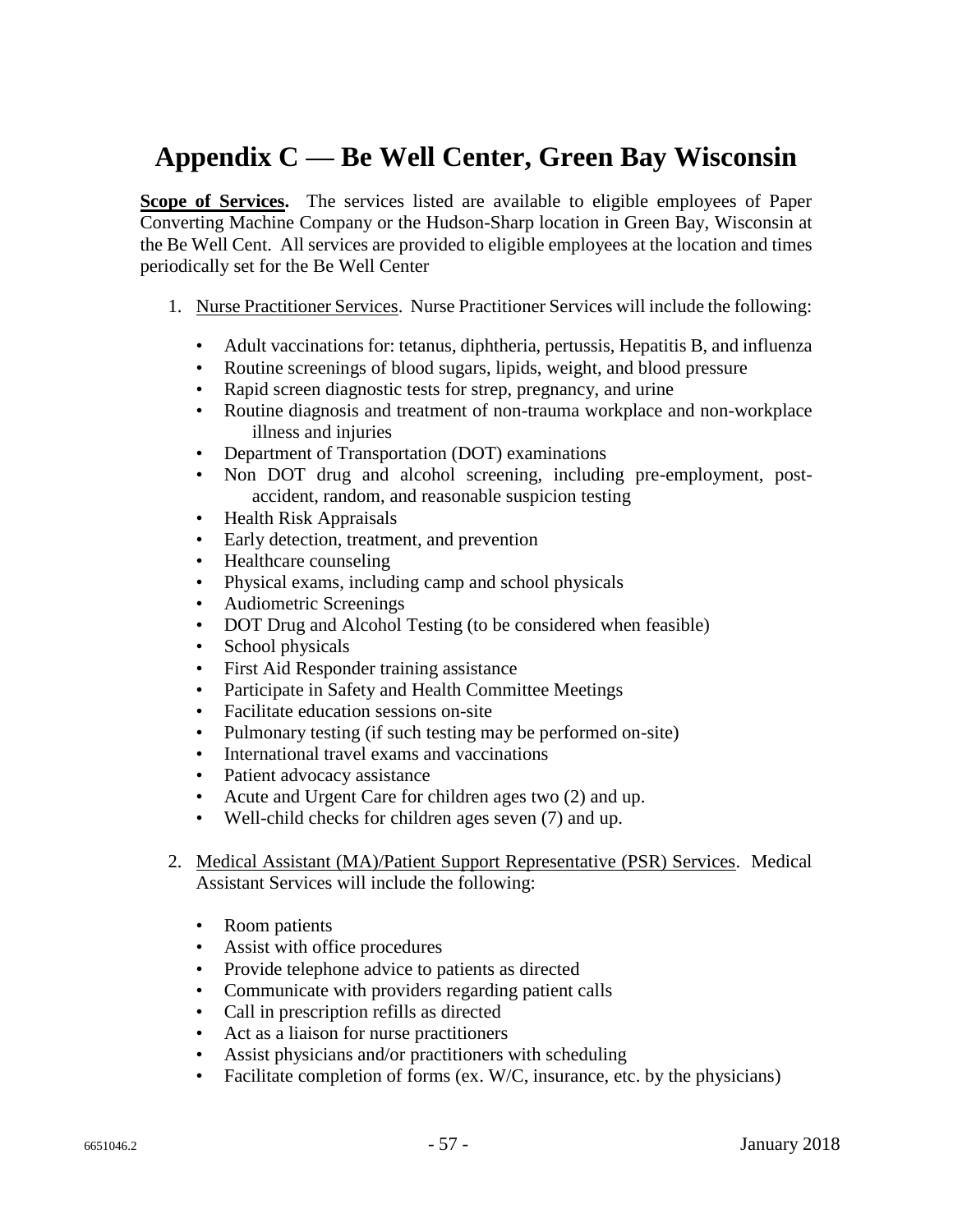- Blood draw (phlebotomy)
- 3. Laboratory Services. Laboratory Services as set forth in the Health and Wellness Healthcare Services Agreement by and between Prevea Health and Barry-Wehmiller Companies, Inc.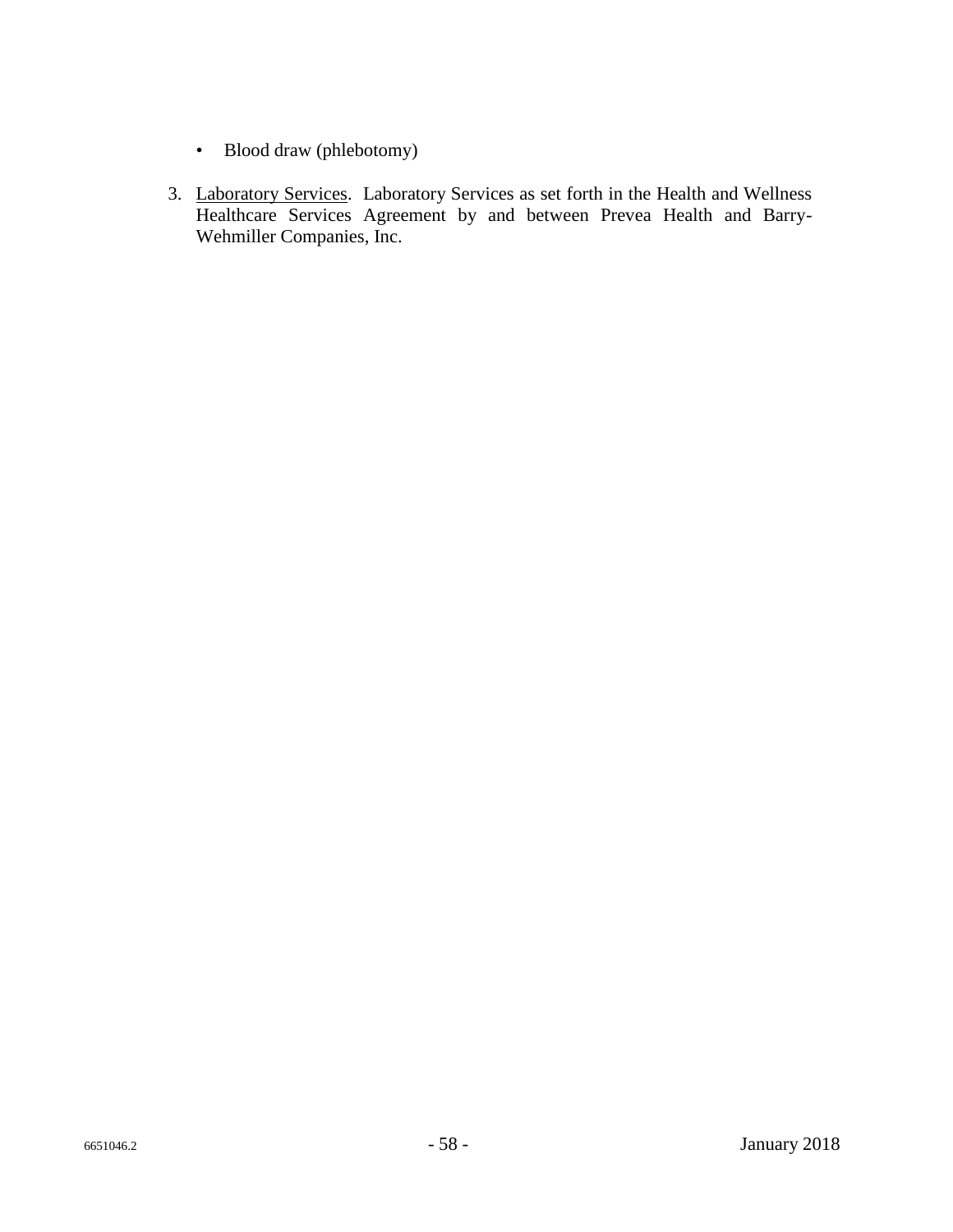## **Appendix D — Right Choice Wellness Center, Sheboygan, Wisconsin**

This summary should be read in combination with benefit summaries provided to employees with respect to the Be Well Center.

**Scope of Services** The services listed are available to eligible employees of Will-Pemco, Inc. at the Be Well Center in Sheboygan, Wisconsin. All services are provided to eligible employees at the location and times periodically set for the Right Choice Wellness Center

- 1. Preventive Care
- 2. Diagnosis & medical care
	- Treatment and management or chronic conditions, e.g. diabetes, hypertension.
	- Lab work including rapid screen diagnostic tests.
	- Diagnosis and treatment of non-trauma workplace injuries
- 3. Wellness Services
	- Physical exams
	- Health screenings
	- Skin screening
	- TB testing
	- Adult immunizations
	- Adult flu shots
	- Cholesterol screening
	- Diabetes screening